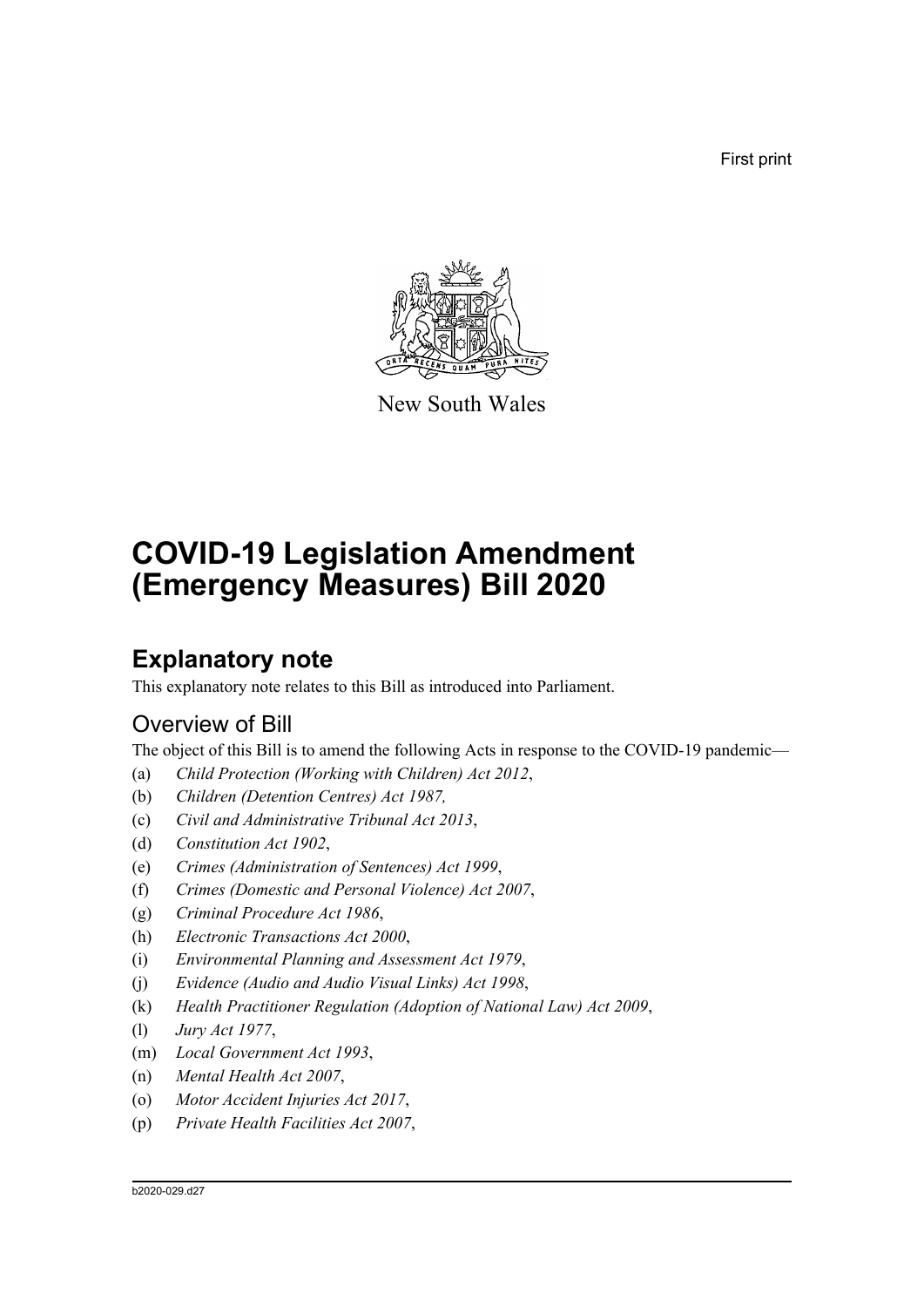- (q) *Public Health Act 2010*,
- (r) *Retail Trading Act 2008*,
- (s) *Subordinate Legislation Act 1989*,
- (t) *Workers Compensation Act 1987*.

# Outline of provisions

**Clause 1** sets out the name (also called the short title) of the proposed Act.

**Clause 2** provides for the commencement of the proposed Act.

# **Schedule 1 Amendment of Criminal Procedure Act 1986 No 209**

**Schedule 1[1]** amends the *Criminal Procedure Act 1986* to enable criminal trials to be conducted in an appropriate way during the COVID-19 pandemic, by enabling—

- (a) a witness in a trial to give evidence before the trial in a pre-recorded evidence hearing, and
- (b) the original evidence of a witness recorded in a trial to be used in a new trial, and
- (c) a court to order a judge alone trial in certain circumstances.

Regulations may be made under various specified Acts in relation to altered arrangements for criminal trial, pre-trial procedures, apprehended violence order proceedings, bail and sentencing and matters relating to the administration of sentences, for the purposes of responding to the COVID-19 pandemic.

Regulations may only be made if Parliament is not sitting (or is not likely to sit within 2 weeks) and the arrangements provided by the regulations are in accordance with advice of the Minister for Health and Medical Research or the Chief Health Officer. The regulations are repealed after 6 months, unless earlier repealed by Parliament.

The proposed amendments to the *Criminal Procedure Act 1986* are repealed 6 months after they commence, unless the regulations prescribe a later date for the repeal, not being more than 12 months after the amendments commence.

Schedule 1[2] contains transitional provisions.

# **Schedule 2 Amendment of other Acts**

### **Child Protection (Working with Children) Act 2012 No 51**

**Schedule 2.1** enables the Children's Guardian to extend the period for which a working with children check clearance is in force. The provision applies for a minimum period of 6 months and may apply for a total of 12 months if the regulations prescribe a longer period.

### **Children (Detention Centres) Act 1987 No 57**

**Schedule 2.2** enables the Secretary of the Department of Communities and Justice to prohibit or restrict any person (other than the Ombudsman and the Inspector of Custodial Services) from entering or visiting a detention centre if satisfied that it is reasonably necessary to protect the health of a detainee, any other person or the public from the public health risk posed by the COVID-19 pandemic.

The provision applies for a minimum period of 6 months and may apply for a total of 12 months if the regulations prescribe a longer period.

### **Civil and Administrative Tribunal Act 2013 No 2**

**Schedule 2.3** amends the *Civil and Administrative Tribunal Act 2013* as follows—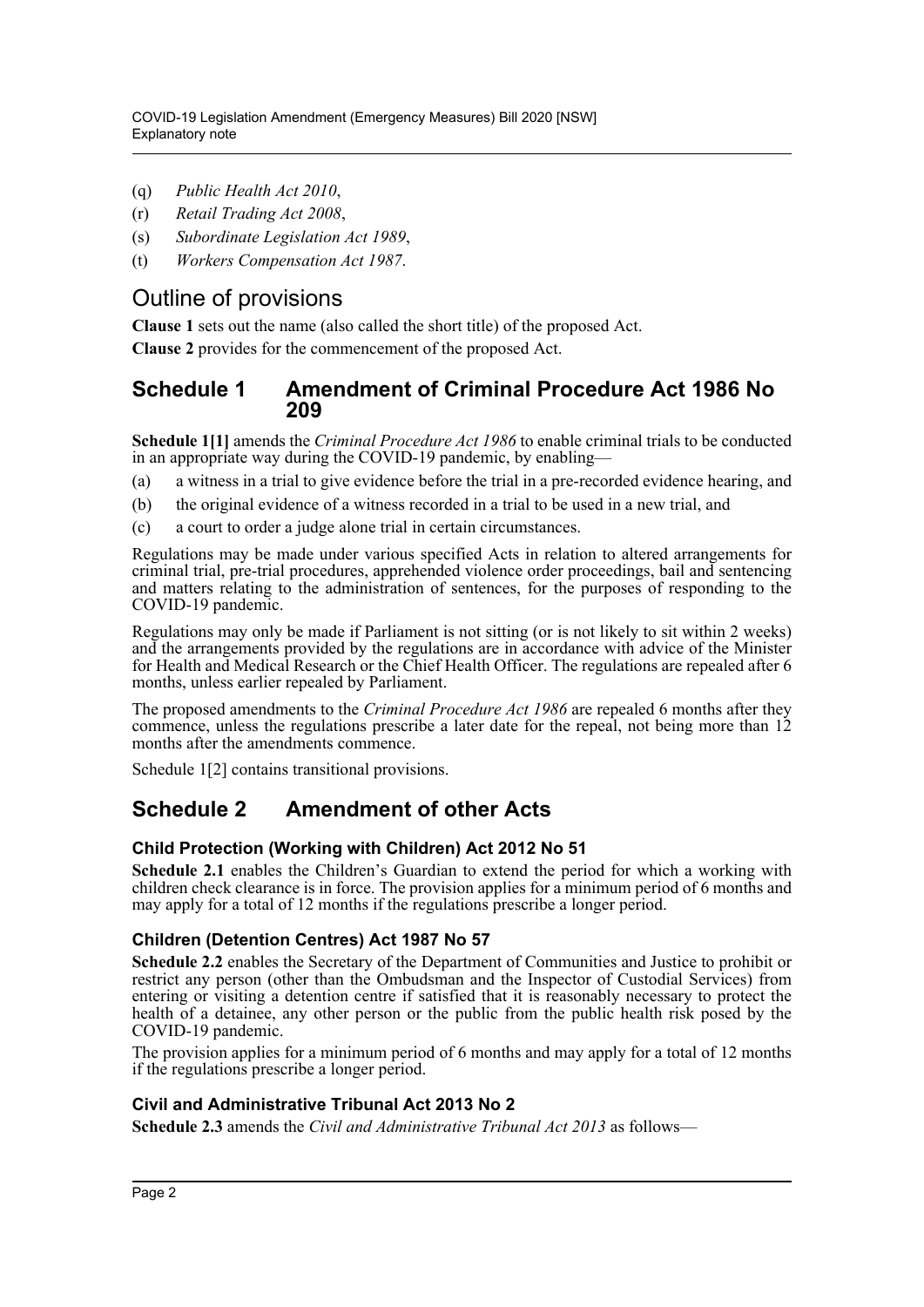- (a) to provide for special constitution requirements and practice and procedure in respect of functions of the Tribunal allocated to its Guardianship Division,
- (b) to provide for special constitution requirements in respect of the exercise by the Tribunal of functions under the *Public Health Act 2010*,
- (c) to enable regulations to be made that modify time periods for things done in connection with the Tribunal and the practice and procedure of the Tribunal,
- (d) to enable the Tribunal and certain courts to extend periods for doing things in connection with the Tribunal.

The provision applies for a minimum period of 6 months and may apply for a total of 12 months if the regulations prescribe a longer period.

## **Constitution Act 1902 No 32**

**Schedule 2.4** provides that regulations may be made to enable persons required to be present under the *Constitution Act 1902* to be present in other ways other than being physically present and to enable Bills to be assented to without being presented to the Governor in person. The provisions are repealed after 12 months.

### **Crimes (Administration of Sentences) Act 1999 No 93**

**Schedule 2.5** amends the *Crimes (Administration of Sentences) Act 1999* as follows—

- (a) to enable the Commissioner of Corrective Services (the *Commissioner*) to prohibit or restrict any person (other than the Ombudsman and the Inspector of Custodial Services) from entering or visiting a correctional centre or other correctional premises if satisfied that it is reasonably necessary to protect the health of an inmate, any other person or the public from the public health risk posed by the COVID-19 pandemic,
- (b) to enable the Commissioner to grant parole to certain inmates belonging to a class prescribed by the regulations if satisfied that releasing the inmate on parole is reasonably necessary because of the risk to public health or to the good order and security of correctional premises arising from the COVID-19 pandemic.

The provisions apply for a minimum period of 6 months and may apply for a total of 12 months if the regulations prescribe a longer period.

### **Crimes (Domestic and Personal Violence) Act 2007 No 80**

**Schedule 2.6** provides that the making of a provisional order (being an interim apprehended domestic violence order or an interim apprehended personal violence order) under the *Crimes (Domestic and Personal Violence) Act 2007* is taken to be an application for a final apprehended violence order or an interim court order. The provisional order must direct the defendant to appear at an appropriate court on a specified date for the hearing of the application. This date must be the next date on which the matter can be listed on a domestic violence list at an appropriate court, but must be no more than 28 days after the making of the order.

The proposed amendment temporarily extends that 28-day period to 6 months to take into account that matters may not be listed for an extended period because of the COVID-19 pandemic. If a matter can be listed, the obligation to list the matter on the next available date remains in place.

### **Electronic Transactions Act 2000 No 8**

**Schedule 2.7** provides that regulations may be made under various specified Acts in relation to alternative arrangements for signing and witnessing documents for the purposes of responding to the COVID-19 pandemic.

Regulations may only be made if Parliament is not sitting (or is not likely to sit within 2 weeks) and the arrangements provided by the regulations are in accordance with the advice of the Minister for Health and Medical Research or the Chief Health Officer. The regulations expire 6 months after they commence, unless earlier resolved by Parliament.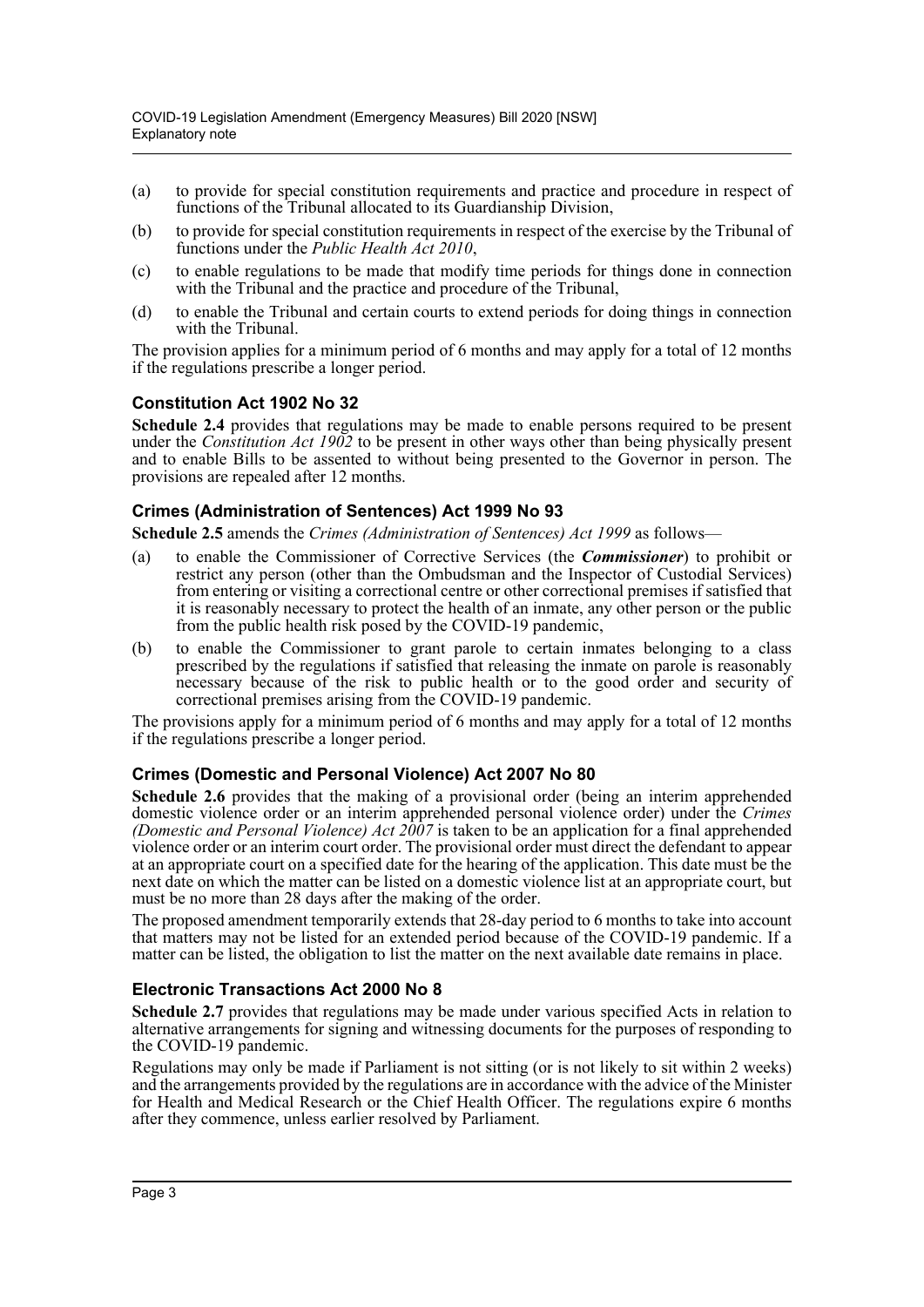The proposed amendments to the *Electronic Transactions Act 2000* are repealed 6 months after they commence, unless the regulations prescribe a later date for the repeal, not being more than 12 months after the amendments commence.

# **Environmental Planning and Assessment Act 1979 No 203**

**Schedule 2.8** permits the Minister for Planning and Public Spaces to make an order that authorises development to be carried out on land without the need for any approval under the Act or consent from any person. The Minister may make the order only if the Minister is reasonably satisfied that the making of the order is necessary to protect the health, safety and welfare of members of the public. **Schedule 2.8** also provides that a requirement to make a document available at a physical location such as an office is satisfied if the document is made available on the NSW planning portal or any other website approved by the Planning Secretary.

The provisions apply for a minimum period of 6 months and may apply for a total of 12 months if the regulations prescribe a longer period.

# **Evidence (Audio and Audio Visual Links) Act 1998 No 105**

**Schedule 2.9** applies temporary modifications to the *Evidence (Audio and Audio Visual Links) Act 1998* to facilitate the greater use of audio and audio visual links in relation to trials because of the COVID-19 pandemic.

## **Health Practitioner Regulation (Adoption of National Law) Act 2009 No 86**

**Schedule 2.10** enables the Secretary of the Ministry of Health to exempt particular premises used for the storage and distribution of vaccines and medicines from some or all of the provisions of Schedule 5F to the *Health Practitioner Regulation National Law (NSW)*, which are NSW-specific provisions relating to pharmacies, for a specified period.

### **Jury Act 1977 No 18**

Schedule 2.11 enables a sheriff to exempt a person from jury selection if, in the sheriff's opinion, there is good cause for the exemption, including safety and welfare considerations relating to the person or the community at large. The proposed amendment applies for a minimum period of 6 months and may apply for a total of 12 months if the regulations prescribe a longer period.

### **Local Government Act 1993 No 30**

**Schedule 2.12[1] and [2]** enable the Minister for Local Government to postpone the requirements relating to the holding of ordinary council elections and by-elections if the Minister believes that it is reasonable to do so. The provisions are repealed after 12 months.

**Schedule 2.12[3]** removes the need for persons to attend council meetings. The meetings may be held remotely by audio visual link or in any other manner approved by the Minister for Local Government. Members of the public are to be given access to the meeting by webcast or in any other manner approved by the Minister. The provision applies for a minimum period of 6 months and may apply for a total of 12 months if the regulations prescribe a longer period. **Schedule 2.12[3**] also contains a power for regulations under the *Local Government Act 1993* to modify the application of that Act for the purposes of responding to the public health emergency caused by the COVID-19 pandemic.

# **Mental Health Act 2007 No 8**

**Schedule 2.13** provides that the Mental Health Review Tribunal may conduct a mental health inquiry by telephone, adjourn a mental health inquiry for up to 28 days or extend a community treatment order by up to 3 months if the Tribunal considers that it is necessary to do so because of the COVID-19 pandemic. The provision applies for a minimum period of 6 months and may apply for a total of  $12$  months if the regulations prescribe a longer period.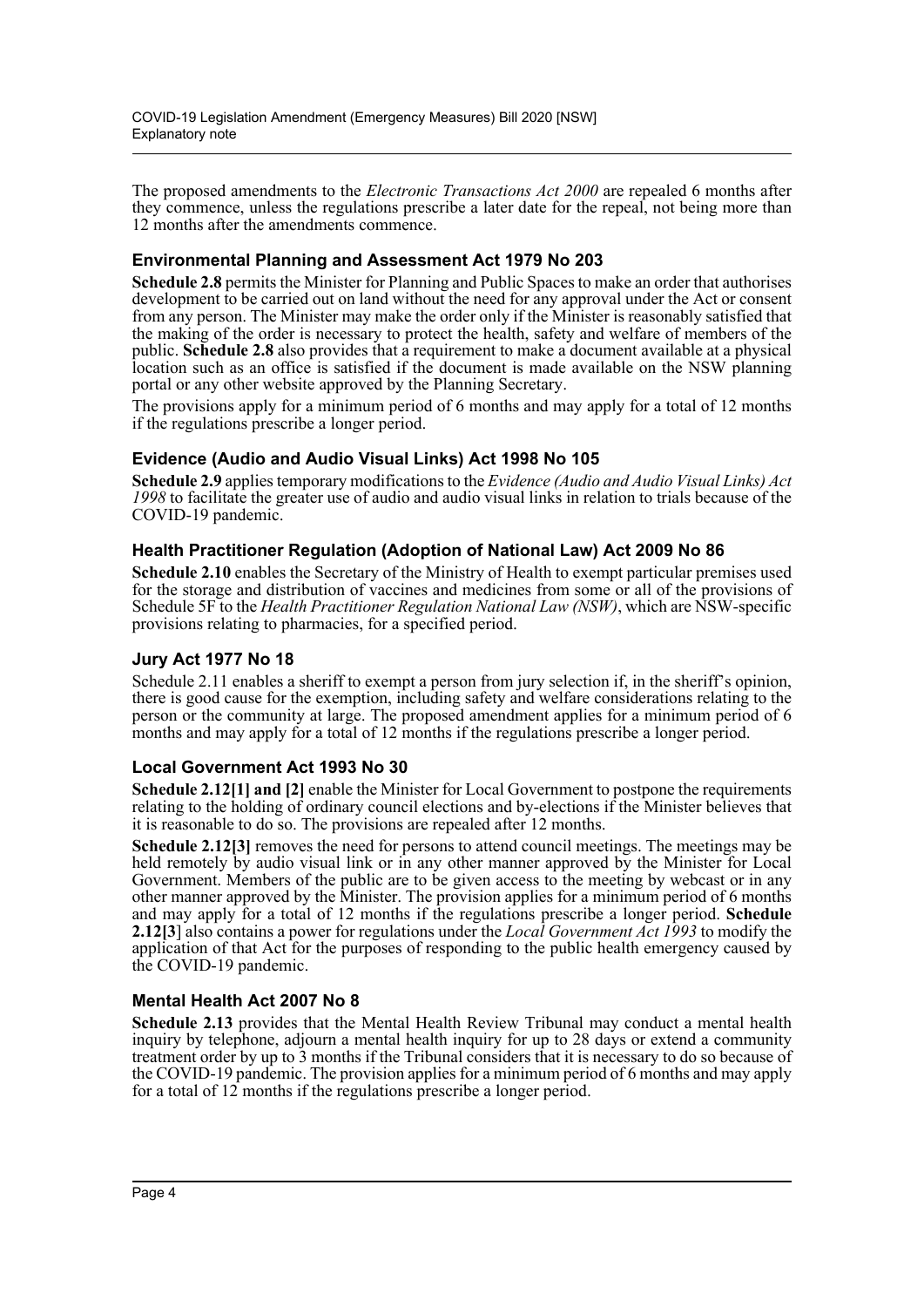## **Motor Accident Injuries Act 2017 No 10**

**Schedule 2.14** provides that a second or subsequent certificate of work provided by an injured person to the insurer in relation to the payment of weekly statutory benefits does not have to be given by the treating medical practitioner provided the certificate complies with the Motor Accident Guidelines.

### **Private Health Facilities Act 2007 No 9**

**Schedule 2.15** allows the Secretary of the Ministry of Health to exempt a private health facility licensee or class of licensees from certain licence conditions and requirements, if satisfied that it is reasonably necessary because of the COVID-19 pandemic and that patient care and safety are to be properly maintained. The provision is repealed after 12 months.

## **Public Health Act 2010 No 127**

**Schedule 2.16[1] and [2]** provide that a public health order made by an authorised medical practitioner in respect of a person relating to the COVID-19 pandemic remains in force for the period specified in the order, rather than expiring after 3 business days and then requiring the NSW Civil and Administrative Tribunal to confirm the order.

**Schedule 2.16[3]** enables a police officer to arrest a person if the police officer suspects on reasonable grounds that the person is contravening a public health order relating to the COVID-19 pandemic.

**Schedule 2.16[4] and [5]** provide that a police officer is an authorised officer under the *Public Health Act 2010* for the purposes of requiring a person suspected of contravening a provision of the Act to provide the person's name and address and for the purposes of issuing penalty notices.

**Schedule 2.16[5]** also enables the Minister for Health and Medical Research or the Minister for Mental Health, Regional Youth and Women to impose conditions on the exercise of an authorised officer issuing a penalty notice.

The provisions are repealed after 12 months.

# **Retail Trading Act 2008 No 49**

**Schedule 2.17** enables a supermarket to open on Good Friday, Easter Sunday and Anzac Day in 2020, only if the supermarket is staffed only by persons who have freely elected to work on those days.

### **Subordinate Legislation Act 1989 No 146**

**Schedule 2.18** keeps a number of regulations in force for a further period of 1 year (or 6 months, in the case of the *Environmental Planning and Assessment Regulation 2000*) after the date on which they would otherwise be repealed by the *Subordinate Legislation Act 1989*. However, any of the regulations may be repealed sooner by other legislation. The proposed amendment is necessary as the regulations have each been postponed on at least 5 occasions and are due to be repealed by the *Subordinate Legislation Act 1989* on 1 September 2020.

### **Workers Compensation Act 1987 No 70**

**Schedule 2.19** relates to a certificate of work capacity provided by a worker to the insurer in relation to the payment of weekly income support payments under the *Workers Compensation Act 1987*. Currently a certificate of capacity is required to be given by a medical practitioner in a form approved by the State Insurance Regulatory Authority. The proposed amendment maintains that requirement for the first certificate and requires a second or subsequent certificate to comply with the requirements prescribed by the regulations.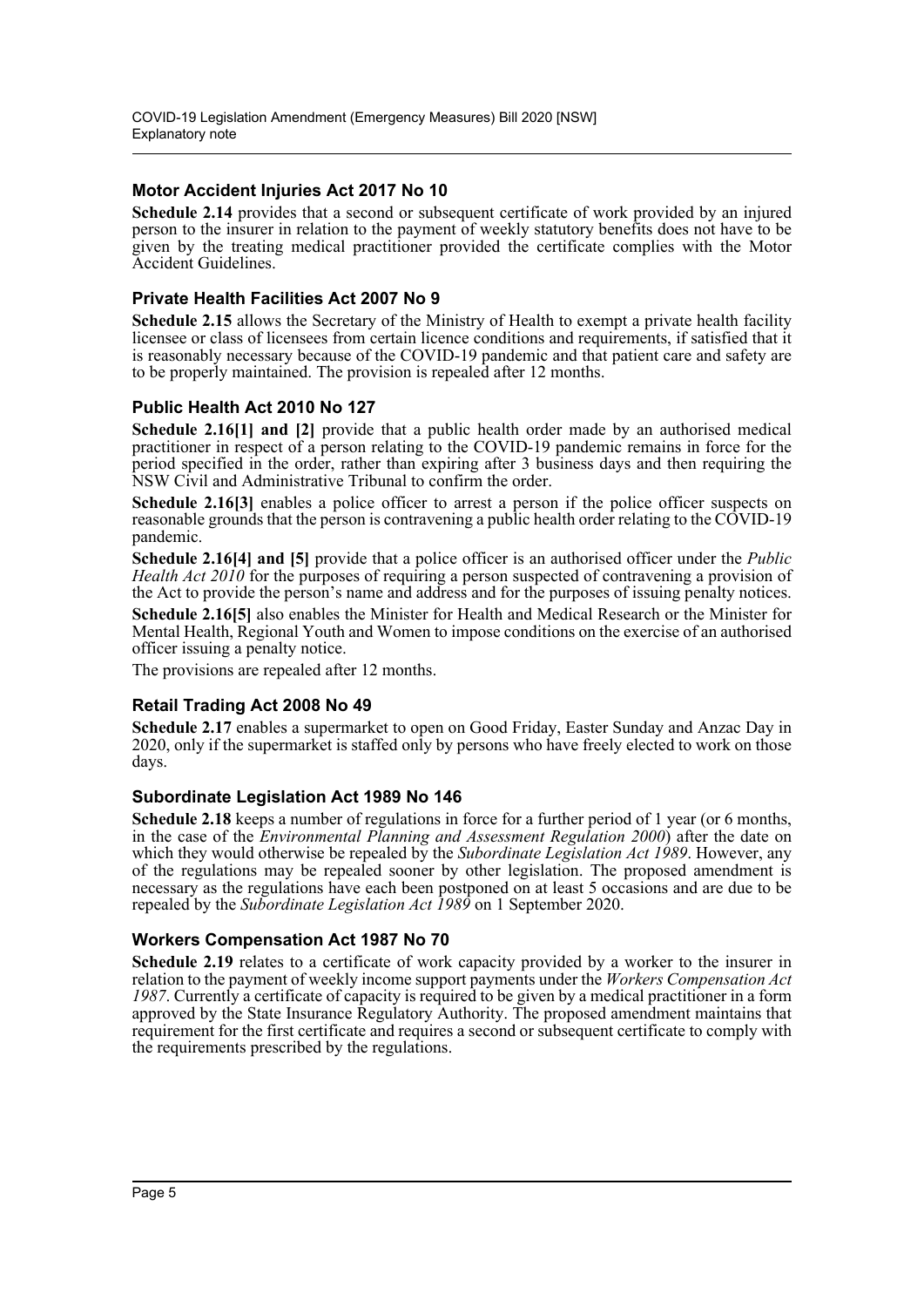First print



New South Wales

# **COVID-19 Legislation Amendment (Emergency Measures) Bill 2020**

# **Contents**

|            |                                                        | Page |
|------------|--------------------------------------------------------|------|
|            | Name of Act                                            |      |
|            | Commencement                                           |      |
| Schedule 1 | <b>Amendment of Criminal Procedure Act 1986 No 209</b> |      |
| Schedule 2 | <b>Amendment of other Acts</b>                         | 12   |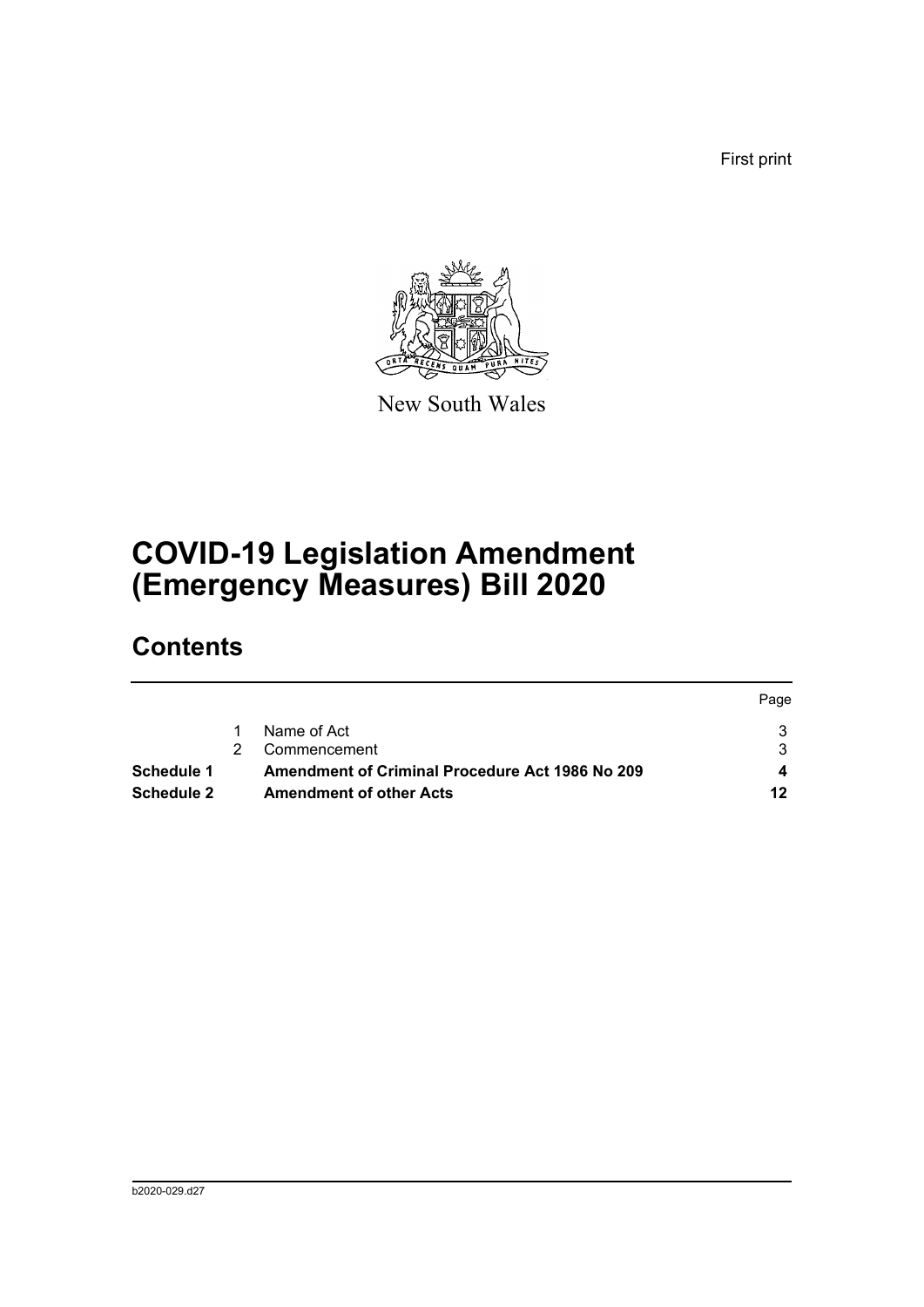

New South Wales

# **COVID-19 Legislation Amendment (Emergency Measures) Bill 2020**

No , 2020

# **A Bill for**

An Act to amend a number of Acts to implement emergency measures as a result of the COVID-19 pandemic.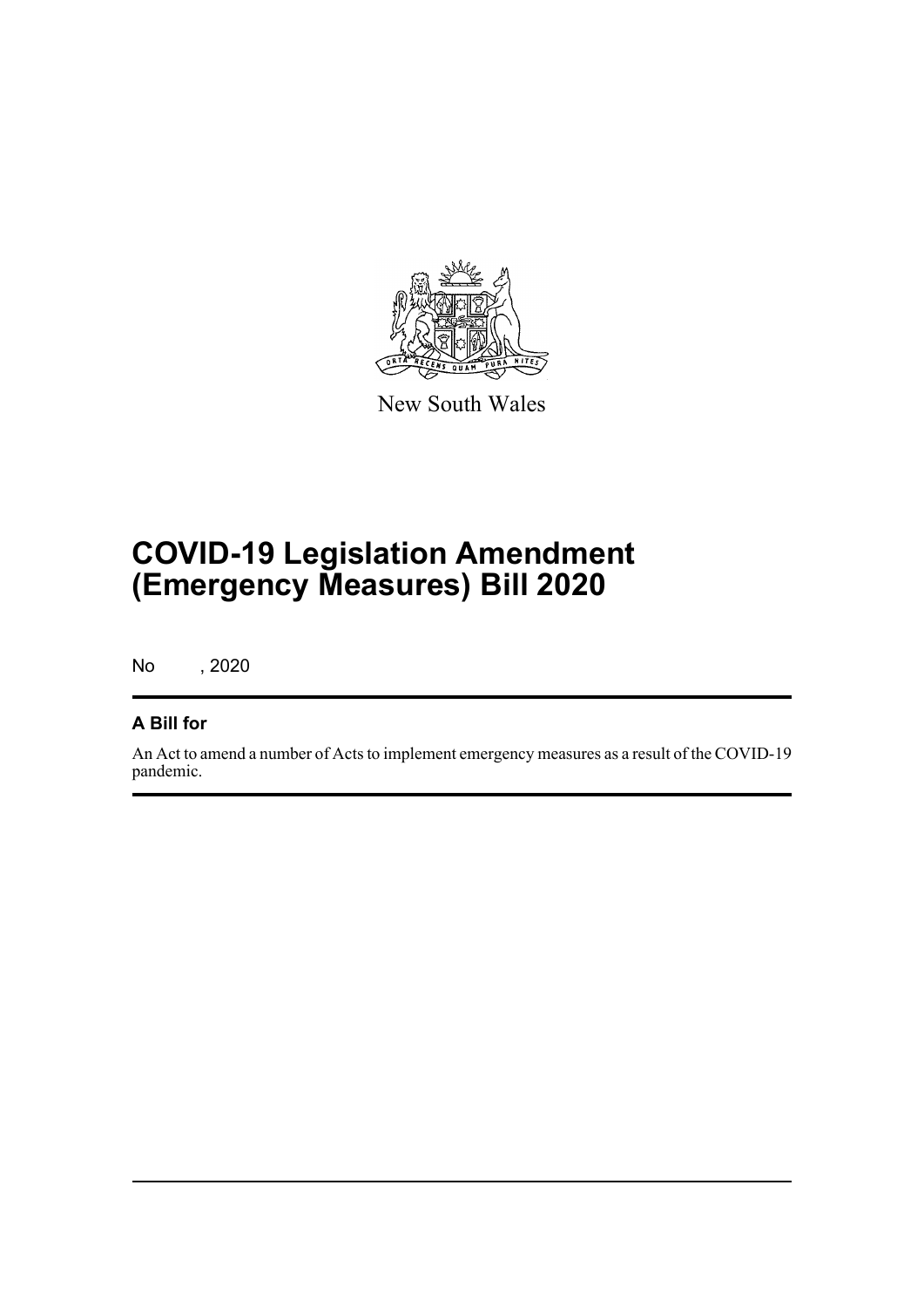<span id="page-7-1"></span><span id="page-7-0"></span>

| The Legislature of New South Wales enacts—                                    |               |
|-------------------------------------------------------------------------------|---------------|
| Name of Act                                                                   | $\mathcal{P}$ |
| This Act is the COVID-19 Legislation Amendment (Emergency Measures) Act 2020. | 3             |
| Commencement                                                                  | 4             |
| This Act commences on the date of assent to this Act.                         | 5             |
|                                                                               |               |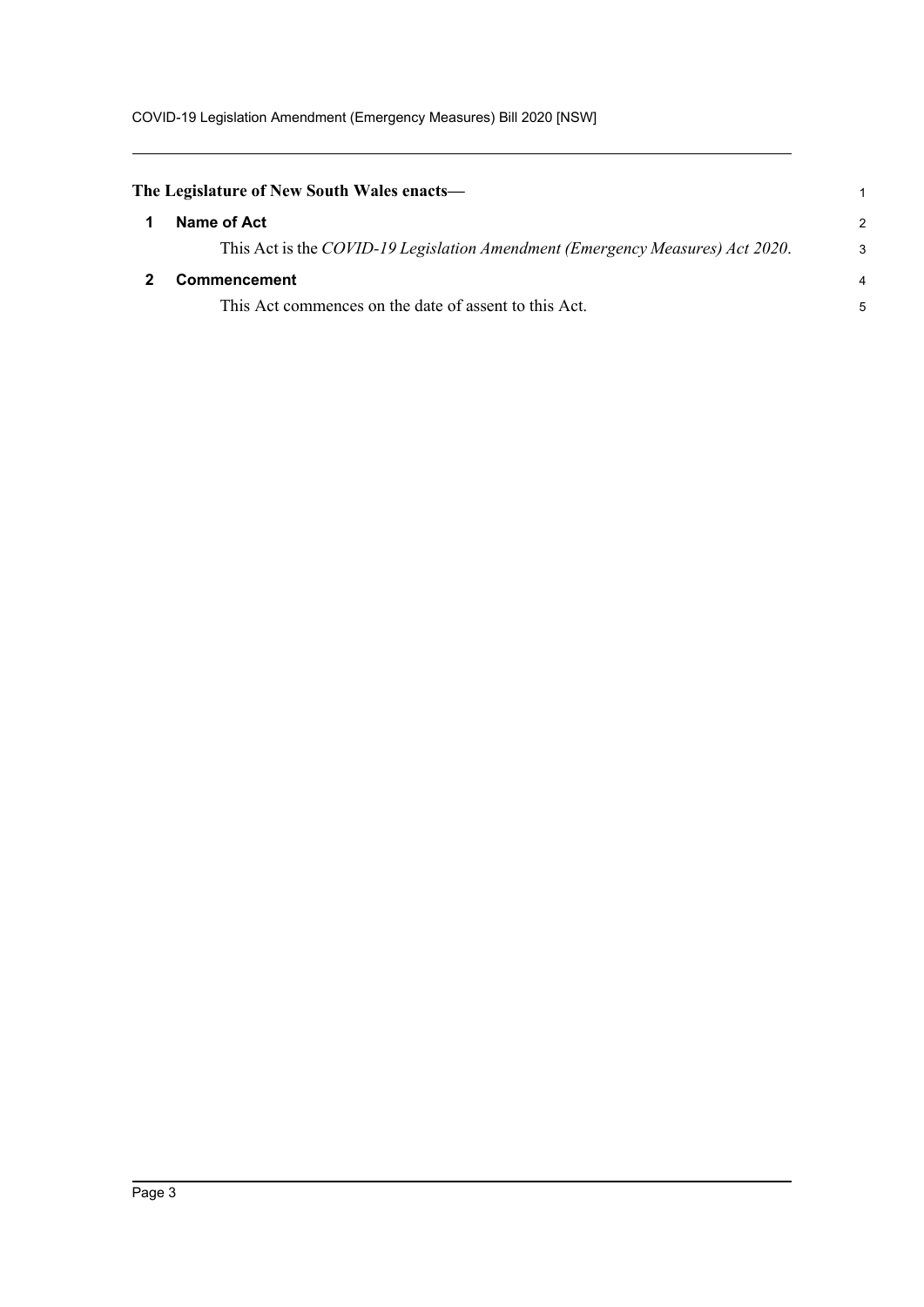<span id="page-8-0"></span>

| <b>Schedule 1</b> |                          |                      | <b>Amendment of Criminal Procedure Act 1986 No</b><br>209 | 1<br>$\overline{2}$                                                                                                                                                                                                                                 |                      |  |  |
|-------------------|--------------------------|----------------------|-----------------------------------------------------------|-----------------------------------------------------------------------------------------------------------------------------------------------------------------------------------------------------------------------------------------------------|----------------------|--|--|
| [1]               | <b>Chapter 7, Part 5</b> |                      |                                                           |                                                                                                                                                                                                                                                     |                      |  |  |
|                   |                          | Insert after Part 4- |                                                           |                                                                                                                                                                                                                                                     | 4                    |  |  |
|                   | Part 5                   |                      |                                                           | <b>Response to COVID-19 pandemic</b>                                                                                                                                                                                                                | 5                    |  |  |
|                   |                          | <b>Division 1</b>    |                                                           | <b>Preliminary</b>                                                                                                                                                                                                                                  | 6                    |  |  |
|                   | 353                      |                      | <b>Purpose of Part</b>                                    |                                                                                                                                                                                                                                                     |                      |  |  |
|                   |                          |                      |                                                           | The purpose of this Part is to enable criminal trials in the State to be conducted<br>in a way that is appropriate given the public health emergency caused by the<br>COVID-19 pandemic.                                                            | 8<br>9<br>10         |  |  |
|                   |                          | <b>Division 2</b>    |                                                           | Pre-recorded evidence hearings                                                                                                                                                                                                                      | 11                   |  |  |
|                   | 354                      |                      | <b>Definitions</b>                                        |                                                                                                                                                                                                                                                     | 12                   |  |  |
|                   |                          | (1)                  |                                                           | In this Division, a <i>relevant witness</i> means a person who is—                                                                                                                                                                                  | 13                   |  |  |
|                   |                          |                      | (a)                                                       | a complainant in prescribed sexual offence proceedings, or                                                                                                                                                                                          | 14                   |  |  |
|                   |                          |                      | (b)                                                       | a complainant in proceedings for a domestic violence offence within the<br>meaning of section 11 of the Crimes (Domestic and Personal Violence)<br>Act 2007, or                                                                                     | 15<br>16<br>17       |  |  |
|                   |                          |                      | (c)                                                       | a complainant in proceedings for a serious indictable offence that is an<br>offence of violence, or                                                                                                                                                 | 18<br>19             |  |  |
|                   |                          |                      | (d)                                                       | a complainant or witness whom the court considers is at a significantly<br>greater risk from the COVID-19 pandemic than the risk to members of<br>the community generally, including because of the age or health of the<br>complainant or witness. | 20<br>21<br>22<br>23 |  |  |
|                   |                          | (2)                  |                                                           | The regulations may amend subsection $(1)$ —                                                                                                                                                                                                        | 24                   |  |  |
|                   |                          |                      | (a)                                                       | by inserting additional persons or classes of persons as relevant<br>witnesses, or                                                                                                                                                                  | 25<br>26             |  |  |
|                   |                          |                      | (b)                                                       | by removing or amending a person or offence, or a class of persons or<br>offences, referred to in that subsection.                                                                                                                                  | 27<br>28             |  |  |
|                   | 355                      |                      |                                                           | Proceedings to which Division applies                                                                                                                                                                                                               | 29                   |  |  |
|                   |                          |                      | Court.                                                    | This Division applies only to proceedings in the District Court or Supreme                                                                                                                                                                          | 30<br>31             |  |  |
|                   | 356                      |                      |                                                           | Pre-recorded evidence hearing                                                                                                                                                                                                                       | 32                   |  |  |
|                   |                          | (1)                  |                                                           | A court may, on its own motion, order that the evidence of a relevant witness<br>in a trial proceeding be given at a hearing (a <i>pre-recorded evidence hearing</i> )<br>in the absence of the jury (if any).                                      | 33<br>34<br>35       |  |  |
|                   |                          | (2)                  |                                                           | The court may make an order under subsection $(1)$ only if—                                                                                                                                                                                         | 36                   |  |  |
|                   |                          |                      | (a)                                                       | the accused person has sought and received advice from an Australian<br>legal practitioner, and                                                                                                                                                     | 37<br>38             |  |  |
|                   |                          |                      | (b)                                                       | both parties have been heard on the order, and                                                                                                                                                                                                      | 39                   |  |  |
|                   |                          |                      | (c)                                                       | all pre-trial disclosure and case management requirements under<br>Division 3 of Part 3 of Chapter 3 have been complied with, and                                                                                                                   | 40<br>41             |  |  |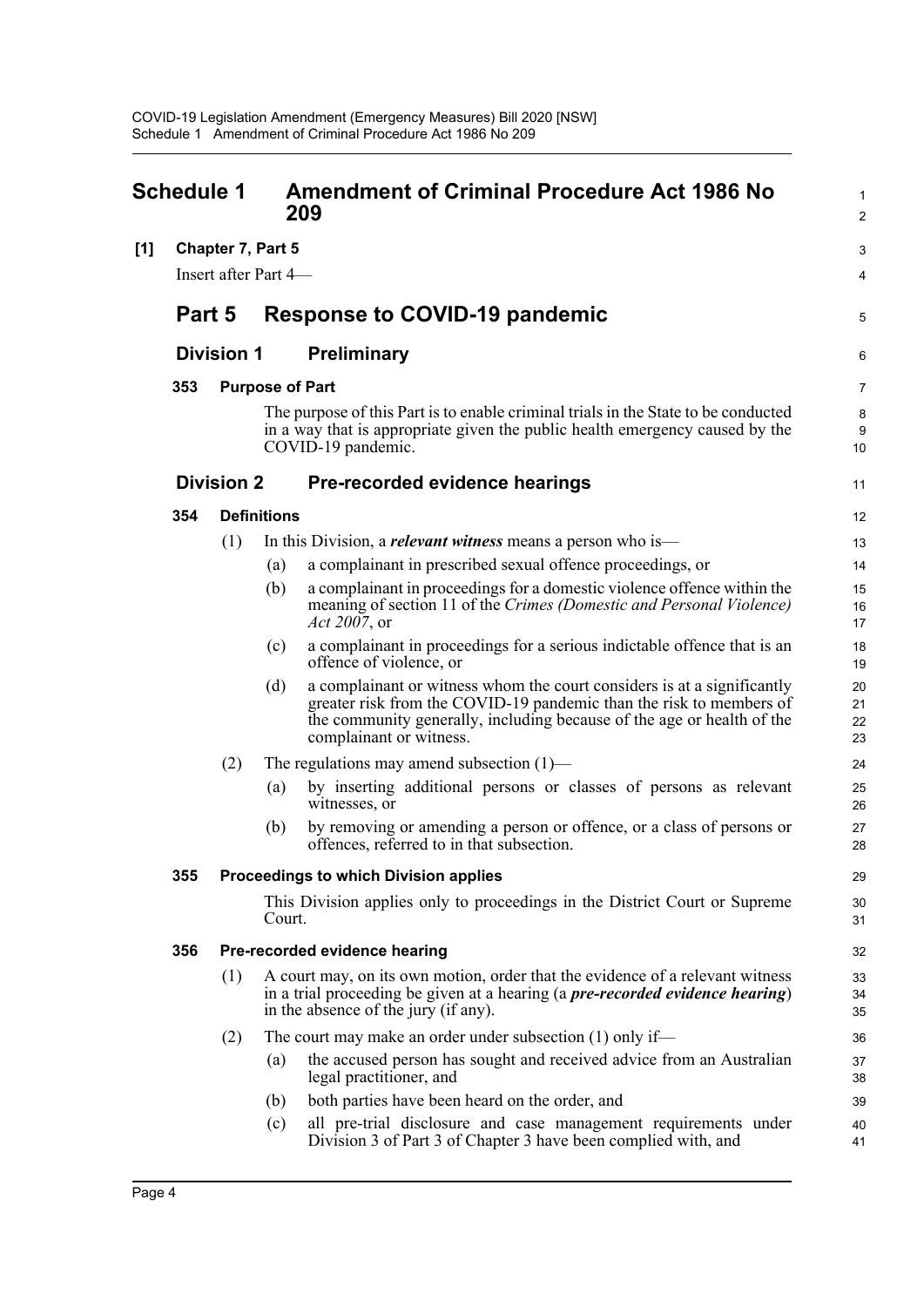|     | (d) | the court is satisfied it is in the interests of justice to do so.                                                                                                          | 1                                                                                                                                                                                                                                                                                                                                                                                                                                                                                                                                                                                                                                                                                                                                                                                                                                                                                                                                                                                                                                                                                                                                                                                                                                                                                                                                                                                                                                                                                                                                                                                                                                                                                                                                                                                                                                                                                                    |
|-----|-----|-----------------------------------------------------------------------------------------------------------------------------------------------------------------------------|------------------------------------------------------------------------------------------------------------------------------------------------------------------------------------------------------------------------------------------------------------------------------------------------------------------------------------------------------------------------------------------------------------------------------------------------------------------------------------------------------------------------------------------------------------------------------------------------------------------------------------------------------------------------------------------------------------------------------------------------------------------------------------------------------------------------------------------------------------------------------------------------------------------------------------------------------------------------------------------------------------------------------------------------------------------------------------------------------------------------------------------------------------------------------------------------------------------------------------------------------------------------------------------------------------------------------------------------------------------------------------------------------------------------------------------------------------------------------------------------------------------------------------------------------------------------------------------------------------------------------------------------------------------------------------------------------------------------------------------------------------------------------------------------------------------------------------------------------------------------------------------------------|
| (3) |     |                                                                                                                                                                             | $\overline{\mathbf{c}}$                                                                                                                                                                                                                                                                                                                                                                                                                                                                                                                                                                                                                                                                                                                                                                                                                                                                                                                                                                                                                                                                                                                                                                                                                                                                                                                                                                                                                                                                                                                                                                                                                                                                                                                                                                                                                                                                              |
|     | (a) | the wishes and circumstances of the witness, and                                                                                                                            | 3                                                                                                                                                                                                                                                                                                                                                                                                                                                                                                                                                                                                                                                                                                                                                                                                                                                                                                                                                                                                                                                                                                                                                                                                                                                                                                                                                                                                                                                                                                                                                                                                                                                                                                                                                                                                                                                                                                    |
|     | (b) | the availability of court and other facilities needed for a pre-recorded<br>evidence hearing to take place.                                                                 | 4<br>5                                                                                                                                                                                                                                                                                                                                                                                                                                                                                                                                                                                                                                                                                                                                                                                                                                                                                                                                                                                                                                                                                                                                                                                                                                                                                                                                                                                                                                                                                                                                                                                                                                                                                                                                                                                                                                                                                               |
| (4) |     |                                                                                                                                                                             | 6                                                                                                                                                                                                                                                                                                                                                                                                                                                                                                                                                                                                                                                                                                                                                                                                                                                                                                                                                                                                                                                                                                                                                                                                                                                                                                                                                                                                                                                                                                                                                                                                                                                                                                                                                                                                                                                                                                    |
|     | (a) | give evidence in a way that the witness would otherwise be entitled to<br>give evidence, and                                                                                | $\overline{7}$<br>8                                                                                                                                                                                                                                                                                                                                                                                                                                                                                                                                                                                                                                                                                                                                                                                                                                                                                                                                                                                                                                                                                                                                                                                                                                                                                                                                                                                                                                                                                                                                                                                                                                                                                                                                                                                                                                                                                  |
|     |     | Note. See, for example, section 306S for the ways in which the evidence of a<br>vulnerable person may be given and section 306W for alternative ways of giving<br>evidence. | 9<br>10<br>11                                                                                                                                                                                                                                                                                                                                                                                                                                                                                                                                                                                                                                                                                                                                                                                                                                                                                                                                                                                                                                                                                                                                                                                                                                                                                                                                                                                                                                                                                                                                                                                                                                                                                                                                                                                                                                                                                        |
|     | (b) | any entitlements the witness would otherwise have under this Act.                                                                                                           | 12                                                                                                                                                                                                                                                                                                                                                                                                                                                                                                                                                                                                                                                                                                                                                                                                                                                                                                                                                                                                                                                                                                                                                                                                                                                                                                                                                                                                                                                                                                                                                                                                                                                                                                                                                                                                                                                                                                   |
|     |     | Note. See, for example, section 306U that provides for a vulnerable person to<br>give evidence in chief in the form of a recording.                                         | 13<br>14                                                                                                                                                                                                                                                                                                                                                                                                                                                                                                                                                                                                                                                                                                                                                                                                                                                                                                                                                                                                                                                                                                                                                                                                                                                                                                                                                                                                                                                                                                                                                                                                                                                                                                                                                                                                                                                                                             |
| (5) |     |                                                                                                                                                                             | 15<br>16<br>17                                                                                                                                                                                                                                                                                                                                                                                                                                                                                                                                                                                                                                                                                                                                                                                                                                                                                                                                                                                                                                                                                                                                                                                                                                                                                                                                                                                                                                                                                                                                                                                                                                                                                                                                                                                                                                                                                       |
| (6) |     |                                                                                                                                                                             | 18<br>19                                                                                                                                                                                                                                                                                                                                                                                                                                                                                                                                                                                                                                                                                                                                                                                                                                                                                                                                                                                                                                                                                                                                                                                                                                                                                                                                                                                                                                                                                                                                                                                                                                                                                                                                                                                                                                                                                             |
|     | (a) | draw any inference adverse to the accused person, or                                                                                                                        | 20                                                                                                                                                                                                                                                                                                                                                                                                                                                                                                                                                                                                                                                                                                                                                                                                                                                                                                                                                                                                                                                                                                                                                                                                                                                                                                                                                                                                                                                                                                                                                                                                                                                                                                                                                                                                                                                                                                   |
|     | (b) | give the evidence any greater or lesser weight because the evidence was<br>given in that way.                                                                               | 21<br>22                                                                                                                                                                                                                                                                                                                                                                                                                                                                                                                                                                                                                                                                                                                                                                                                                                                                                                                                                                                                                                                                                                                                                                                                                                                                                                                                                                                                                                                                                                                                                                                                                                                                                                                                                                                                                                                                                             |
| (7) |     |                                                                                                                                                                             | 23<br>24<br>25<br>26                                                                                                                                                                                                                                                                                                                                                                                                                                                                                                                                                                                                                                                                                                                                                                                                                                                                                                                                                                                                                                                                                                                                                                                                                                                                                                                                                                                                                                                                                                                                                                                                                                                                                                                                                                                                                                                                                 |
|     |     |                                                                                                                                                                             | 27                                                                                                                                                                                                                                                                                                                                                                                                                                                                                                                                                                                                                                                                                                                                                                                                                                                                                                                                                                                                                                                                                                                                                                                                                                                                                                                                                                                                                                                                                                                                                                                                                                                                                                                                                                                                                                                                                                   |
| (1) |     |                                                                                                                                                                             | 28<br>29<br>30<br>31                                                                                                                                                                                                                                                                                                                                                                                                                                                                                                                                                                                                                                                                                                                                                                                                                                                                                                                                                                                                                                                                                                                                                                                                                                                                                                                                                                                                                                                                                                                                                                                                                                                                                                                                                                                                                                                                                 |
|     | (a) | a complainant, or                                                                                                                                                           | 32                                                                                                                                                                                                                                                                                                                                                                                                                                                                                                                                                                                                                                                                                                                                                                                                                                                                                                                                                                                                                                                                                                                                                                                                                                                                                                                                                                                                                                                                                                                                                                                                                                                                                                                                                                                                                                                                                                   |
|     | (b) | a special witness within the meaning of section 306A, or                                                                                                                    | 33                                                                                                                                                                                                                                                                                                                                                                                                                                                                                                                                                                                                                                                                                                                                                                                                                                                                                                                                                                                                                                                                                                                                                                                                                                                                                                                                                                                                                                                                                                                                                                                                                                                                                                                                                                                                                                                                                                   |
|     | (c) | a vulnerable person within the meaning of section 306M.                                                                                                                     | 34                                                                                                                                                                                                                                                                                                                                                                                                                                                                                                                                                                                                                                                                                                                                                                                                                                                                                                                                                                                                                                                                                                                                                                                                                                                                                                                                                                                                                                                                                                                                                                                                                                                                                                                                                                                                                                                                                                   |
| (2) |     |                                                                                                                                                                             | 35<br>36<br>37<br>38                                                                                                                                                                                                                                                                                                                                                                                                                                                                                                                                                                                                                                                                                                                                                                                                                                                                                                                                                                                                                                                                                                                                                                                                                                                                                                                                                                                                                                                                                                                                                                                                                                                                                                                                                                                                                                                                                 |
| (3) |     |                                                                                                                                                                             | 39<br>40<br>41<br>42<br>43                                                                                                                                                                                                                                                                                                                                                                                                                                                                                                                                                                                                                                                                                                                                                                                                                                                                                                                                                                                                                                                                                                                                                                                                                                                                                                                                                                                                                                                                                                                                                                                                                                                                                                                                                                                                                                                                           |
| (4) |     |                                                                                                                                                                             | 44<br>45                                                                                                                                                                                                                                                                                                                                                                                                                                                                                                                                                                                                                                                                                                                                                                                                                                                                                                                                                                                                                                                                                                                                                                                                                                                                                                                                                                                                                                                                                                                                                                                                                                                                                                                                                                                                                                                                                             |
|     | (a) | there is no unauthorised reproduction or circulation of the recording,<br>and                                                                                               | 46<br>47                                                                                                                                                                                                                                                                                                                                                                                                                                                                                                                                                                                                                                                                                                                                                                                                                                                                                                                                                                                                                                                                                                                                                                                                                                                                                                                                                                                                                                                                                                                                                                                                                                                                                                                                                                                                                                                                                             |
|     |     |                                                                                                                                                                             | In deciding whether to make the order, the court must consider—<br>At a pre-recorded evidence hearing, a witness is entitled to-<br>Evidence given at a pre-recorded evidence hearing is to be recorded and<br>subsequently viewed or heard (or both) by the court in the presence of the jury<br>(if any).<br>In proceedings in which evidence given at a pre-recorded evidence hearing is<br>viewed or heard, the court must warn the jury not to-<br>The Court may order that a transcript be supplied to the Court or jury (if any)<br>of all or part of a recording made under this section if the Court considers a<br>transcript would be likely to aid its or the jury's comprehension of the<br>evidence.<br>Access to recorded evidence<br>An accused person and the person's Australian legal practitioner (if any) are<br>not entitled to be given possession of the recording of evidence taken at a<br>pre-recorded evidence hearing under this Division, or a copy of the recording,<br>if the evidence was given by—<br>The accused person and the person's Australian legal practitioner (if any) are<br>to be given reasonable access, from time to time, to the recording of evidence<br>taken at a pre-recorded evidence hearing under this Division to enable the<br>person or practitioner to listen to or view the recording (or both).<br>If reasonable access to the recording of original evidence cannot be given to<br>an accused person's Australian legal practitioner because of subsections (1)<br>and $(2)$ , the prosecuting authority must, as soon as practicable, give the legal<br>practitioner reasonable access to the recording in the way the prosecuting<br>authority considers appropriate.<br>For subsection $(3)$ , in deciding on the appropriate way in which access to the<br>recording should be given the prosecuting authority must ensure that— |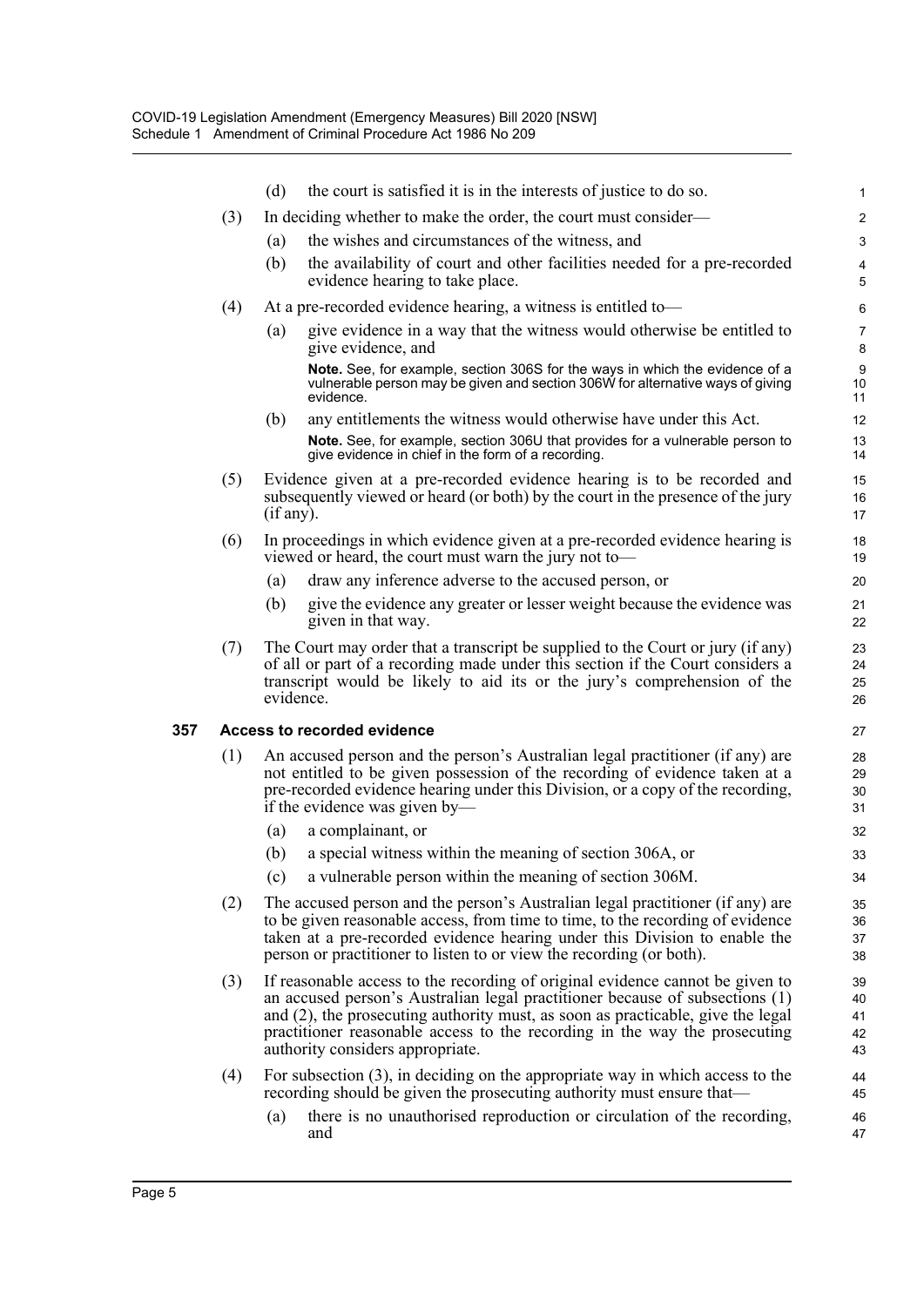|     |                   | (b)                | the integrity of the recording is protected.                                                                                                                                                    | $\mathbf{1}$            |
|-----|-------------------|--------------------|-------------------------------------------------------------------------------------------------------------------------------------------------------------------------------------------------|-------------------------|
|     | (5)               |                    | A person given access to a record of evidence under this Division must not,<br>without the consent of the prosecuting authority—                                                                | $\overline{c}$<br>3     |
|     |                   | (a)                | copy the recording, or                                                                                                                                                                          | $\overline{\mathbf{4}}$ |
|     |                   | (b)                | give it to another person, or                                                                                                                                                                   | 5                       |
|     |                   | (c)                | remove it from the custody of the prosecuting authority.                                                                                                                                        | 6                       |
|     | (6)               |                    | The regulations may provide for-                                                                                                                                                                | $\overline{7}$          |
|     |                   | (a)                | the procedures to be followed in connection with the giving of access to<br>a record of evidence under this section, and                                                                        | 8<br>9                  |
|     |                   | (b)                | the way in which access is to be given to a record of evidence under this<br>section, including the giving of access by other means.                                                            | 10 <sup>°</sup><br>11   |
| 358 |                   |                    | Further evidence by witness whose evidence is pre-recorded                                                                                                                                      | 12                      |
|     | (1)               |                    | A witness in a proceeding whose evidence is pre-recorded at a pre-recorded<br>evidence hearing under this Division cannot give further evidence in the trial<br>without the leave of the court. | 13<br>14<br>15          |
|     | (2)               |                    | An application for leave may be made by any party to the proceedings.                                                                                                                           | 16                      |
|     | (3)               |                    | The court must not give leave unless it is satisfied—                                                                                                                                           | 17                      |
|     |                   | (a)                | the witness or other party is seeking leave because of becoming aware<br>of a matter of which the party could not reasonably have been aware at<br>the time of the recording, or                | 18<br>19<br>20          |
|     |                   | (b)                | it is otherwise in the interests of justice to give leave.                                                                                                                                      | 21                      |
|     | (4)               |                    | The court is to ensure that the witness is questioned by a party to the<br>proceedings only in relation to matters relevant to the matters mentioned in<br>subsection $(3)$ .                   | 22<br>23<br>24          |
|     | (5)               | Act 1995.          | This section applies despite anything to the contrary in this Act or the <i>Evidence</i>                                                                                                        | 25<br>26                |
|     | <b>Division 3</b> |                    | Use of recorded evidence in subsequent proceedings                                                                                                                                              | 27                      |
| 359 |                   | <b>Definitions</b> |                                                                                                                                                                                                 | 28                      |
|     |                   |                    | In this Division—                                                                                                                                                                               | 29                      |
|     |                   |                    | <b>best available record</b> has the meaning given by section 306E(2).                                                                                                                          | 30                      |
|     |                   |                    | <b>hearsay rule</b> has the meaning given by the <i>Evidence Act 1995</i> .                                                                                                                     | 31                      |
|     |                   |                    | <i>original evidence</i> , of a witness, means all evidence, including pre-recorded<br>evidence, given by the witness-                                                                          | 32<br>33                |
|     |                   | (a)                | for a new trial resulting from a discontinued trial—in the discontinued<br>trial, or                                                                                                            | 34<br>35                |
|     |                   | (b)                | for a new trial resulting from an appeal against a conviction—in the<br>proceedings from which the conviction arose.                                                                            | 36<br>37                |
|     |                   |                    | <i>properly authenticated</i> has the meaning given by section $306E(4)$ .                                                                                                                      | 38                      |
| 360 |                   |                    | <b>Application of Division</b>                                                                                                                                                                  | 39                      |
|     |                   |                    | This Division applies to proceedings in all courts.                                                                                                                                             | 40                      |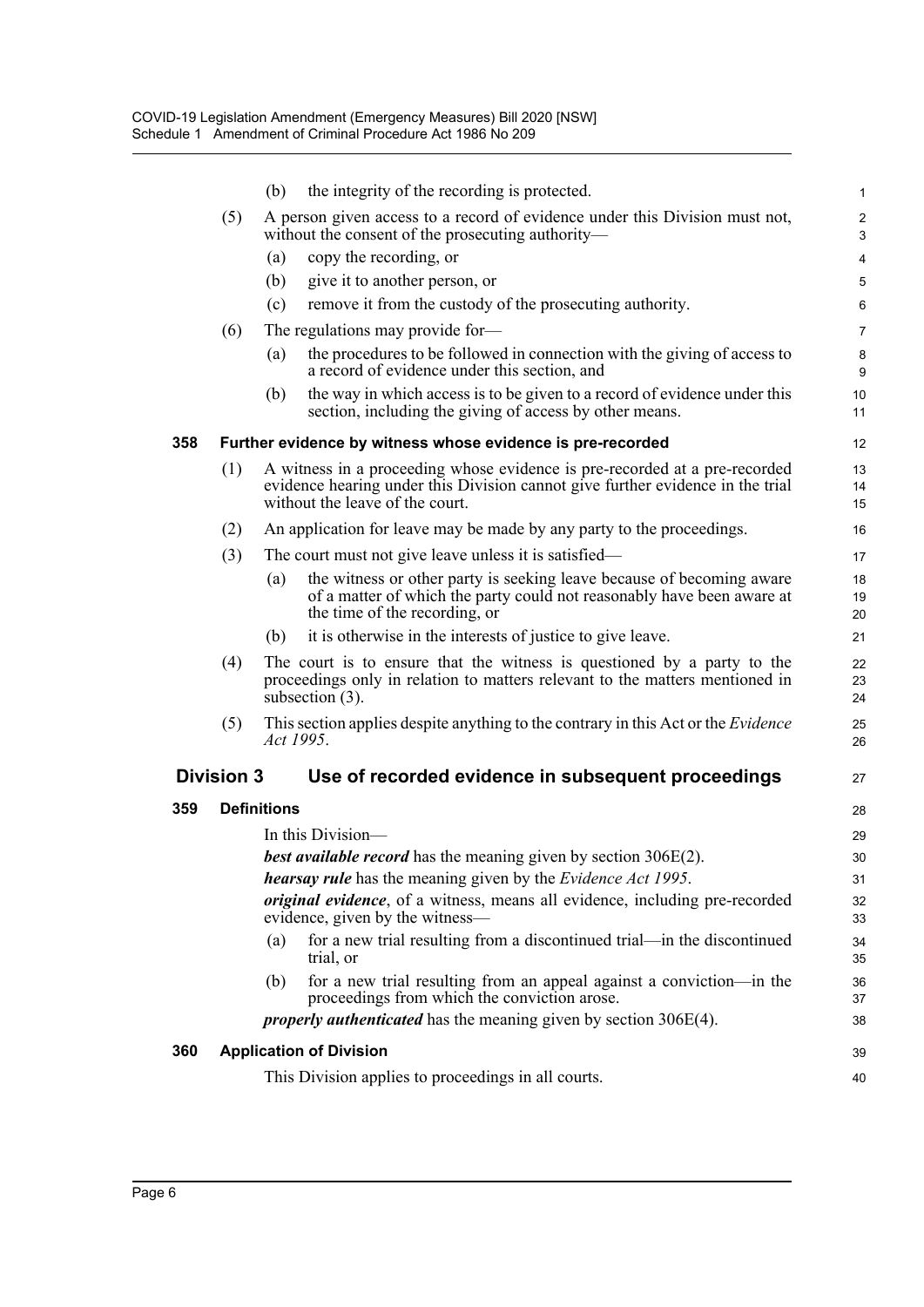| 361 |     | Relationship with other laws or provisions                                                                                                                                                                                                                                                                                       | $\mathbf{1}$                 |
|-----|-----|----------------------------------------------------------------------------------------------------------------------------------------------------------------------------------------------------------------------------------------------------------------------------------------------------------------------------------|------------------------------|
|     | (1) | This Division applies despite anything to the contrary in the <i>Evidence Act</i><br>1995 or any other Act or law.                                                                                                                                                                                                               | $\overline{c}$<br>3          |
|     | (2) | To remove any doubt, nothing in this Division affects the operation of<br>Divisions 3 and 4 of Part 5 of Chapter 6.                                                                                                                                                                                                              | $\overline{\mathbf{4}}$<br>5 |
| 362 |     | Use of recorded evidence                                                                                                                                                                                                                                                                                                         | $\,6\,$                      |
|     | (1) | This section applies if—                                                                                                                                                                                                                                                                                                         | $\overline{7}$               |
|     |     | a trial of an accused person is discontinued for any reason and, as a<br>(a)<br>result, a new trial is listed, or                                                                                                                                                                                                                | $\bf 8$<br>9                 |
|     |     | a person is convicted of an offence and, on appeal against the<br>(b)<br>conviction, a new trial is ordered.                                                                                                                                                                                                                     | 10<br>11                     |
|     | (2) | The prosecutor may tender as evidence in the new trial proceedings a record<br>of the original evidence of a witness.                                                                                                                                                                                                            | 12<br>13                     |
|     | (3) | A record of the original evidence of the witness is admissible in the new trial.                                                                                                                                                                                                                                                 | 14                           |
|     | (4) | The hearsay rule does not prevent—                                                                                                                                                                                                                                                                                               | 15                           |
|     |     | the admission of a record of the original evidence of the witness, or<br>(a)                                                                                                                                                                                                                                                     | 16                           |
|     |     | the use of the record to prove the existence of a fact that the witness<br>(b)<br>intended to assert by a representation made in the original evidence.                                                                                                                                                                          | 17<br>18                     |
|     | (5) | The court may decline to admit a record of the original evidence of the witness<br>if, in the court's opinion, the accused would be unfairly disadvantaged by the<br>admission of the record, having regard to the following—                                                                                                    | 19<br>20<br>21               |
|     |     | the completeness of the original evidence, including whether the<br>(a)<br>witness has been cross-examined on the evidence,                                                                                                                                                                                                      | 22<br>23                     |
|     |     | the effect of editing any inadmissible evidence from the original<br>(b)<br>evidence,                                                                                                                                                                                                                                            | 24<br>25                     |
|     |     | the availability of the witness to attend to give further evidence in<br>(c)<br>relation to a matter that may be the subject of leave under section 364,                                                                                                                                                                         | 26<br>27                     |
|     |     | the interests of justice,<br>(d)                                                                                                                                                                                                                                                                                                 | 28                           |
|     |     | any other matter the court thinks relevant.<br>(e)                                                                                                                                                                                                                                                                               | 29                           |
|     | (6) | The court may give directions requiring the record of the original evidence to<br>be altered or edited to remove statements that would not be admissible if the<br>original evidence of the witness had been given orally before the court in<br>accordance with the usual rules and practice of the court.                      | 30<br>31<br>32<br>33         |
|     | (7) | Also, a record of the original evidence may be altered or edited in accordance<br>with an agreement between the prosecutor and the accused person and the<br>person's counsel (if any).                                                                                                                                          | 34<br>35<br>36               |
|     | (8) | The record of the original evidence of the witness tendered by the prosecution<br>must be—                                                                                                                                                                                                                                       | 37<br>38                     |
|     |     | the best available record, or be comprised of the best available records,<br>(a)<br>of the original evidence of the witness, and                                                                                                                                                                                                 | 39<br>40                     |
|     |     | properly authenticated.<br>(b)                                                                                                                                                                                                                                                                                                   | 41                           |
|     | (9) | If a record of the original evidence of a witness is tendered by the prosecutor<br>under this section, any exhibits tendered in the original proceedings on the<br>basis of the original evidence of the witness and admitted in the original<br>proceedings are also admissible in the new trial proceedings as if the original | 42<br>43<br>44<br>45         |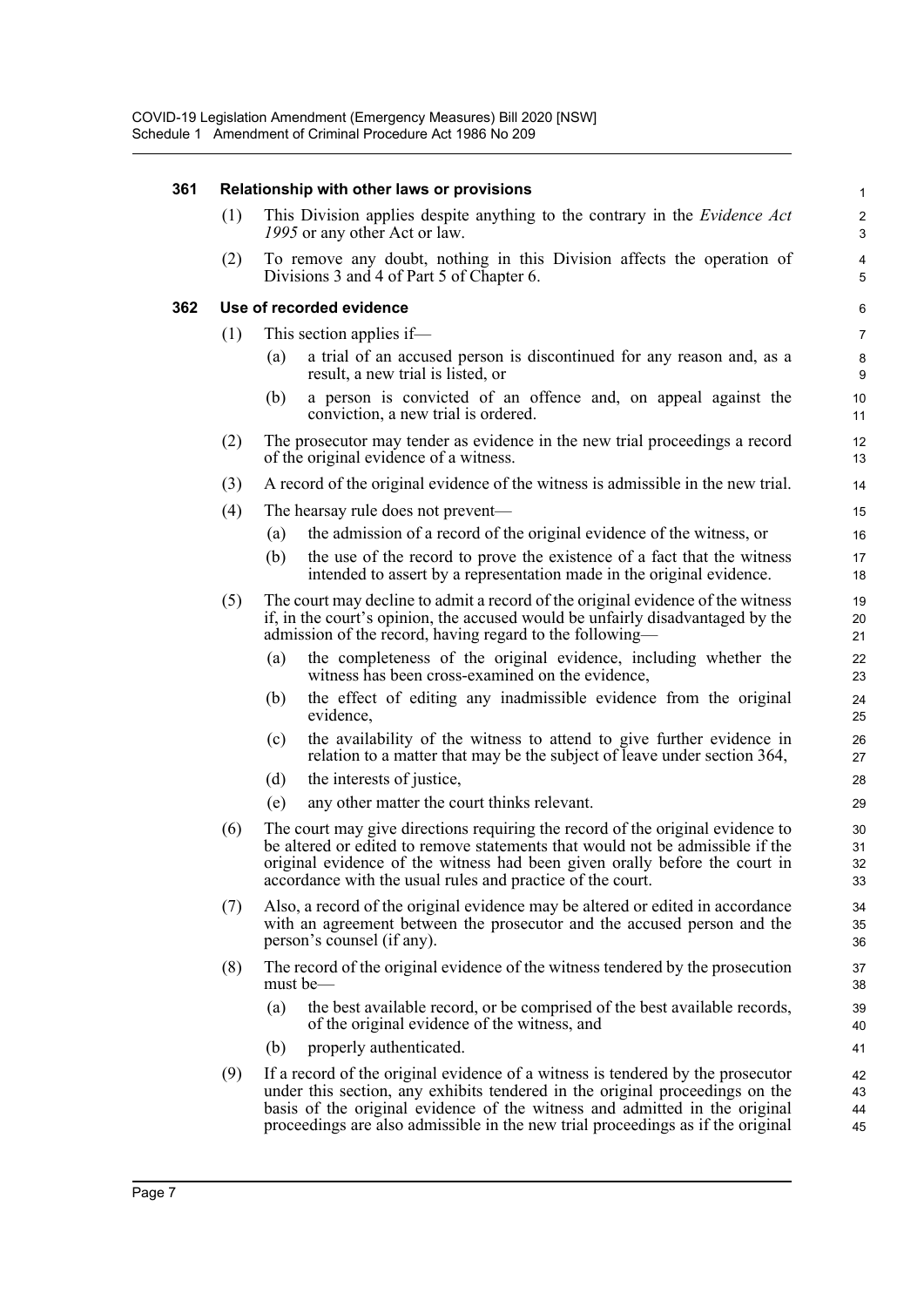evidence of the witness had been given orally before the court hearing the new trial proceedings in accordance with the usual rules and practice of the court.

(10) Subsection (9) does not prevent any other exhibits tendered in the original proceedings from being tendered and admitted in the new trial proceedings in accordance with the usual rules and practice of the court hearing the new trial proceedings.

#### **363 Access to recorded evidence**

- (1) An accused person and the person's Australian legal practitioner (if any) are not entitled to be given possession of the recording of evidence, or a copy of the recording, if the evidence was given by—
	- (a) a complainant in proceedings for a serious indictable offence that is an offence of violence, or
	- (b) a complainant in proceedings for a domestic violence offence within the meaning of section 11 of the *Crimes (Domestic and Personal Violence) Act 2007*, or
	- (c) a vulnerable person within the meaning of section 306M.

**Note.** Part 5 of Chapter 6 deals with access to recordings of evidence in sexual offence proceedings.

- (2) The accused person and the person's Australian legal practitioner (if any) are to be given reasonable access, from time to time, to the recording of evidence to enable the person or practitioner to listen to or view the recording.
- (3) If reasonable access to the record of original evidence cannot be given to an accused person's Australian legal practitioner because of subsections (1) and (2), the prosecuting authority must, as soon as practicable, give the legal practitioner reasonable access to the recording in the way the prosecuting authority considers appropriate.
- (4) For subsection (3), in deciding on the appropriate way in which access to the recording should be given the prosecuting authority must ensure that—
	- (a) there is no unauthorised reproduction or circulation of the recording, and
	- (b) the integrity of the recording is protected.
- (5) A person given access to a record of evidence under this Division must not, without the consent of the prosecuting authority—
	- (a) copy the recording, or
	- (b) give it to another person, or
	- (c) remove it from the custody of the prosecuting authority.
- (6) The regulations may provide for—
	- (a) the procedures to be followed in connection with the giving of access to a record of evidence under this section, and
	- (b) the way in which access is to be given to a record of evidence under this section, including the giving of access by other means.

#### **364 Further evidence**

(1) If a record of the original evidence of a witness is admitted in proceedings under this Division, the witness cannot give further evidence without the leave of the court.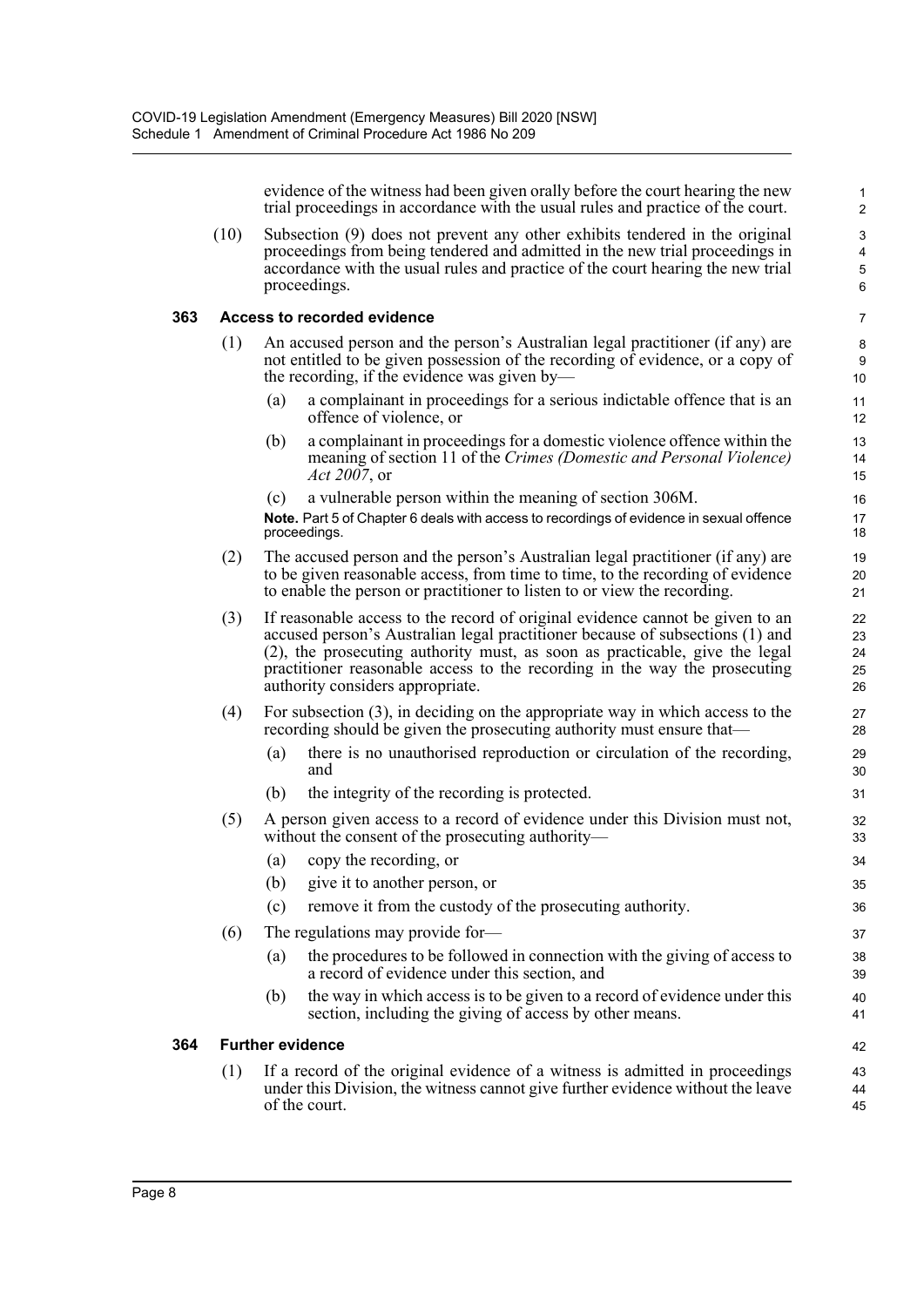|     | (2)                            |     | An application for leave under subsection $(1)$ may be made by any party to the<br>proceedings.                                                                                                           | $\mathbf{1}$<br>$\overline{2}$ |  |
|-----|--------------------------------|-----|-----------------------------------------------------------------------------------------------------------------------------------------------------------------------------------------------------------|--------------------------------|--|
|     | (3)                            |     | The court must not give leave under subsection $(1)$ unless it is satisfied—                                                                                                                              | 3                              |  |
|     |                                | (a) | the witness or other party is seeking leave because of becoming aware<br>of a matter which the party could not reasonably have been aware of at<br>the time of the recording, or                          | 4<br>5<br>6                    |  |
|     |                                | (b) | it is otherwise in the interests of justice to give leave.                                                                                                                                                | $\overline{7}$                 |  |
|     | (4)                            |     | The court is to ensure that the witness is questioned by a party to the<br>proceedings only in relation to matters relevant to the matters mentioned in<br>subsection $(3)$ .                             | 8<br>9<br>10                   |  |
|     | <b>Division 4</b>              |     | Judge alone trials                                                                                                                                                                                        | 11                             |  |
| 365 |                                |     | Judge alone trials                                                                                                                                                                                        | 12                             |  |
|     | (1)                            |     | A court may, on its own motion, order that an accused person be tried by a<br>Judge alone.                                                                                                                | 13<br>14                       |  |
|     | (2)                            |     | A court may make an order under subsection $(1)$ only if—                                                                                                                                                 | 15                             |  |
|     |                                | (a) | the accused person consents to be tried by a Judge alone or, for a joint<br>trial, all the accused persons consent to be tried by a Judge alone, and                                                      | 16<br>17                       |  |
|     |                                | (b) | if the prosecutor does not agree to the accused person being tried by a<br>Judge alone, the court considers it is in the interests of justice for the<br>accused person to be tried by a Judge alone, and | 18<br>19<br>20                 |  |
|     |                                | (c) | the court is satisfied the accused person has sought and received advice<br>from an Australian legal practitioner in relation to the effect of an order<br>that the person be tried by a Judge alone.     | 21<br>22<br>23                 |  |
|     | (3)                            |     | This section applies despite any other provision of this Act, including sections<br>132 and 132A.                                                                                                         | 24<br>25                       |  |
|     | <b>Division 5</b>              |     | <b>Regulation-making power for exceptional</b><br>circumstances                                                                                                                                           | 26<br>27                       |  |
| 366 | <b>Regulation-making power</b> |     |                                                                                                                                                                                                           |                                |  |
|     | (1)                            |     | The regulations under any relevant Act may provide for the following matters<br>for the purposes of responding to the public health emergency caused by the<br>COVID-19 pandemic-                         | 29<br>30<br>31                 |  |
|     |                                | (a) | altered arrangements for criminal proceedings, including pre-trial<br>proceedings, provided for by an Act or another law,                                                                                 | 32<br>33                       |  |
|     |                                | (b) | altered arrangements for apprehended violence order proceedings,<br>including provisional and interim orders, provided for by an Act or<br>another law,                                                   | 34<br>35<br>36                 |  |
|     |                                | (c) | matters relating to bail and sentencing,                                                                                                                                                                  | 37                             |  |
|     |                                | (d) | matters relating to the administration of sentences provided for by an<br>Act or other law.                                                                                                               | 38<br>39                       |  |
|     | (2)                            |     | The Minister may recommend to the Governor that regulations be made under<br>this section only if—                                                                                                        | 40<br>41                       |  |
|     |                                | (a) | Parliament is not currently sitting and is not likely to sit within 2 weeks<br>after the day the regulations are made, and                                                                                | 42<br>43                       |  |
|     |                                | (b) | in the Minister's opinion—                                                                                                                                                                                | 44                             |  |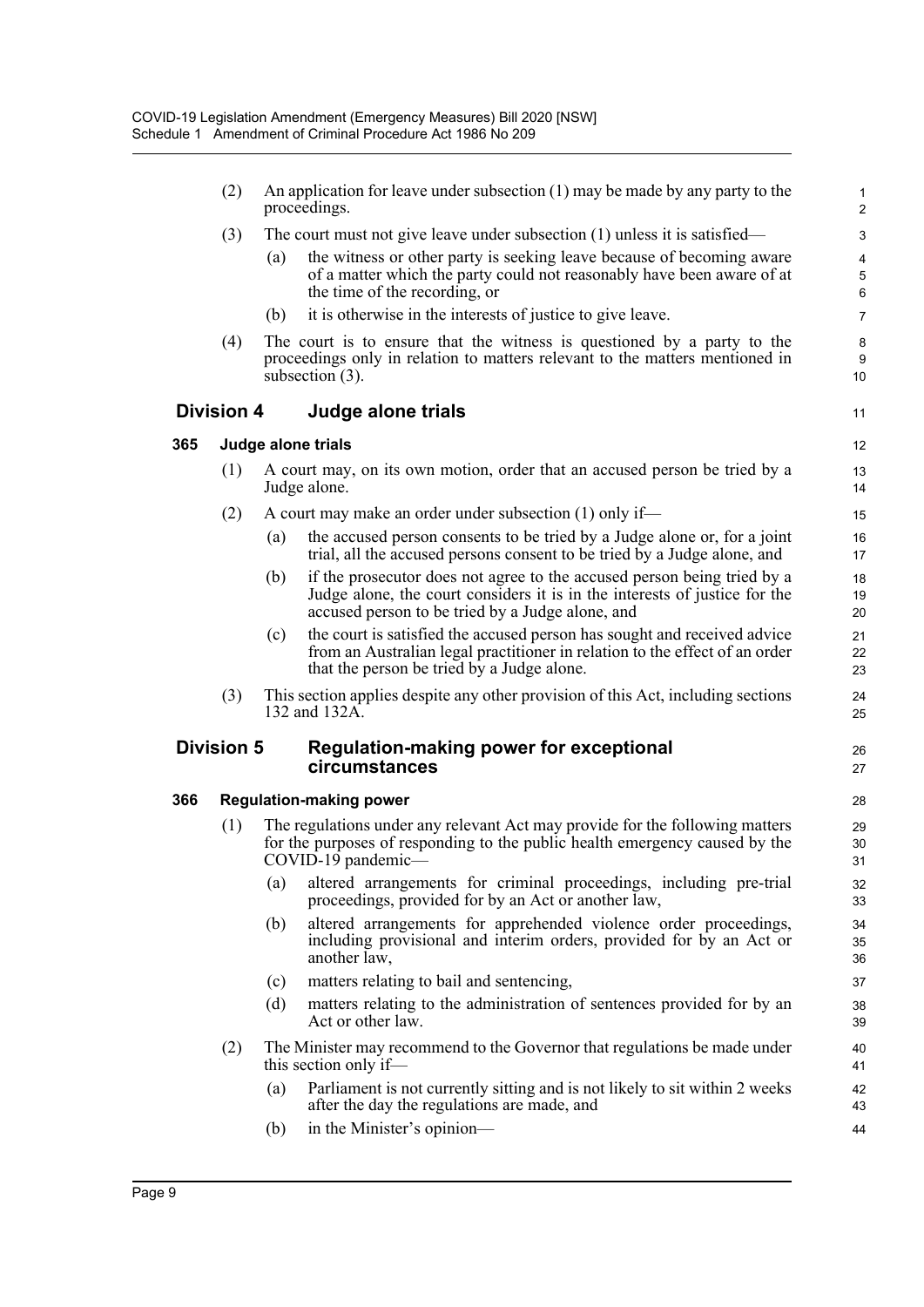|     | Insert after Part 37- |                       |                                                                                                                                                                         | 37                                      |
|-----|-----------------------|-----------------------|-------------------------------------------------------------------------------------------------------------------------------------------------------------------------|-----------------------------------------|
| [2] |                       |                       | Schedule 2 Savings, transitional and other provisions                                                                                                                   | 36                                      |
|     |                       | (b)                   | on a later day, not more than 12 months after its commencement,<br>prescribed by the regulations.                                                                       | 34<br>35                                |
|     |                       | (a)                   | on the day that is 6 months after its commencement, or                                                                                                                  | 33                                      |
|     |                       |                       | This Part is repealed—                                                                                                                                                  | 32                                      |
|     | 367                   | <b>Repeal of Part</b> |                                                                                                                                                                         | 31                                      |
|     | <b>Division 6</b>     |                       | <b>Repeal</b>                                                                                                                                                           | 30                                      |
|     |                       | (i)                   | another Act administered by the Attorney General.                                                                                                                       | 29                                      |
|     |                       | (h)                   | the Evidence (Audio and Audio Visual Links) Act 1998,                                                                                                                   | 28                                      |
|     |                       | (g)                   | the Young Offenders Act 1997,                                                                                                                                           | 27                                      |
|     |                       | (f)                   | the Children (Detention Centres) Act 1987,                                                                                                                              | 26                                      |
|     |                       | (e)                   | the Crimes (Sentencing Procedure) Act 1999,                                                                                                                             | 25                                      |
|     |                       | (d)                   | the <i>Bail Act 2013</i> ,                                                                                                                                              | 24                                      |
|     |                       | (c)                   | the Crimes (Domestic and Personal Violence) Act 2007,                                                                                                                   | 23                                      |
|     |                       | (b)                   | the Crimes (Administration of Sentences) Act 1999,                                                                                                                      | 22                                      |
|     |                       | (a)                   | this Act,                                                                                                                                                               | 21                                      |
|     |                       |                       | <i>relevant Act</i> means any of the following—                                                                                                                         | 20                                      |
|     | (5)                   |                       | Parliament.<br>In this section-                                                                                                                                         | 18<br>19                                |
|     |                       | (b)                   | the earlier day decided by Parliament by resolution of either House of                                                                                                  | 17                                      |
|     |                       | (a)                   | the day that is 6 months after the day on which the regulation<br>commences, or                                                                                         | 15<br>16                                |
|     | (4)                   |                       | Regulations made under this section expire on-                                                                                                                          | 14                                      |
|     |                       | (b)                   | may override the provisions of any Act or other law.                                                                                                                    | 13                                      |
|     |                       | (a)                   | are not limited by the regulation-making power in a relevant Act, and                                                                                                   | 12                                      |
|     | (3)                   |                       | Regulations made under this section—                                                                                                                                    | 11                                      |
|     |                       |                       | if the regulations are relevant to a particular jurisdiction—the<br>(ii)<br>head of the particular jurisdiction.                                                        | $9\,$<br>10                             |
|     |                       | (c)                   | for a matter mentioned in subsection $(1)(a)$ , $(b)$ or $(c)$ , the following<br>persons have consented to the recommendation being made—<br>the Chief Justice,<br>(i) | 6<br>$\overline{7}$<br>8                |
|     |                       |                       | welfare of persons in relation to the administration of justice, and                                                                                                    | $\sqrt{5}$                              |
|     |                       |                       | Medical Research or the Chief Health Officer, and<br>the regulations are reasonable to protect the health, safety and<br>(ii)                                           | $\mathbf{3}$<br>$\overline{\mathbf{4}}$ |
|     |                       |                       | the arrangements made by the provisions of the regulations are in<br>(i)<br>accordance with advice issued by the Minister for Health and                                | $\mathbf{1}$<br>$\overline{2}$          |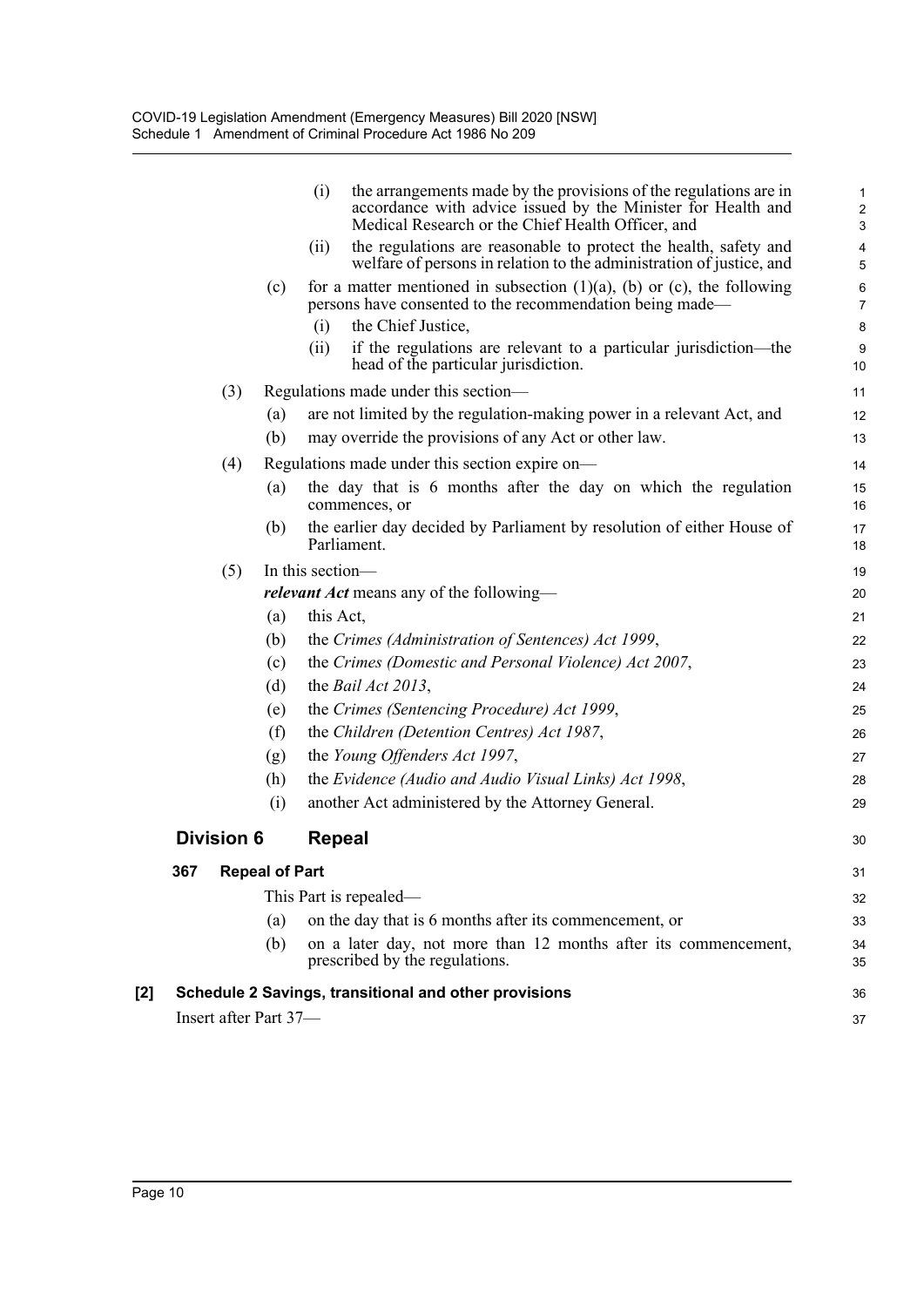# **Part 38 Provisions consequent on enactment of COVID-19 Legislation Amendment (Emergency Measures) Act 2020**

#### **111 Use of pre-recorded evidence in particular circumstances**

(1) If, before the commencement of this clause, relevant evidence was given and recorded at a hearing in the absence of the jury (if any), the evidence is taken to have been given at a pre-recorded evidence hearing under Division 2 of Part 5 of Chapter 7.

1 2 3

(2) Evidence given at a pre-recorded evidence hearing under Division 2 of Part 5 of Chapter 7 may be heard or viewed, in accordance with that Division, at a hearing that takes place after the Division is repealed as if it were still in force.

(3) In this clause—

*relevant evidence* means evidence of a relevant witness in a trial proceeding that, if given after the commencement of this clause, would be evidence given at a pre-recorded evidence hearing under Division 2 of Part 5 of Chapter 7.

#### **112 Use of original evidence in particular circumstances**

- (1) The original evidence of a witness recorded in a proceeding before the commencement of this clause is, for the purposes of Division 3 of Part 5 of Chapter 7, to be treated in the same way as the original evidence of a witness recorded after the commencement.
- (2) The original evidence of a witness may be heard or viewed, in accordance with Division 3 of Part 5 of Chapter 7, at a hearing that takes place after the Division is repealed as if it were still in force.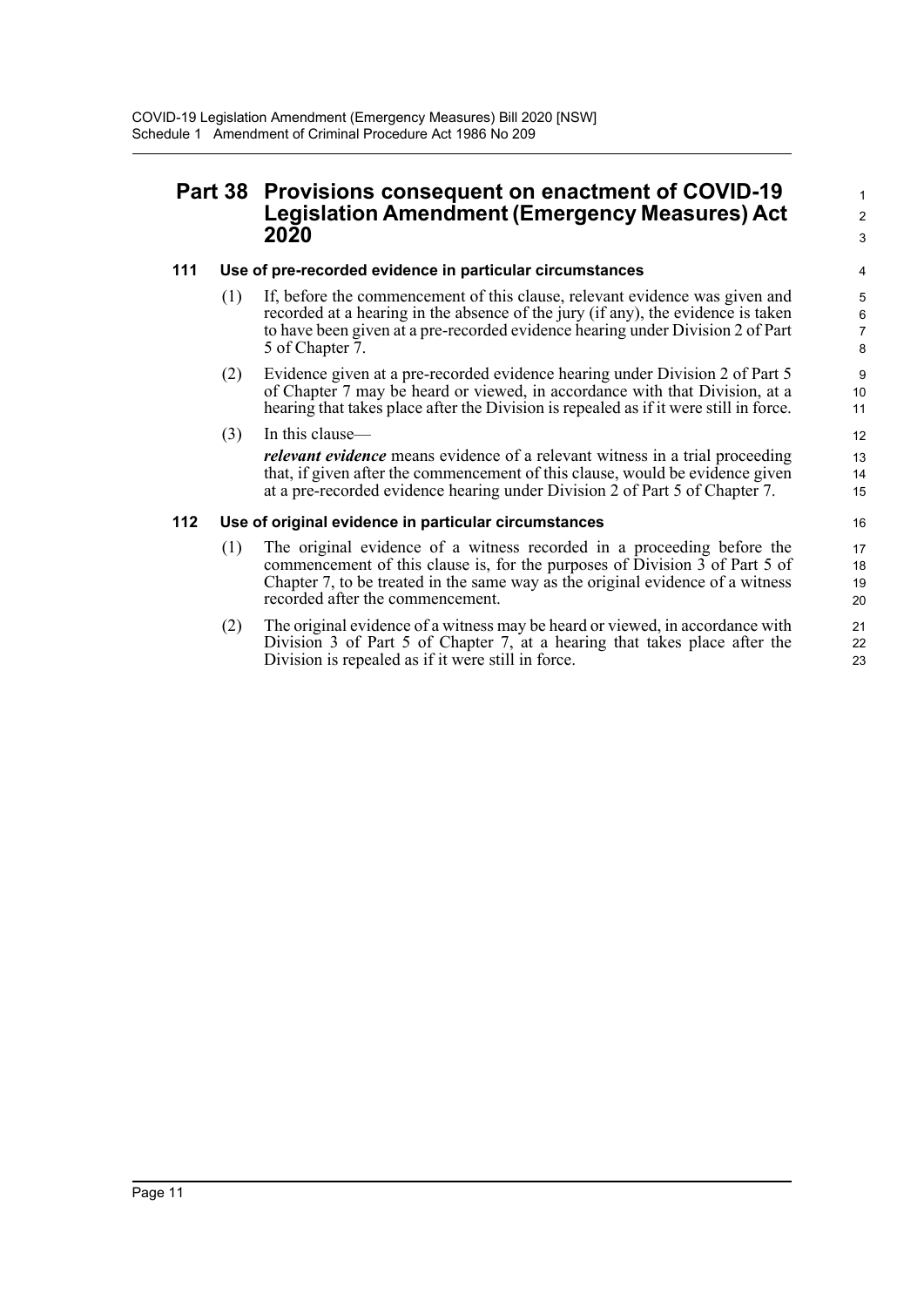<span id="page-16-0"></span>

|     | <b>Schedule 2</b> |                           |                          | <b>Amendment of other Acts</b>                                                                                                                                                                                   | 1              |  |  |
|-----|-------------------|---------------------------|--------------------------|------------------------------------------------------------------------------------------------------------------------------------------------------------------------------------------------------------------|----------------|--|--|
| 2.1 |                   |                           |                          | Child Protection (Working with Children) Act 2012 No 51                                                                                                                                                          | 2              |  |  |
|     |                   | <b>Section 54</b>         |                          |                                                                                                                                                                                                                  | 3              |  |  |
|     |                   |                           | Insert after section 53- |                                                                                                                                                                                                                  | 4              |  |  |
|     | 54                |                           |                          | Duration of clearances-response to COVID-19 pandemic                                                                                                                                                             | 5              |  |  |
|     |                   | (1)                       | Guardian.                | Despite section $22(1)$ , the period for which a working with children check<br>clearance is in force may be extended at the discretion of the Children's                                                        | 6<br>7<br>8    |  |  |
|     |                   | (2)                       |                          | This section is repealed—                                                                                                                                                                                        | 9              |  |  |
|     |                   |                           | (a)                      | on the day that is 6 months after its commencement, or                                                                                                                                                           | 10             |  |  |
|     |                   |                           | (b)                      | on a day, not more than 12 months after its commencement, prescribed<br>by the regulations.                                                                                                                      | 11<br>12       |  |  |
|     |                   | (3)                       | section.                 | An extension granted under this section is not affected by the repeal of the                                                                                                                                     | 13<br>14       |  |  |
| 2.2 |                   |                           |                          | <b>Children (Detention Centres) Act 1987 No 57</b>                                                                                                                                                               | 15             |  |  |
|     |                   | <b>Section 110</b>        |                          |                                                                                                                                                                                                                  |                |  |  |
|     |                   | Insert after section 109— |                          |                                                                                                                                                                                                                  |                |  |  |
|     | 110               |                           |                          | Visits to detention centres during COVID-19 pandemic                                                                                                                                                             | 18             |  |  |
|     |                   | (1)                       |                          | During the prescribed period, the Secretary may prohibit or otherwise restrict<br>any person, or any class of persons, from entering or visiting, or visiting a<br>particular person within, a detention centre. | 19<br>20<br>21 |  |  |
|     |                   | (2)                       |                          | The Secretary may take action under this section—                                                                                                                                                                | 22             |  |  |
|     |                   |                           | (a)                      | only if satisfied it is reasonably necessary to protect the health of a<br>detainee, any other person or the public from the public health risk<br>posed by the COVID-19 pandemic, and                           | 23<br>24<br>25 |  |  |
|     |                   |                           | (b)                      | despite any other provision of this Act or the regulations or any other<br>Act or law.                                                                                                                           | 26<br>27       |  |  |
|     |                   | (3)                       |                          | This section does not extend to a visit to a detention centre by the Ombudsman<br>or the Inspector of Custodial Services.                                                                                        | 28<br>29       |  |  |
|     |                   | (4)                       |                          | To avoid doubt, this section does not affect any communication between<br>detainees and other persons by post, telephone, email, audio visual link or<br>other means as provided for under this Act.             | 30<br>31<br>32 |  |  |
|     |                   | (5)                       | In this section-         |                                                                                                                                                                                                                  | 33             |  |  |
|     |                   |                           |                          | <i>prescribed period</i> means the period—                                                                                                                                                                       | 34             |  |  |
|     |                   |                           | (a)                      | starting on the commencement of this section, and                                                                                                                                                                | 35             |  |  |
|     |                   |                           | (b)                      | ending on-                                                                                                                                                                                                       | 36             |  |  |
|     |                   |                           | (i)                      | the day that is 6 months after the commencement, or                                                                                                                                                              | 37             |  |  |
|     |                   |                           | (ii)                     | the later day, not more than 12 months after the commencement,<br>prescribed by the regulations.                                                                                                                 | 38<br>39       |  |  |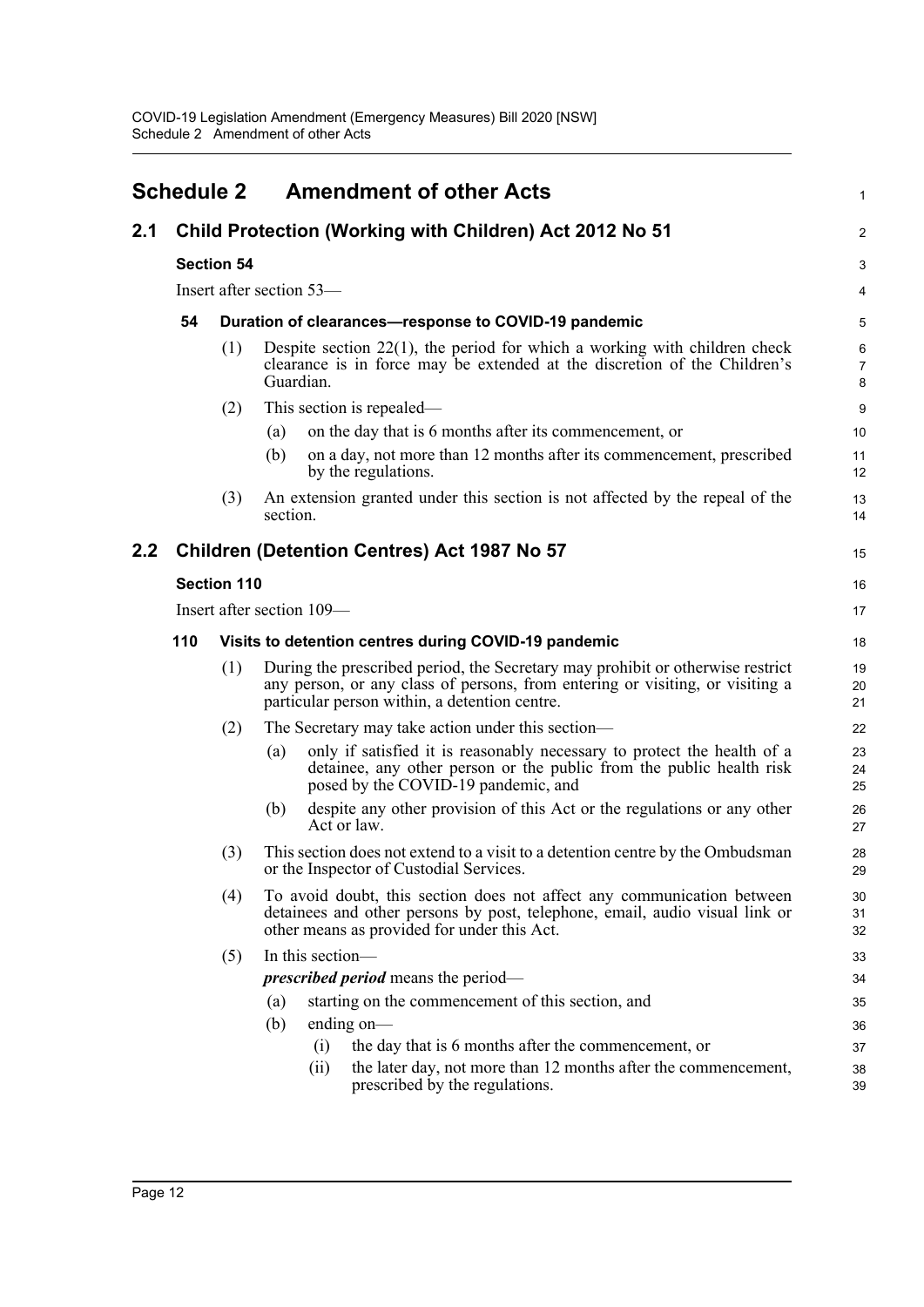| 2.3 |        |                   | <b>Civil and Administrative Tribunal Act 2013 No 2</b>                                                                                                                                                                                 | 1                    |
|-----|--------|-------------------|----------------------------------------------------------------------------------------------------------------------------------------------------------------------------------------------------------------------------------------|----------------------|
|     |        |                   | Schedule 1 Savings, transitional and other provisions                                                                                                                                                                                  | 2                    |
|     |        |                   | Insert after Part 4—                                                                                                                                                                                                                   | 3                    |
|     | Part 5 |                   | <b>Provisions for COVID-19 pandemic</b>                                                                                                                                                                                                | 4                    |
|     |        | <b>Division 1</b> | Interpretation                                                                                                                                                                                                                         | 5                    |
|     | 22     |                   | <b>Definitions</b>                                                                                                                                                                                                                     | 6                    |
|     |        |                   | In this Part—                                                                                                                                                                                                                          | $\overline{7}$       |
|     |        |                   | <i>appeal</i> against a decision of the Tribunal includes an application made to a<br>court for a judicial review or any other review of the decision.                                                                                 | 8<br>9               |
|     |        |                   | <i>guardianship function</i> means a substantive Division function within the<br>meaning of Schedule 6.                                                                                                                                | 10<br>11             |
|     |        |                   | <i>modification</i> includes addition, exception, omission or substitution.                                                                                                                                                            | 12                   |
|     |        |                   | <i>prescribed period</i> means the period—                                                                                                                                                                                             | 13                   |
|     |        |                   | (a)<br>starting on the commencement of this Part, and                                                                                                                                                                                  | 14                   |
|     |        |                   | (b)<br>ending on—                                                                                                                                                                                                                      | 15                   |
|     |        |                   | the day that is 6 months after the commencement, or<br>(i)                                                                                                                                                                             | 16                   |
|     |        |                   | (ii)<br>the later day, not more than 12 months after the commencement,<br>prescribed by the regulations.                                                                                                                               | 17<br>18             |
|     |        |                   | <i>public health function</i> means a substantive Division function within the<br>meaning of Schedule 3 exercised for the purposes of the <i>Public Health Act</i><br>2010.                                                            | 19<br>20<br>21       |
|     |        | <b>Division 2</b> | <b>Exercise of guardianship functions</b>                                                                                                                                                                                              | 22                   |
|     | 23     |                   | <b>Constitution of Tribunal for certain guardianship functions</b>                                                                                                                                                                     | 23                   |
|     |        | (1)               | This clause applies to the exercise of a guardianship function if Schedule 6<br>would otherwise require the function to be exercised by the Tribunal<br>constituted by 3 members.                                                      | 24<br>25<br>26       |
|     |        | (2)               | During the prescribed period, the Tribunal may, when exercising a<br>guardianship function to which this clause applies, be constituted by 2<br>members assigned to the Guardianship Division of the Tribunal instead of 3<br>members. | 27<br>28<br>29<br>30 |
|     |        | (3)               | Each of the 2 members must-                                                                                                                                                                                                            | 31                   |
|     |        |                   | be an Australian lawyer or have a qualification referred to in clause<br>(a)<br>$4(1)(b)$ or (c) of Schedule 6, and                                                                                                                    | 32<br>33             |
|     |        |                   | not have the same qualification (including that of an Australian lawyer)<br>(b)<br>as the other member.                                                                                                                                | 34<br>35             |
|     |        | (4)               | The following provisions apply to a decision made by the Tribunal constituted<br>in accordance with this clause if it is a decision the Tribunal is subsequently<br>required to review under the Guardianship Act 1987—                | 36<br>37<br>38       |
|     |        |                   | the decision must be reviewed in accordance with the requirements of<br>(a)<br>that Act,                                                                                                                                               | 39<br>40             |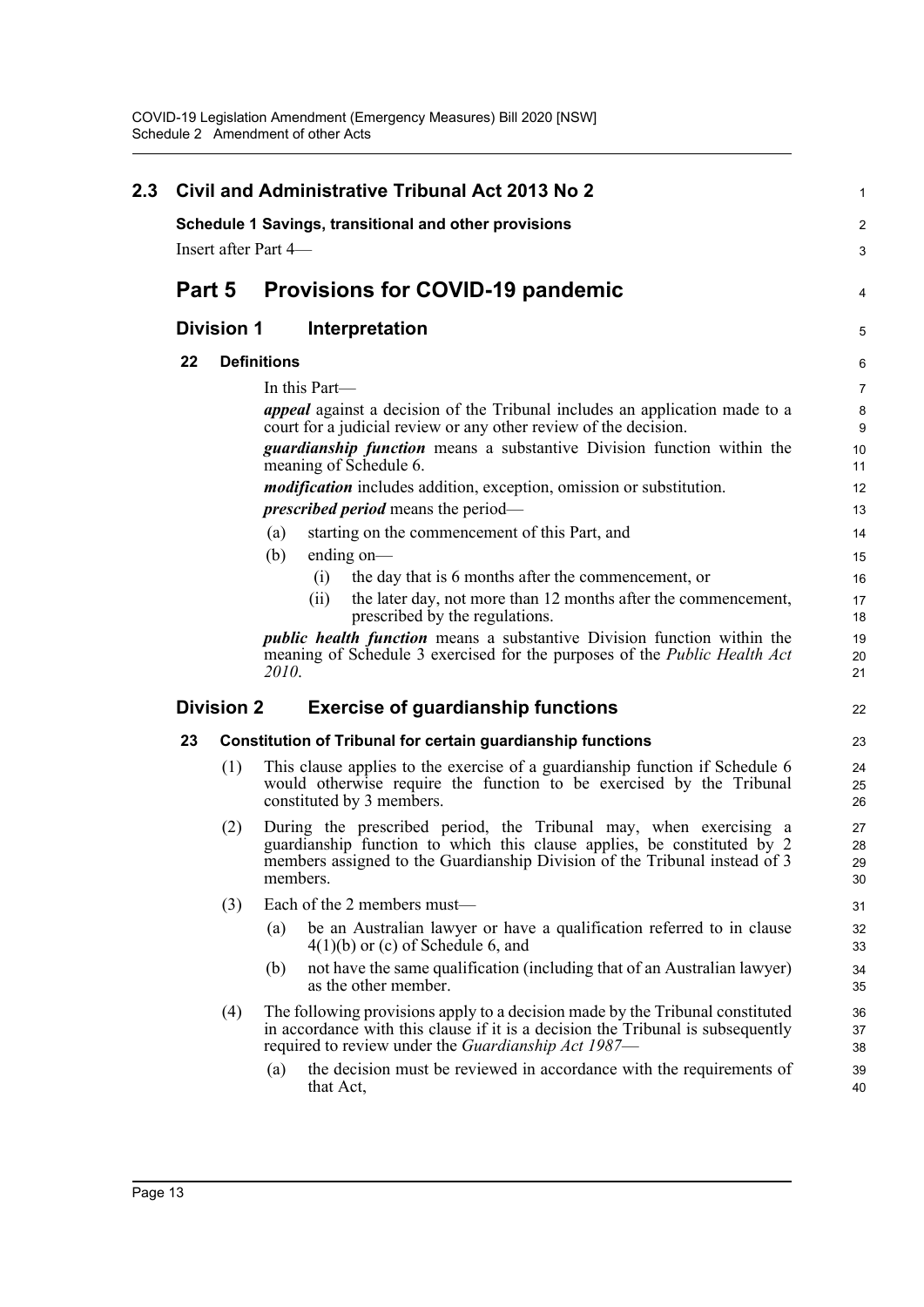|    |                   | (b)                      |            | if clause $4(2)$ of Schedule 6 would otherwise apply to the constitution<br>of the Tribunal—the Tribunal is to be constituted as provided by clause<br>$4(1)$ of that Schedule rather than clause $4(2)$ .                                                                                                       | $\mathbf{1}$<br>$\overline{c}$<br>3                 |
|----|-------------------|--------------------------|------------|------------------------------------------------------------------------------------------------------------------------------------------------------------------------------------------------------------------------------------------------------------------------------------------------------------------|-----------------------------------------------------|
|    | (5)               |                          |            | If the Tribunal constituted in accordance with this clause makes a financial<br>management order under Division 1 of Part 3A of the Guardianship Act 1987,<br>the order is to be reviewed by the Tribunal constituted as provided by clause<br>$4(1)$ of Schedule 6 within 12 months of the making of the order. | $\overline{\mathbf{4}}$<br>5<br>6<br>$\overline{7}$ |
|    | (6)               |                          | 12 months. | Division 2 of Part 3A of the <i>Guardianship Act 1987</i> applies to a review of a<br>financial management order for the purposes of subclause (5) as if the Tribunal<br>had made an order for the financial management order to be reviewed within                                                              | 8<br>9<br>10<br>11                                  |
|    | (7)               |                          | has ended. | Subclauses $(4)$ – $(6)$ apply regardless of whether or not the prescribed period                                                                                                                                                                                                                                | 12<br>13                                            |
|    | (8)               |                          |            | This clause does not prevent the Tribunal being constituted by 3 members in<br>accordance with Schedule 6.                                                                                                                                                                                                       | 14<br>15                                            |
| 24 |                   | <b>Giving of reasons</b> |            |                                                                                                                                                                                                                                                                                                                  | 16                                                  |
|    | (1)               |                          |            | The following provisions do not apply during the prescribed period in respect<br>of a decision of the Tribunal made in exercise of a guardianship function (a<br>guardianship decision)—                                                                                                                         | 17<br>18<br>19                                      |
|    |                   | (a)                      |            | section 62,                                                                                                                                                                                                                                                                                                      | 20                                                  |
|    |                   | (b)                      |            | clause 11 of Schedule 6.                                                                                                                                                                                                                                                                                         | 21                                                  |
|    | (2)               |                          |            | During the prescribed period, the following provisions apply to the Tribunal<br>in respect of any guardianship decision it makes—                                                                                                                                                                                | 22<br>23                                            |
|    |                   | (a)                      |            | the Tribunal must-                                                                                                                                                                                                                                                                                               | 24                                                  |
|    |                   |                          | (i)        | provide an oral statement of reasons at the time the decision is<br>made or within 30 days after the decision is made, and                                                                                                                                                                                       | 25<br>26                                            |
|    |                   |                          | (i)        | record the oral statement of reasons,                                                                                                                                                                                                                                                                            | 27                                                  |
|    |                   | (b)                      | is made,   | the Tribunal may provide a written statement of reasons instead of an<br>oral statement of reasons if it does so within 30 days after the decision                                                                                                                                                               | 28<br>29<br>30                                      |
|    |                   | (c)                      |            | paragraphs (a) and (b) do not prevent the Tribunal from providing a later<br>written statement of reasons for a decision in respect of which it has<br>already provided an oral statement of reasons even if it is after 30 days<br>of the decision,                                                             | 31<br>32<br>33<br>34                                |
|    |                   | (d)                      |            | the statement of reasons is to be provided to each party as follows-                                                                                                                                                                                                                                             | 35                                                  |
|    |                   |                          | (i)        | if the statement is given orally—by providing a copy of the<br>recording of the statement,                                                                                                                                                                                                                       | 36<br>37                                            |
|    |                   |                          | (ii)       | if the statement is in writing—by providing a copy of the written<br>statement.                                                                                                                                                                                                                                  | 38<br>39                                            |
|    | <b>Division 3</b> |                          |            | <b>Exercise of public health functions</b>                                                                                                                                                                                                                                                                       | 40                                                  |
| 25 |                   |                          |            | <b>Constitution of Tribunal for certain public health functions</b>                                                                                                                                                                                                                                              | 41                                                  |
|    | (1)               |                          |            | This clause applies to the exercise of a public health function if Schedule 3<br>would otherwise require the function to be exercised by the Tribunal<br>constituted by 3 members.                                                                                                                               | 42<br>43<br>44                                      |
|    | (2)               |                          |            | During the prescribed period, the Tribunal may, when exercising a public<br>health function to which this clause applies, be constituted by 2 members                                                                                                                                                            | 45<br>46                                            |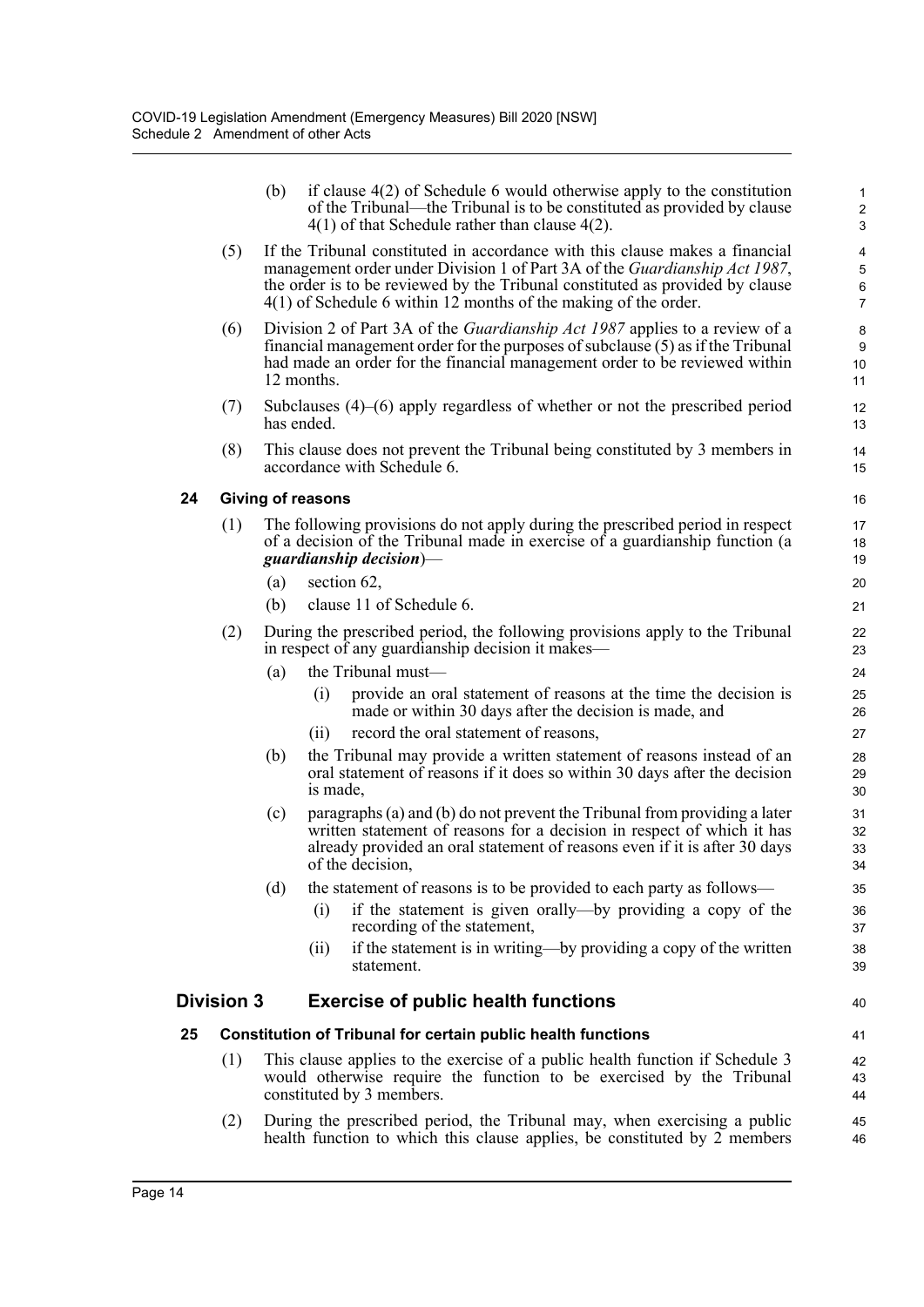|    |                   |                                                                                                                                     |           | assigned to the Administrative and Equal Opportunity Division of the Tribunal<br>instead of 3 members.                                                                                                                                                                                                                                                   | $\mathbf{1}$<br>$\overline{2}$ |  |  |
|----|-------------------|-------------------------------------------------------------------------------------------------------------------------------------|-----------|----------------------------------------------------------------------------------------------------------------------------------------------------------------------------------------------------------------------------------------------------------------------------------------------------------------------------------------------------------|--------------------------------|--|--|
|    | (3)               |                                                                                                                                     |           | For this purpose, the Tribunal is to be constituted by—                                                                                                                                                                                                                                                                                                  | 3                              |  |  |
|    |                   | (a)                                                                                                                                 |           | a member assigned to the Division who is a registered medical<br>practitioner with experience in public health matters, and                                                                                                                                                                                                                              | 4<br>5                         |  |  |
|    |                   | (b)                                                                                                                                 |           | a member assigned to the Division who is an Australian lawyer.                                                                                                                                                                                                                                                                                           | 6                              |  |  |
|    | (4)               |                                                                                                                                     |           | This clause does not prevent the Tribunal being constituted by 3 members in<br>accordance with Schedule 3.                                                                                                                                                                                                                                               | 7<br>8                         |  |  |
|    | <b>Division 4</b> |                                                                                                                                     |           | <b>Modification of certain other requirements</b>                                                                                                                                                                                                                                                                                                        | 9                              |  |  |
| 26 |                   |                                                                                                                                     |           | Regulations may modify certain provisions                                                                                                                                                                                                                                                                                                                | 10                             |  |  |
|    |                   | The regulations may make provision for or with respect to the modification of<br>any of the following during the prescribed period— |           |                                                                                                                                                                                                                                                                                                                                                          |                                |  |  |
|    |                   | (a)                                                                                                                                 |           | the periods of time within which anything may or must be done in<br>connection with the Tribunal for the purposes of this Act, enabling<br>legislation or any other legislation, including (without limitation) in<br>respect of-                                                                                                                        | 13<br>14<br>15<br>16           |  |  |
|    |                   |                                                                                                                                     | (i)       | applications for decisions by the Tribunal, or                                                                                                                                                                                                                                                                                                           | 17                             |  |  |
|    |                   |                                                                                                                                     | (i)       | appeals against, or reviews of, decisions of the Tribunal (whether<br>made to the Tribunal or a court),                                                                                                                                                                                                                                                  | 18<br>19                       |  |  |
|    |                   | (b)                                                                                                                                 |           | the practice and procedure of the Tribunal for the purposes of this Act,<br>enabling legislation or any other legislation.                                                                                                                                                                                                                               | 20<br>21                       |  |  |
| 27 |                   |                                                                                                                                     |           | Time to provide written statement of reasons extended                                                                                                                                                                                                                                                                                                    | 22                             |  |  |
|    |                   |                                                                                                                                     |           | If, during the prescribed period, the Tribunal is requested to provide a written<br>statement of reasons under section 62, the Tribunal is to provide the statement<br>within 90 days (or any other period of time prescribed by the regulations) after<br>the request is made instead of within 28 days.                                                | 23<br>24<br>25<br>26           |  |  |
| 28 |                   |                                                                                                                                     |           | <b>Extension of time periods by Tribunal and courts</b>                                                                                                                                                                                                                                                                                                  | 27                             |  |  |
|    | (1)               |                                                                                                                                     |           | During the prescribed period, the Tribunal may, of its own motion or on<br>application, extend the period of time for the doing of anything in connection<br>with the Tribunal (including for an application for a decision by the Tribunal<br>or an internal appeal) for which legislation specifies a period of time within<br>which it is to be done. | 28<br>29<br>30<br>31<br>32     |  |  |
|    | (2)               | done.                                                                                                                               |           | During the prescribed period, a court to which an appeal against a decision of<br>the Tribunal can be made may, of its own motion or on application, extend the<br>period of time for making the appeal (or making an application for leave to<br>appeal) for which legislation specifies a period of time within which it is to be                      | 33<br>34<br>35<br>36<br>37     |  |  |
|    | (3)               |                                                                                                                                     | pandemic. | The Tribunal or a court may extend a period of time under this clause only if<br>it considers that it is necessary or just to do so because of the COVID-19                                                                                                                                                                                              | 38<br>39<br>40                 |  |  |
|    | (4)               |                                                                                                                                     |           | A period of time may be extended under this clause even though the relevant<br>period of time has expired.                                                                                                                                                                                                                                               | 41<br>42                       |  |  |
|    | (5)               |                                                                                                                                     |           | This clause does not limit any power that the Tribunal or a court has apart from<br>this clause to extend a period of time.                                                                                                                                                                                                                              | 43<br>44                       |  |  |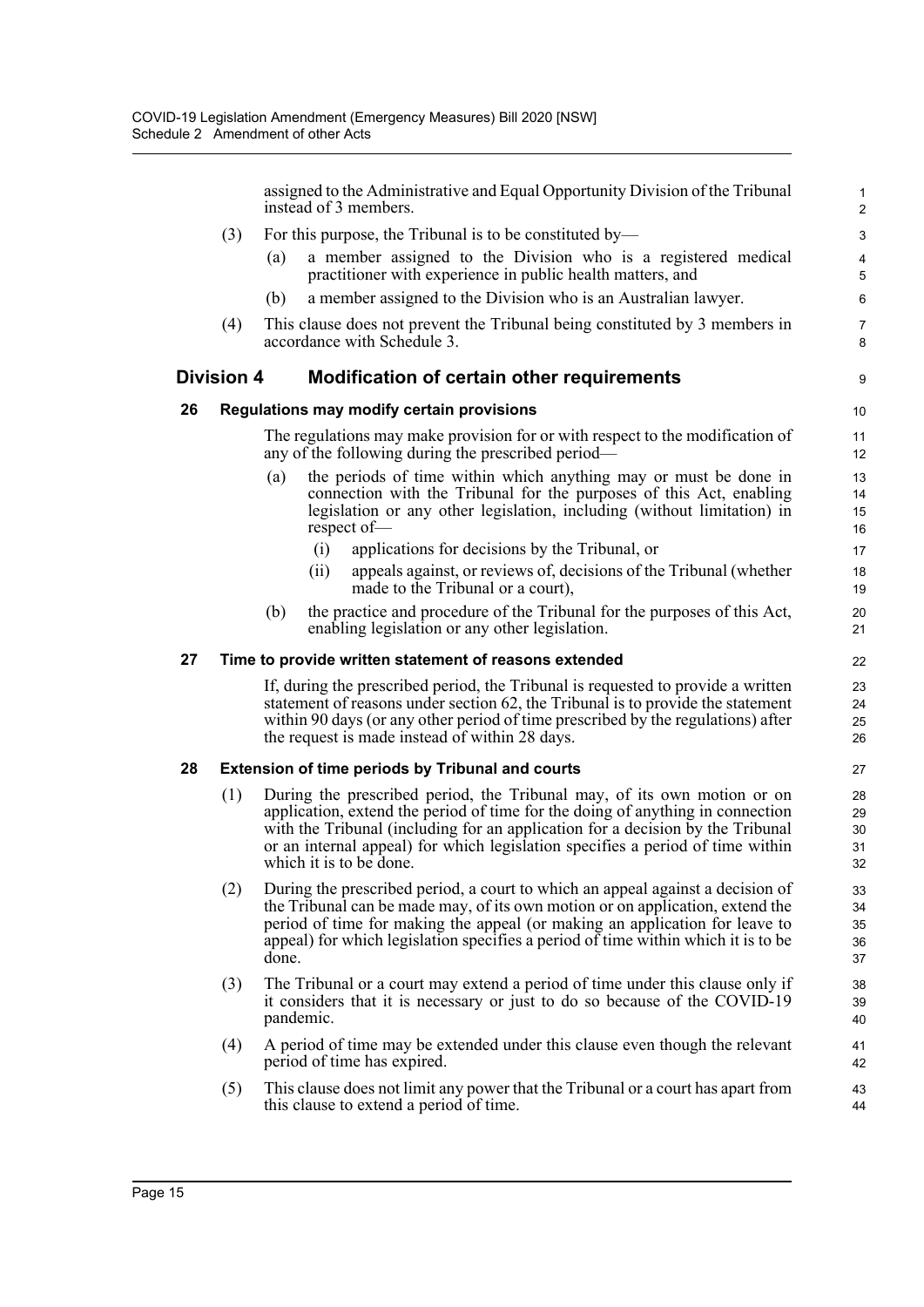|     | 29           |                    | Application to periods of time under Division                                                                                                                                                                                                                   | $\mathbf{1}$         |
|-----|--------------|--------------------|-----------------------------------------------------------------------------------------------------------------------------------------------------------------------------------------------------------------------------------------------------------------|----------------------|
|     |              |                    | To avoid doubt, a reference in this Division to a period of time specified by<br>legislation within which something is to be done includes a period of time<br>specified by or under this Part.                                                                 | $\sqrt{2}$<br>3<br>4 |
|     |              | <b>Division 5</b>  | <b>General</b>                                                                                                                                                                                                                                                  | 5                    |
|     | 30           |                    | When Minister may recommend making of regulation                                                                                                                                                                                                                | 6                    |
|     |              |                    | The Minister is not to recommend the making of a regulation for the purposes<br>of a provision of this Part unless the Minister certifies that the Minister—                                                                                                    | $\overline{7}$<br>8  |
|     |              |                    | is satisfied that the provisions of the regulation are necessary for the<br>(a)<br>purpose of countering the impact of the COVID-19 pandemic and<br>ensuring decisions by the Tribunal can continue to be made in a timely<br>way, and                          | 9<br>10<br>11<br>12  |
|     |              |                    | has consulted the President about whether the provisions are necessary<br>(b)<br>for the purpose referred to in paragraph (a).                                                                                                                                  | 13<br>14             |
|     | 31           |                    | Continued legal effect after prescribed period of things done during period                                                                                                                                                                                     | 15                   |
|     |              |                    | Anything done, or omitted to be done, during the prescribed period pursuant<br>to a provision of this Part (or of a regulation made for the purposes of this Part)<br>remains as legally effective after the prescribed period as it was during that<br>period. | 16<br>17<br>18<br>19 |
|     | 32           |                    | Relationship of Part with this Act and other legislation                                                                                                                                                                                                        | 20                   |
|     |              | (1)                | This Part applies despite anything to the contrary in this Act, the regulations,<br>the Tribunal rules, enabling legislation or any other legislation.                                                                                                          | 21<br>22             |
|     |              | (2)                | To avoid doubt, subclause (1) applies despite anything in a Division Schedule<br>for a Division of the Tribunal.                                                                                                                                                | 23<br>24             |
| 2.4 |              |                    | <b>Constitution Act 1902 No 32</b>                                                                                                                                                                                                                              | 25                   |
|     |              | <b>Schedule 8</b>  |                                                                                                                                                                                                                                                                 | 26                   |
|     |              |                    | Insert after the Seventh Schedule-                                                                                                                                                                                                                              | 27                   |
|     |              | <b>Schedule 8</b>  | Special provisions for COVID-19 pandemic                                                                                                                                                                                                                        | 28                   |
|     | 1            | <b>Definitions</b> |                                                                                                                                                                                                                                                                 | 29                   |
|     |              |                    | In this Schedule-                                                                                                                                                                                                                                               | 30                   |
|     |              |                    | <i>prescribed period</i> means the period-                                                                                                                                                                                                                      | 31                   |
|     |              |                    | starting on the commencement of this Schedule, and<br>(a)                                                                                                                                                                                                       | 32                   |
|     |              |                    | ending $on$ —<br>(b)<br>the day that is 6 months after the commencement, or                                                                                                                                                                                     | 33                   |
|     |              |                    | (i)<br>the later day, not more than 12 months after the commencement,<br>(ii)<br>prescribed by the regulations.                                                                                                                                                 | 34<br>35<br>36       |
|     | $\mathbf{2}$ |                    | <b>Assent to Bills</b>                                                                                                                                                                                                                                          | 37                   |
|     |              |                    | For the purposes of section 8A, the regulations may prescribe the ways and<br>forms in which-                                                                                                                                                                   | 38<br>39             |
|     |              |                    | a Bill may be presented to the Governor for Her Majesty's assent, and<br>(a)                                                                                                                                                                                    | 40                   |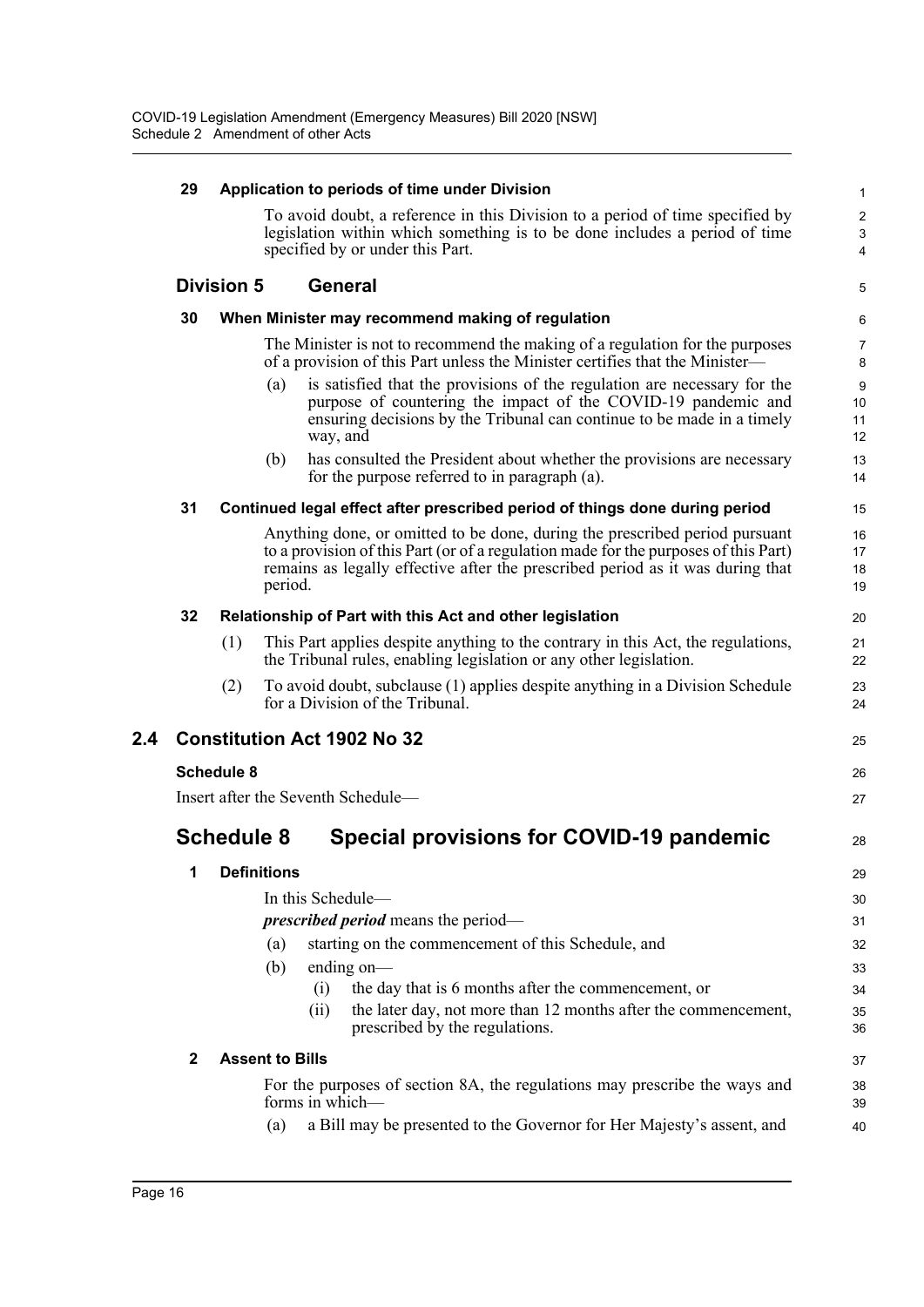|     |         |     | a Bill may be assented to by the Governor in the name and on behalf of<br>(b)<br>Her Majesty.                                                                                                                                                                                              | $\mathbf 1$<br>$\overline{2}$ |
|-----|---------|-----|--------------------------------------------------------------------------------------------------------------------------------------------------------------------------------------------------------------------------------------------------------------------------------------------|-------------------------------|
|     | 3       |     | <b>Meetings of Executive Council</b>                                                                                                                                                                                                                                                       | 3                             |
|     |         |     | For the purposes of section 35D, the regulations may prescribe the ways and<br>forms in which meetings of the Executive Council are to be held during the<br>prescribed period, including the ways and forms in which the Governor may<br>preside at meetings.                             | 4<br>5<br>6<br>$\overline{7}$ |
|     | 4       |     | <b>Regulations</b>                                                                                                                                                                                                                                                                         | 8                             |
|     |         |     | The Governor may make regulations, not inconsistent with this Schedule, for<br>or with respect to any matter that by this Schedule is required or permitted to<br>be prescribed or that is necessary or convenient to be prescribed for carrying<br>out or giving effect to this Schedule. | 9<br>10<br>11<br>12           |
|     | 5       |     | <b>Repeal of Schedule</b>                                                                                                                                                                                                                                                                  | 13                            |
|     |         |     | This Schedule and any regulations made under this Schedule are repealed 12<br>months after the commencement of this Schedule.                                                                                                                                                              | 14<br>15                      |
| 2.5 |         |     | <b>Crimes (Administration of Sentences) Act 1999 No 93</b>                                                                                                                                                                                                                                 | 16                            |
|     | Part 15 |     |                                                                                                                                                                                                                                                                                            | 17                            |
|     |         |     | Insert after section 273—                                                                                                                                                                                                                                                                  | 18                            |
|     |         |     | Part 15 Special provisions for COVID-19 pandemic                                                                                                                                                                                                                                           | 19                            |
|     | 274     |     | <b>Definitions</b>                                                                                                                                                                                                                                                                         | 20                            |
|     |         |     |                                                                                                                                                                                                                                                                                            |                               |
|     |         |     | In this Part—                                                                                                                                                                                                                                                                              | 21                            |
|     |         |     | correctional premises means any of the following-                                                                                                                                                                                                                                          | 22                            |
|     |         |     | a correctional complex,<br>(a)                                                                                                                                                                                                                                                             | 23                            |
|     |         |     | a correctional centre,<br>(b)                                                                                                                                                                                                                                                              | 24                            |
|     |         |     | a residential facility,<br>(c)                                                                                                                                                                                                                                                             | 25                            |
|     |         |     | a transitional centre.<br>(d)                                                                                                                                                                                                                                                              | 26                            |
|     |         |     | <i>prescribed period</i> means the period—                                                                                                                                                                                                                                                 | 27                            |
|     |         |     | starting on the commencement of this Part, and<br>(a)                                                                                                                                                                                                                                      | 28                            |
|     |         |     | $(b)$ ending on-                                                                                                                                                                                                                                                                           | 29                            |
|     |         |     | the day that is 6 months after the commencement, or<br>(i)<br>the later day, not more than 12 months after the commencement,<br>(ii)<br>prescribed by the regulations.                                                                                                                     | 30<br>31<br>32                |
|     | 275     |     | Visits to correctional premises during COVID-19 pandemic                                                                                                                                                                                                                                   | 33                            |
|     |         | (1) | During the prescribed period, the Commissioner may prohibit or otherwise<br>restrict any person, or any class of persons, from entering or visiting, or<br>visiting a particular person within, correctional premises.                                                                     | 34<br>35<br>36                |
|     |         | (2) | The Commissioner may take action under this section—                                                                                                                                                                                                                                       | 37                            |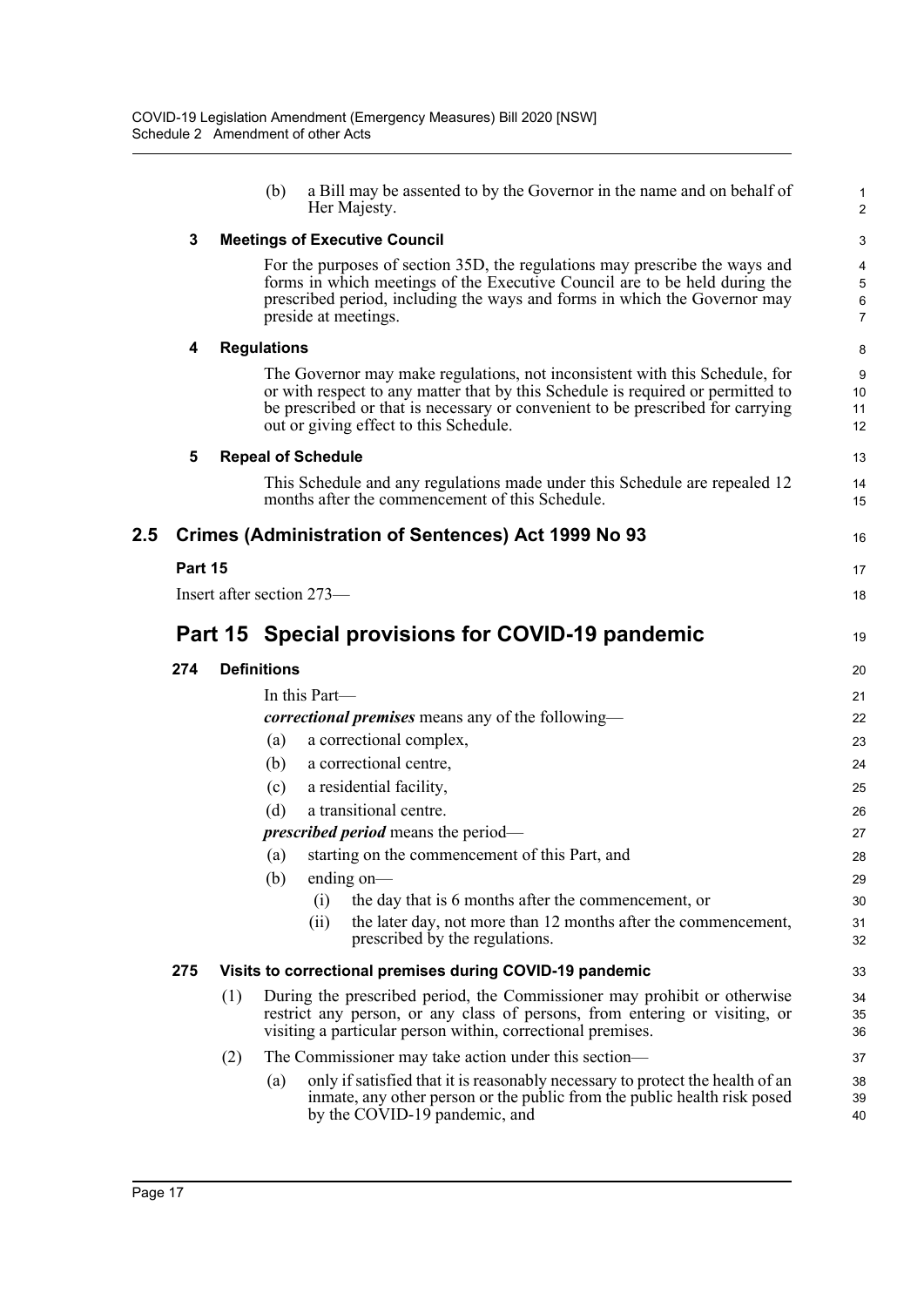|     |     | (b)                                                                                                                                                                                                    | despite any other provision of this Act or the regulations or any other<br>Act or law.                                                                                                                                                 | 1<br>$\overline{2}$                      |  |  |  |
|-----|-----|--------------------------------------------------------------------------------------------------------------------------------------------------------------------------------------------------------|----------------------------------------------------------------------------------------------------------------------------------------------------------------------------------------------------------------------------------------|------------------------------------------|--|--|--|
|     | (3) |                                                                                                                                                                                                        | This section does not extend to a visit to correctional premises by the<br>Ombudsman or the Inspector of Custodial Services.                                                                                                           | 3<br>$\overline{4}$                      |  |  |  |
|     | (4) |                                                                                                                                                                                                        | To avoid doubt, this section does not affect any communication between<br>inmates and other persons by post, telephone, email, audio visual link or other<br>means as provided for under this Act.                                     | $\mathbf 5$<br>$\,6\,$<br>$\overline{7}$ |  |  |  |
| 276 |     |                                                                                                                                                                                                        | Commissioner may grant parole during COVID-19 pandemic                                                                                                                                                                                 | 8                                        |  |  |  |
|     | (1) | Despite any other provision of this Act or the regulations, the Commissioner<br>may, during the prescribed period, make an order (a <i>Commissioner's order</i> )<br>releasing an inmate on parole if- |                                                                                                                                                                                                                                        |                                          |  |  |  |
|     |     | (a)                                                                                                                                                                                                    | the inmate belongs to a class of inmates prescribed by the regulations,<br>and                                                                                                                                                         | 12<br>13                                 |  |  |  |
|     |     | (b)                                                                                                                                                                                                    | the Commissioner is satisfied that releasing the inmate on parole is<br>reasonably necessary because of the risk to public health or to the good<br>order and security of correctional premises arising from the COVID-19<br>pandemic. | 14<br>15<br>16<br>17                     |  |  |  |
|     | (2) |                                                                                                                                                                                                        | A class of inmates may be prescribed according to any of the following—                                                                                                                                                                | 18                                       |  |  |  |
|     |     | (a)                                                                                                                                                                                                    | the offence committed by an inmate,                                                                                                                                                                                                    | 19                                       |  |  |  |
|     |     | (b)                                                                                                                                                                                                    | the period remaining before the expiry of an inmate's sentence or<br>non-parole period,                                                                                                                                                | 20<br>21                                 |  |  |  |
|     |     | (c)                                                                                                                                                                                                    | an inmate's age,                                                                                                                                                                                                                       | 22                                       |  |  |  |
|     |     | (d)                                                                                                                                                                                                    | an inmate's health or vulnerability,                                                                                                                                                                                                   | 23                                       |  |  |  |
|     |     | (e)                                                                                                                                                                                                    | any other matter.                                                                                                                                                                                                                      | 24                                       |  |  |  |
|     | (3) |                                                                                                                                                                                                        | However, the Commissioner may not make a Commissioner's order in respect<br>of any of the following inmates-                                                                                                                           | 25<br>26                                 |  |  |  |
|     |     | (a)                                                                                                                                                                                                    | an inmate serving a sentence of imprisonment for any of the following<br>offences-<br>(i)<br>murder,<br>(ii)<br>a serious sex offence (within the meaning of the Crimes (High<br>Risk Offenders) Act 2006),                            | 27<br>28<br>29<br>30                     |  |  |  |
|     |     |                                                                                                                                                                                                        | a terrorism offence (within the meaning of Division 3A of Part 6<br>(iii)<br>of this Act),                                                                                                                                             | 31<br>32<br>33                           |  |  |  |
|     |     | (b)                                                                                                                                                                                                    | an inmate serving a sentence of imprisonment for life,                                                                                                                                                                                 | 34                                       |  |  |  |
|     |     | (c)                                                                                                                                                                                                    | an inmate kept in custody in relation to an offence against a law of the<br>Commonwealth,                                                                                                                                              | 35<br>36                                 |  |  |  |
|     |     | (d)                                                                                                                                                                                                    | a Commonwealth post sentence terrorism inmate,                                                                                                                                                                                         | 37                                       |  |  |  |
|     |     | (e)                                                                                                                                                                                                    | a NSW post sentence inmate.                                                                                                                                                                                                            | 38                                       |  |  |  |
|     | (4) |                                                                                                                                                                                                        | Before making a Commissioner's order in respect of an inmate, the<br>Commissioner must consider the following—                                                                                                                         | 39<br>40                                 |  |  |  |
|     |     | (a)                                                                                                                                                                                                    | the risks to community safety of releasing the inmate,                                                                                                                                                                                 | 41                                       |  |  |  |
|     |     | (b)                                                                                                                                                                                                    | the impact of the release of the inmate on any victim whose name is<br>recorded in the Victims Register in relation to the inmate,                                                                                                     | 42<br>43                                 |  |  |  |
|     |     | (c)                                                                                                                                                                                                    | in the case of an inmate who has previously been convicted of a<br>domestic violence offence (within the meaning of the Crimes (Domestic<br>and Personal Violence) Act 2007)—the protection of the victim of the                       | 44<br>45<br>46                           |  |  |  |
|     |     |                                                                                                                                                                                                        |                                                                                                                                                                                                                                        |                                          |  |  |  |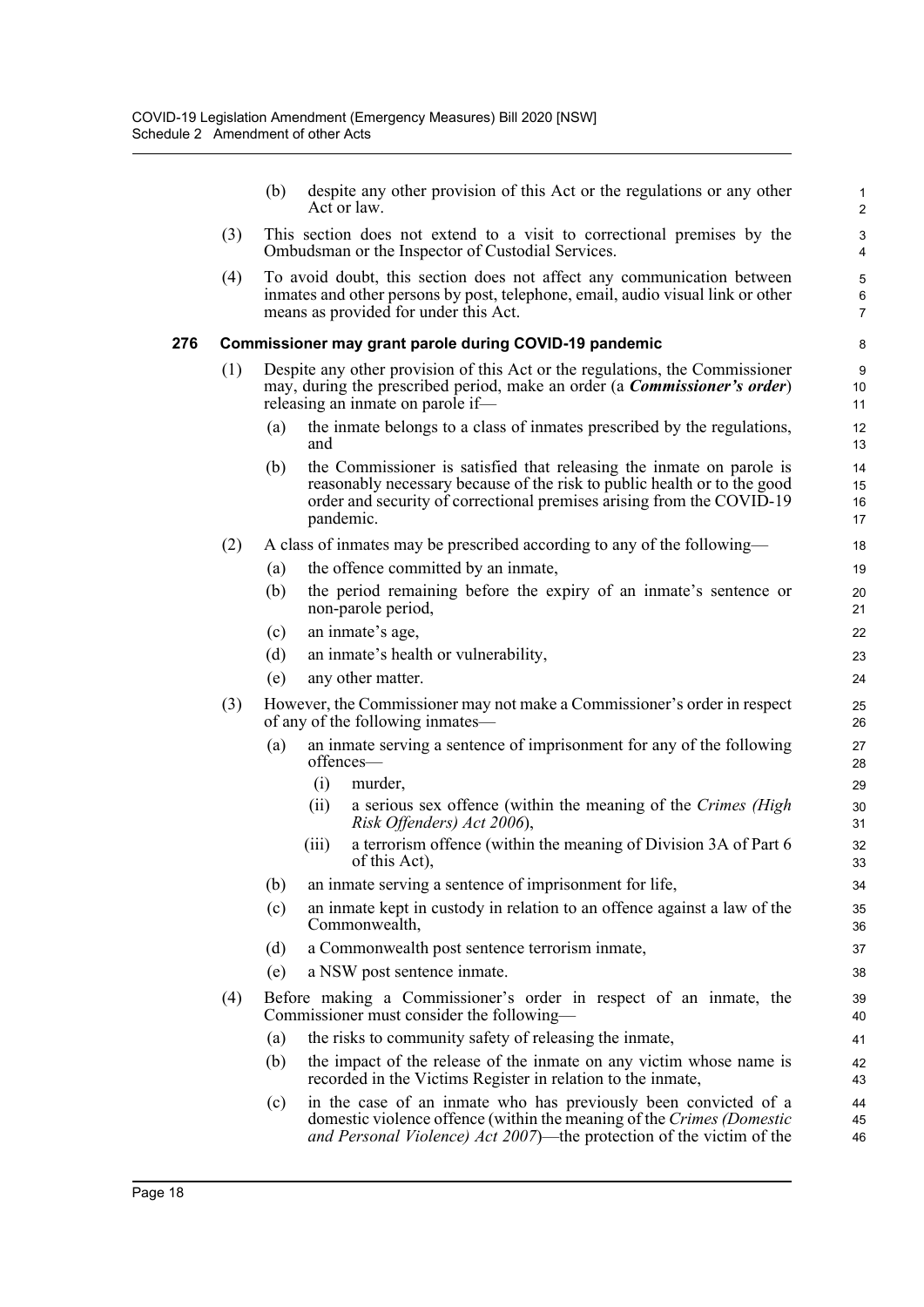|     |                                |                   | domestic violence offence and any person with whom the inmate is<br>likely to reside if released,                                                                                                                      | 1<br>$\overline{2}$    |
|-----|--------------------------------|-------------------|------------------------------------------------------------------------------------------------------------------------------------------------------------------------------------------------------------------------|------------------------|
|     |                                | (d)               | the availability of suitable accommodation for the inmate if released,                                                                                                                                                 | 3                      |
|     |                                | (e)               | any other matter the Commissioner considers relevant.                                                                                                                                                                  | 4                      |
|     | (5)                            |                   | A Commissioner's order is subject to the standard conditions imposed by this<br>Act or the regulations.                                                                                                                | $\mathbf 5$<br>$\,6\,$ |
|     | (6)                            |                   | During the prescribed period, the Commissioner may—                                                                                                                                                                    | $\overline{7}$         |
|     |                                | (a)               | impose, vary or revoke an additional condition on a Commissioner's<br>order in the same way as the Parole Authority may under section 128 in<br>respect of a parole order made under Part 6, and                       | $\bf 8$<br>9<br>10     |
|     |                                | (b)               | revoke the parole of an inmate under this section for any reason.                                                                                                                                                      | 11                     |
|     | (7)                            |                   | Subject to any necessary modifications and any modifications provided for by<br>this section or the regulations—                                                                                                       | 12<br>13               |
|     |                                | (a)               | this Act applies, during the prescribed period, to and in respect of an<br>inmate released on parole under a Commissioner's order in the same<br>way as it applies to an offender released on parole under Part 6, and | 14<br>15<br>16         |
|     |                                | (b)               | the Parole Authority, during the prescribed period, is to deal with an<br>inmate released on parole under a Commissioner's order in the same<br>way as it deals with an offender released on parole under Part 6.      | 17<br>18<br>19         |
|     | (8)                            |                   | Divisions 4 and 5 of Part 7 do not apply in relation to a revocation of an<br>inmate's parole by the Commissioner under this section.                                                                                  | 20<br>21               |
|     | (9)                            |                   | To avoid doubt, the Parole Authority may issue a warrant under section 181 in<br>respect of an inmate whose parole is revoked by the Commissioner under this<br>section or by the Parole Authority under this Act.     | 22<br>23<br>24         |
|     | (10)                           |                   | The regulations may make further provision for and with respect to—                                                                                                                                                    | 25                     |
|     |                                | $\left( a\right)$ | the functions of the Commissioner under this section and the application<br>of this Act in respect of an inmate released on parole under a<br>Commissioner's order during the prescribed period, and                   | 26<br>27<br>28         |
|     |                                | (b)               | the application of this section and this Act to an inmate released on<br>parole under a Commissioner's order who remains on parole at the end<br>of the prescribed period.                                             | 29<br>30<br>31         |
|     | (11)                           |                   | Nothing in this section requires the Commissioner to consider making a<br>Commissioner's order in respect of an inmate who belongs to a class of<br>inmates prescribed by the regulations.                             | 32<br>33<br>34         |
| 2.6 |                                |                   | Crimes (Domestic and Personal Violence) Act 2007 No 80                                                                                                                                                                 | 35                     |
|     |                                |                   | Section 29 Provisional order taken to be application for court order                                                                                                                                                   | 36                     |
|     | Insert after section $29(3)$ — |                   |                                                                                                                                                                                                                        | 37                     |
|     | (4)                            |                   | During the prescribed period, the reference to 28 days in subsection $(3)(b)$ is<br>taken to be a reference to 6 months.                                                                                               | 38<br>39               |
|     | (5)                            |                   | In this section-                                                                                                                                                                                                       | 40                     |
|     |                                |                   | <i>prescribed period</i> means the period—                                                                                                                                                                             | 41                     |
|     |                                | (a)               | starting on the commencement of subsection (4), and                                                                                                                                                                    | 42                     |
|     |                                | (b)               | ending on-                                                                                                                                                                                                             | 43                     |
|     |                                |                   | the day that is 6 months after the commencement, or<br>(i)                                                                                                                                                             | 44                     |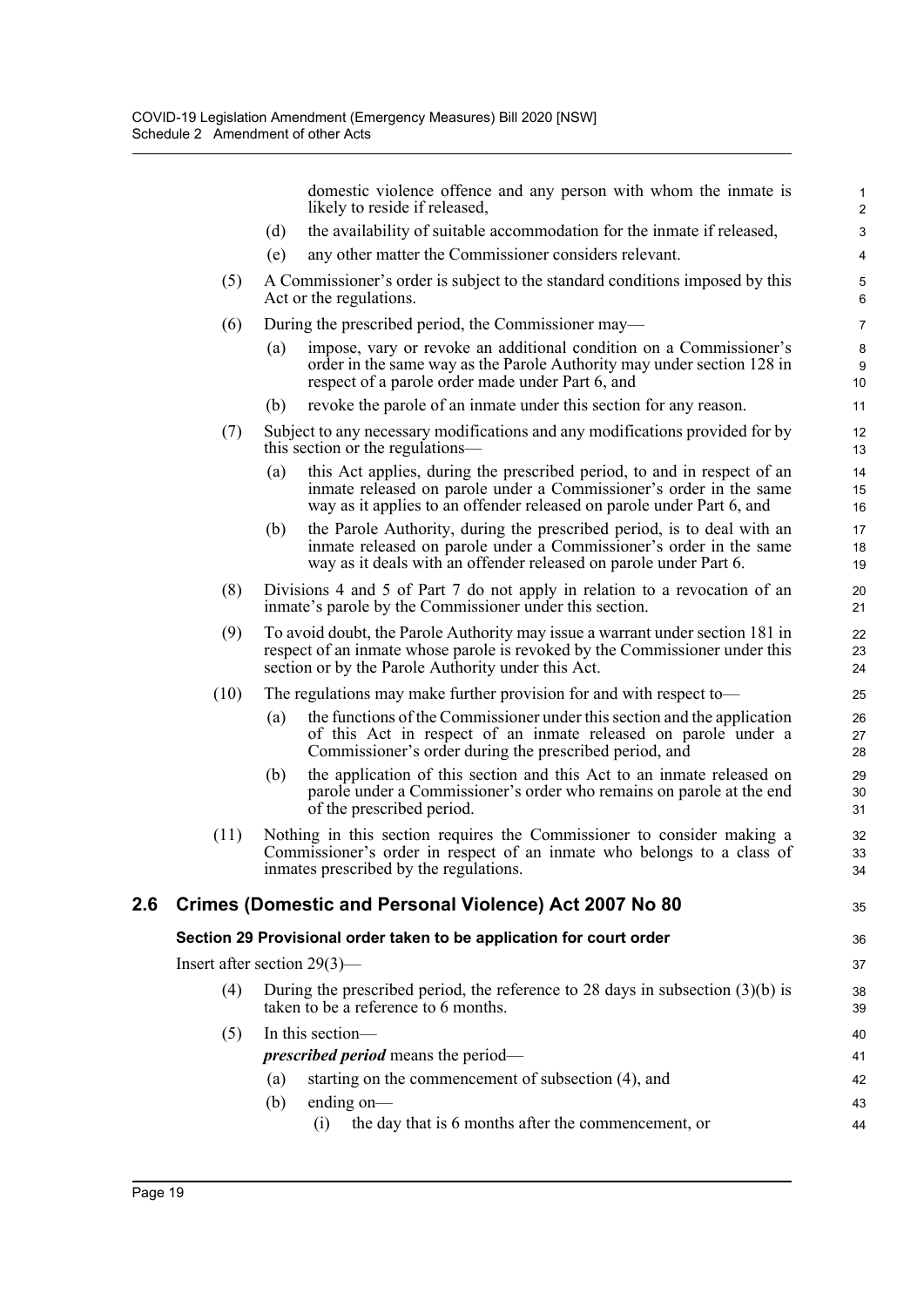|     |                          |     |                  | (ii)                                                                                                                                                                              | the later day, not more than 12 months after the commencement,<br>prescribed by the regulations.                                                                                                    | $\mathbf{1}$<br>$\overline{2}$ |  |  |  |
|-----|--------------------------|-----|------------------|-----------------------------------------------------------------------------------------------------------------------------------------------------------------------------------|-----------------------------------------------------------------------------------------------------------------------------------------------------------------------------------------------------|--------------------------------|--|--|--|
| 2.7 |                          |     |                  |                                                                                                                                                                                   | <b>Electronic Transactions Act 2000 No 8</b>                                                                                                                                                        | 3                              |  |  |  |
|     | Part 4                   |     |                  |                                                                                                                                                                                   |                                                                                                                                                                                                     |                                |  |  |  |
|     | Insert after section 16— |     |                  |                                                                                                                                                                                   |                                                                                                                                                                                                     |                                |  |  |  |
|     | Part 4                   |     |                  | Special provisions for COVID-19 pandemic                                                                                                                                          |                                                                                                                                                                                                     |                                |  |  |  |
|     | 17                       |     |                  | <b>Regulation-making power</b>                                                                                                                                                    |                                                                                                                                                                                                     |                                |  |  |  |
|     |                          | (1) |                  | The regulations under any relevant Act may provide for the following matters<br>for the purposes of responding to the public health emergency caused by the<br>COVID-19 pandemic- |                                                                                                                                                                                                     |                                |  |  |  |
|     |                          |     | (a)              |                                                                                                                                                                                   | altered arrangements for the signature of documents provided for by an<br>Act or another law,                                                                                                       | 11<br>12                       |  |  |  |
|     |                          |     | (b)              |                                                                                                                                                                                   | altered arrangements for witnessing signatures, including requirements<br>for certification of certain matters by witnesses and verification of<br>identity, provided for by an Act or another law, | 13<br>14<br>15                 |  |  |  |
|     |                          |     | (c)              |                                                                                                                                                                                   | altered arrangements for the attestation of documents.                                                                                                                                              | 16                             |  |  |  |
|     |                          | (2) |                  |                                                                                                                                                                                   | The Minister may recommend to the Governor that regulations be made under<br>this section only if—                                                                                                  | 17<br>18                       |  |  |  |
|     |                          |     | (a)              |                                                                                                                                                                                   | Parliament is not currently sitting and is not likely to sit within 2 weeks<br>after the day the regulations are made, and                                                                          | 19<br>20                       |  |  |  |
|     |                          |     | (b)              |                                                                                                                                                                                   | in the Minister's opinion—                                                                                                                                                                          | 21                             |  |  |  |
|     |                          |     |                  | (i)                                                                                                                                                                               | the arrangements made by the provisions of the regulations are in<br>accordance with advice issued by the Minister for Health and<br>Medical Research or the Chief Health Officer, and              | 22<br>23<br>24                 |  |  |  |
|     |                          |     |                  | (i)                                                                                                                                                                               | the regulations are reasonable to protect the health, safety and<br>welfare of persons, and                                                                                                         | 25<br>26                       |  |  |  |
|     |                          |     | (c)              |                                                                                                                                                                                   | for regulations being made under a relevant Act administered by<br>another Minister, with the concurrence of the other Minister.                                                                    | 27<br>28                       |  |  |  |
|     |                          | (3) |                  |                                                                                                                                                                                   | Regulations made under this section—                                                                                                                                                                | 29                             |  |  |  |
|     |                          |     | (a)              |                                                                                                                                                                                   | are not limited by the regulation-making power in a relevant Act, and                                                                                                                               | 30                             |  |  |  |
|     |                          |     |                  |                                                                                                                                                                                   | (b) may override the provisions of any Act or other law.                                                                                                                                            | 31                             |  |  |  |
|     |                          | (4) |                  |                                                                                                                                                                                   | Regulations made under this section expire on-                                                                                                                                                      | 32                             |  |  |  |
|     |                          |     | (a)              |                                                                                                                                                                                   | the day that is 6 months after the day on which the regulation<br>commences, or                                                                                                                     | 33<br>34                       |  |  |  |
|     |                          |     | (b)              |                                                                                                                                                                                   | the earlier day decided by Parliament by resolution of either House of<br>Parliament.                                                                                                               | 35<br>36                       |  |  |  |
|     |                          | (5) | In this section- |                                                                                                                                                                                   |                                                                                                                                                                                                     | 37                             |  |  |  |
|     |                          |     |                  |                                                                                                                                                                                   | <i>relevant Act</i> means any of the following—                                                                                                                                                     | 38                             |  |  |  |
|     |                          |     | (a)              |                                                                                                                                                                                   | this Act,                                                                                                                                                                                           | 39                             |  |  |  |
|     |                          |     | (b)              |                                                                                                                                                                                   | the Oaths Act 1900,                                                                                                                                                                                 | 40                             |  |  |  |
|     |                          |     | (c)              |                                                                                                                                                                                   | the Guardianship Act 1987,                                                                                                                                                                          | 41                             |  |  |  |
|     |                          |     | (d)              |                                                                                                                                                                                   | the Succession Act 2006,                                                                                                                                                                            | 42                             |  |  |  |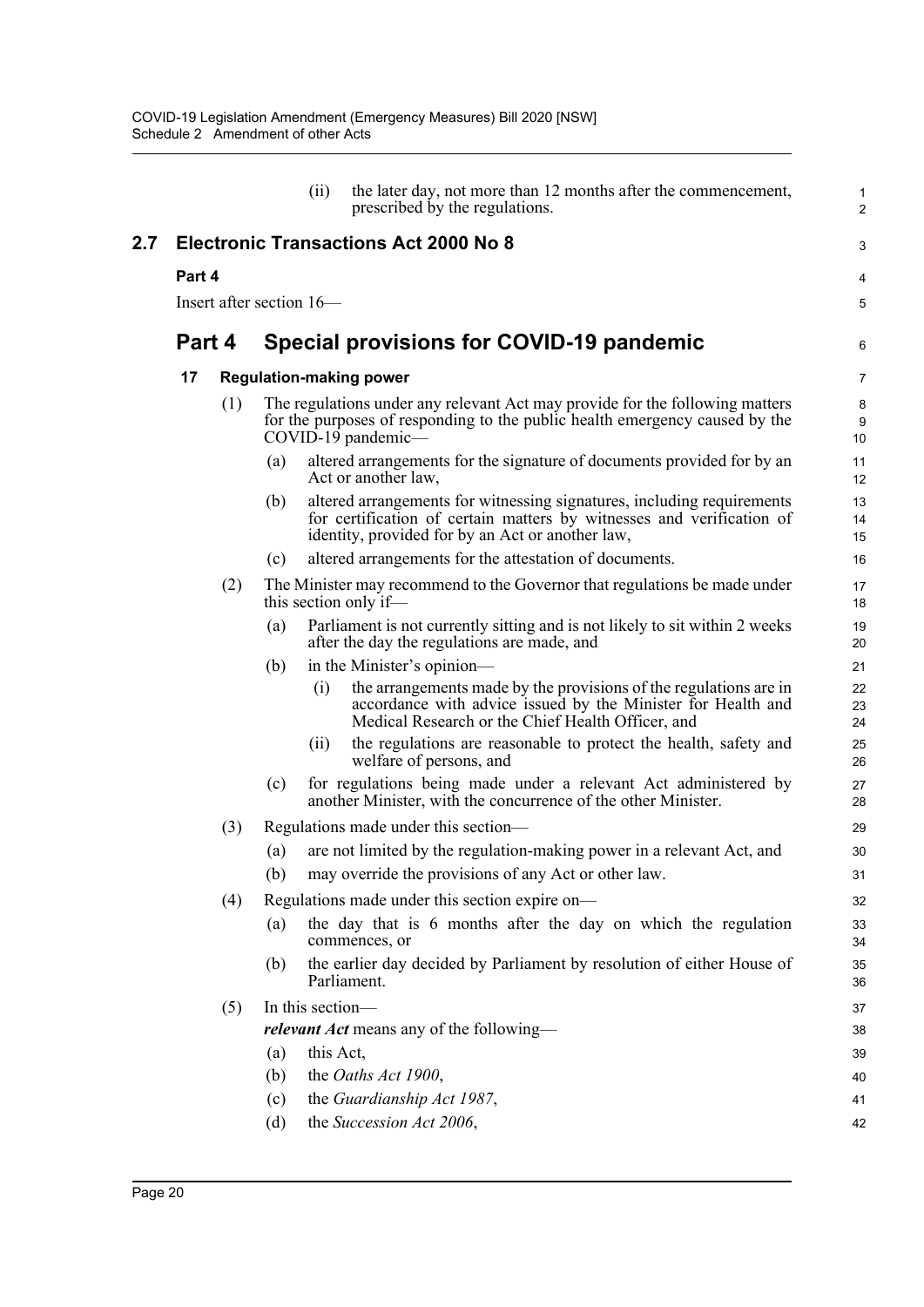|       |     | the Powers of Attorney Act 2003,<br>(e)                                                                                                                                                                                                                                                                                      | 1                    |
|-------|-----|------------------------------------------------------------------------------------------------------------------------------------------------------------------------------------------------------------------------------------------------------------------------------------------------------------------------------|----------------------|
|       |     | (f)<br>the Conveyancing Act 1919,                                                                                                                                                                                                                                                                                            | $\overline{c}$       |
|       |     | another Act administered by the Attorney General.<br>(g)                                                                                                                                                                                                                                                                     | 3                    |
| 18    |     | <b>Repeal of Part</b>                                                                                                                                                                                                                                                                                                        | 4                    |
|       |     | This Part is repealed—                                                                                                                                                                                                                                                                                                       | 5                    |
|       |     | on the day that is 6 months after its commencement, or<br>(a)                                                                                                                                                                                                                                                                | 6                    |
|       |     | (b)<br>on a later day, not more than 12 months after its commencement,<br>prescribed by the regulations.                                                                                                                                                                                                                     | $\overline{7}$<br>8  |
| 2.8   |     | <b>Environmental Planning and Assessment Act 1979 No 203</b>                                                                                                                                                                                                                                                                 | 9                    |
|       |     | <b>Sections 10.17 and 10.18</b>                                                                                                                                                                                                                                                                                              | 10                   |
|       |     | Insert after section 10.16—                                                                                                                                                                                                                                                                                                  | 11                   |
| 10.17 |     | <b>COVID-19 pandemic-Ministerial orders</b>                                                                                                                                                                                                                                                                                  | 12                   |
|       | (1) | During the prescribed period, the Minister may, by order published in the<br>Gazette, authorise development to be carried out on land without the need for<br>any approval under the Act or consent from any person.                                                                                                         | 13<br>14<br>15       |
|       | (2) | An order has effect despite any environmental planning instrument or<br>development consent.                                                                                                                                                                                                                                 | 16<br>17             |
|       | (3) | The making of an order under this section for development is taken to be a<br>grant of development consent for the development and any conditions of the<br>order are taken to be conditions of the development consent.                                                                                                     | 18<br>19<br>20       |
|       | (4) | A single order may relate to a class of development and in that case the order<br>is taken to be a separate development consent for each development carried<br>out under the order.                                                                                                                                         | 21<br>22<br>23       |
|       | (5) | The Minister may make an order under this section only if the Minister—                                                                                                                                                                                                                                                      | 24                   |
|       |     | has consulted the Minister for Health and Medical Research, and<br>(a)                                                                                                                                                                                                                                                       | 25                   |
|       |     | is reasonably satisfied that the making of the order is necessary to<br>(b)<br>protect the health, safety and welfare of members of the public during<br>the COVID-19 pandemic.                                                                                                                                              | 26<br>27<br>28       |
|       | (6) | For the purpose of enabling development to be carried out in accordance with<br>an order, the order may provide that, to the extent necessary to serve that<br>purpose, a regulatory instrument specified in the order does not apply to the<br>development or applies subject to the modifications specified in that order. | 29<br>30<br>31<br>32 |
|       | (7) | In this section-                                                                                                                                                                                                                                                                                                             | 33                   |
|       |     | <i>prescribed period</i> means the period-                                                                                                                                                                                                                                                                                   | 34                   |
|       |     | starting on the commencement of this section, and<br>(a)                                                                                                                                                                                                                                                                     | 35                   |
|       |     | (b)<br>ending on-                                                                                                                                                                                                                                                                                                            | 36                   |
|       |     | the day that is 6 months after the commencement, or<br>(i)                                                                                                                                                                                                                                                                   | 37                   |
|       |     | the later day, not more than 12 months after the commencement,<br>(ii)<br>prescribed by the regulations.                                                                                                                                                                                                                     | 38<br>39             |
|       |     | <i>regulatory instrument</i> has the same meaning as in section 3.16.                                                                                                                                                                                                                                                        | 40                   |
|       |     |                                                                                                                                                                                                                                                                                                                              |                      |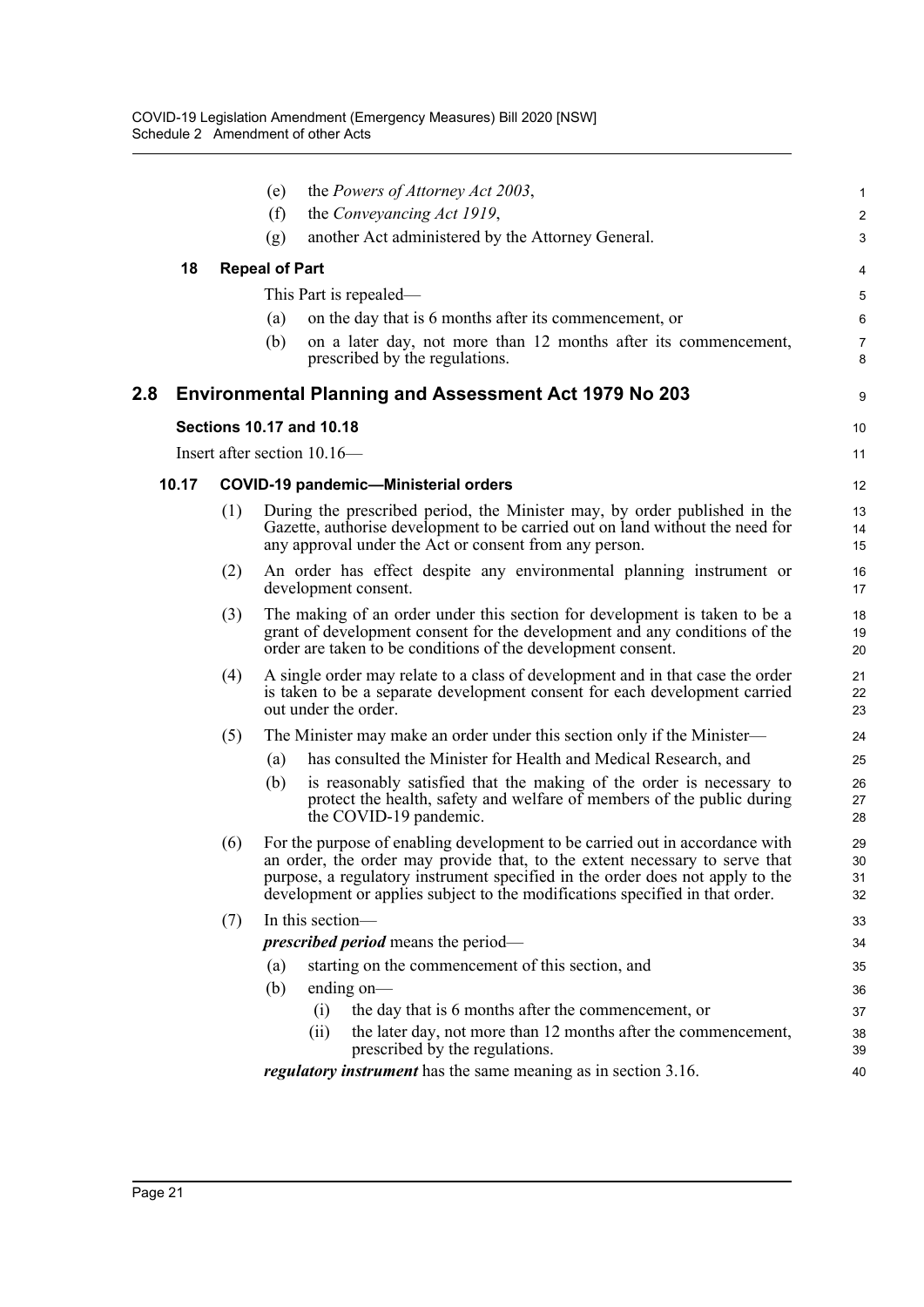|     | 10.18      |                    |                           | COVID-19 pandemic--public inspection of documents                                                                                                                                                                                            | $\mathbf{1}$                      |
|-----|------------|--------------------|---------------------------|----------------------------------------------------------------------------------------------------------------------------------------------------------------------------------------------------------------------------------------------|-----------------------------------|
|     |            |                    |                           | During the prescribed period within the meaning of section 10.17, a<br>requirement in this Act or the regulations that any document be made available<br>for inspection (however described) at a physical location is satisfied if the       | $\overline{\mathbf{c}}$<br>3<br>4 |
|     |            |                    |                           | document is instead made available on the NSW planning portal or any other<br>website approved by the Planning Secretary.                                                                                                                    | 5<br>6                            |
| 2.9 |            |                    |                           | Evidence (Audio and Audio Visual Links) Act 1998 No 105                                                                                                                                                                                      | 7                                 |
|     |            | <b>Section 22C</b> |                           |                                                                                                                                                                                                                                              | 8                                 |
|     |            |                    | Insert after section 22B— |                                                                                                                                                                                                                                              | 9                                 |
|     | <b>22C</b> |                    |                           | <b>COVID-19 pandemic-special provisions</b>                                                                                                                                                                                                  | 10                                |
|     |            | (1)                |                           | This section has effect for the prescribed period and prevails to the extent of<br>any inconsistency with any other provision of this Act or any rules of court.                                                                             | 11<br>12                          |
|     |            | (2)                |                           | The appearance of an accused person in any proceedings relating to bail is to<br>take place by way of audio visual link unless the court otherwise directs.                                                                                  | 13<br>14                          |
|     |            | (3)                |                           | The appearance of an accused person in any physical appearance proceedings<br>(other than proceedings relating to bail or proceedings prescribed by the<br>regulations) may take place by way of audio visual link if the court directs.     | 15<br>16<br>17                    |
|     |            | (4)                | the court directs.        | The appearance in any proceedings (other than proceedings prescribed by the<br>regulations) of a witness (including a government agency witness) or legal<br>practitioner representing a party may take place by way of audio visual link if | 18<br>19<br>20<br>21              |
|     |            | (5)                |                           | A direction under subsection $(3)$ or $(4)$ may be made on the court's own motion<br>or following the application of a party but only after the parties have had an<br>opportunity to be heard on the matter.                                | 22<br>23<br>24                    |
|     |            | (6)                |                           | A direction under this section can be given only if it is in the interests of justice<br>and it is not inconsistent with advice given by the Chief Health Officer of the<br>Ministry of Health relating to the COVID-19 pandemic.            | 25<br>26<br>27                    |
|     |            | (7)                |                           | If an audio visual link is used the court must be satisfied that a party is able to<br>have private communication with the legal representative of the party and has<br>had a reasonable opportunity to do so.                               | 28<br>29<br>30                    |
|     |            | (8)                | available.                | Nothing in this section requires or permits the use of an audio visual link if the<br>necessary audio visual facilities are unavailable or cannot reasonably be made                                                                         | 31<br>32<br>33                    |
|     |            | (9)                | In this section-          |                                                                                                                                                                                                                                              | 34                                |
|     |            |                    |                           | <i>prescribed period</i> means the period—                                                                                                                                                                                                   | 35                                |
|     |            |                    | (a)                       | starting on the commencement of this section, and                                                                                                                                                                                            | 36                                |
|     |            |                    | (b)                       | ending on-                                                                                                                                                                                                                                   | 37                                |
|     |            |                    | (i)                       | the day that is 6 months after the commencement, or                                                                                                                                                                                          | 38                                |
|     |            |                    | (ii)                      | the later day, not more than 12 months after the commencement,<br>prescribed by the regulations.                                                                                                                                             | 39<br>40                          |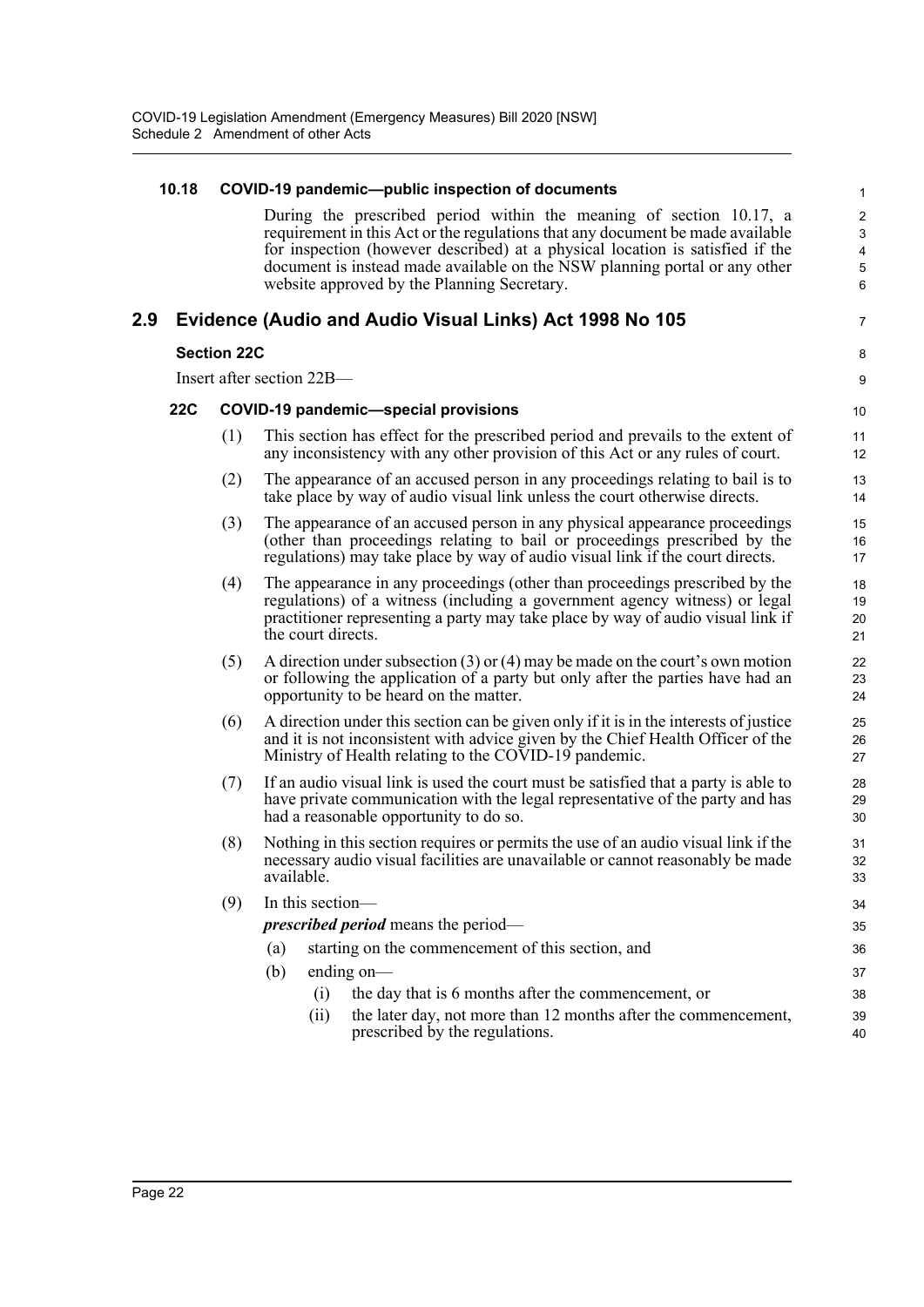|       | 86                                                                                                                                                                                                                                                                                       |                                                  |                                                                                                                                                                                                        | 2.10 Health Practitioner Regulation (Adoption of National Law) Act 2009 No                                                                                                                                       | $\mathbf 1$<br>$\overline{c}$ |  |  |  |
|-------|------------------------------------------------------------------------------------------------------------------------------------------------------------------------------------------------------------------------------------------------------------------------------------------|--------------------------------------------------|--------------------------------------------------------------------------------------------------------------------------------------------------------------------------------------------------------|------------------------------------------------------------------------------------------------------------------------------------------------------------------------------------------------------------------|-------------------------------|--|--|--|
|       |                                                                                                                                                                                                                                                                                          |                                                  |                                                                                                                                                                                                        | Schedule 1 Modification of Health Practitioner Regulation National Law                                                                                                                                           | 3                             |  |  |  |
|       |                                                                                                                                                                                                                                                                                          |                                                  |                                                                                                                                                                                                        | Insert after clause 7 in Schedule 5F in Schedule 1[25]—                                                                                                                                                          | 4                             |  |  |  |
|       | 7Α                                                                                                                                                                                                                                                                                       | <b>Exemption for State Vaccine Centres [NSW]</b> |                                                                                                                                                                                                        |                                                                                                                                                                                                                  |                               |  |  |  |
|       |                                                                                                                                                                                                                                                                                          | (1)                                              |                                                                                                                                                                                                        | The Secretary of the Ministry of Health may, by notice published in the<br>Gazette, exempt a State Vaccine Centre from some or all of the provisions of<br>this Schedule for the period specified in the notice. | $\,6$<br>$\overline{7}$<br>8  |  |  |  |
|       |                                                                                                                                                                                                                                                                                          | (2)                                              |                                                                                                                                                                                                        | An exemption granted under this clause is subject to any conditions specified<br>in the notice published in the Gazette.                                                                                         | 9<br>10                       |  |  |  |
|       |                                                                                                                                                                                                                                                                                          | (3)                                              |                                                                                                                                                                                                        | The Secretary must not grant an exemption under this clause unless the<br>Secretary is satisfied that it is in the public interest to do so.                                                                     | 11<br>12                      |  |  |  |
|       |                                                                                                                                                                                                                                                                                          | (4)                                              | or both.                                                                                                                                                                                               | In this clause-<br><b>State Vaccine Centre</b> means premises designated by the Secretary of the<br>Ministry of Health for the storage and distribution of vaccines or medicines,                                | 13<br>14<br>15<br>16          |  |  |  |
|       |                                                                                                                                                                                                                                                                                          |                                                  |                                                                                                                                                                                                        | 2.11 Jury Act 1977 No 18                                                                                                                                                                                         | 17                            |  |  |  |
|       |                                                                                                                                                                                                                                                                                          |                                                  |                                                                                                                                                                                                        | Section 25 Selection of jurors by sheriff                                                                                                                                                                        | 18                            |  |  |  |
|       |                                                                                                                                                                                                                                                                                          | Insert after section $25(3)$ —                   |                                                                                                                                                                                                        |                                                                                                                                                                                                                  |                               |  |  |  |
|       | (4)                                                                                                                                                                                                                                                                                      |                                                  | The sheriff may, on the sheriff's own motion, exempt a person from selection<br>to be summoned for trials or coronial inquests if, in the sheriff's opinion, there<br>is good cause for the exemption. |                                                                                                                                                                                                                  |                               |  |  |  |
|       |                                                                                                                                                                                                                                                                                          | (5)                                              |                                                                                                                                                                                                        | Without limiting subsection (4), the sheriff may decide there is good cause if<br>there are safety or welfare considerations relating to the person or the<br>community at large.                                | 23<br>24<br>25                |  |  |  |
|       |                                                                                                                                                                                                                                                                                          | (6)                                              |                                                                                                                                                                                                        | This subsection and subsections $(4)$ and $(5)$ are repealed—                                                                                                                                                    | 26                            |  |  |  |
|       |                                                                                                                                                                                                                                                                                          |                                                  | (a)                                                                                                                                                                                                    | on the day that is 6 months after this subsection commences, or                                                                                                                                                  | 27                            |  |  |  |
|       |                                                                                                                                                                                                                                                                                          |                                                  | (b)                                                                                                                                                                                                    | on the later day, not more than 12 months after this section commences,<br>prescribed by the regulations.                                                                                                        | 28<br>29                      |  |  |  |
|       |                                                                                                                                                                                                                                                                                          |                                                  |                                                                                                                                                                                                        | 2.12 Local Government Act 1993 No 30                                                                                                                                                                             | 30                            |  |  |  |
| $[1]$ |                                                                                                                                                                                                                                                                                          |                                                  |                                                                                                                                                                                                        | <b>Section 318B Postponement of elections</b>                                                                                                                                                                    | 31                            |  |  |  |
|       |                                                                                                                                                                                                                                                                                          |                                                  |                                                                                                                                                                                                        | Insert before section $318B(1)(a)$ —                                                                                                                                                                             | 32                            |  |  |  |
|       |                                                                                                                                                                                                                                                                                          |                                                  | (a1)                                                                                                                                                                                                   | the Minister believes that it is reasonable in the circumstances to order<br>the postponement, or                                                                                                                | 33<br>34                      |  |  |  |
| $[2]$ |                                                                                                                                                                                                                                                                                          | <b>Section 318B(8)</b>                           |                                                                                                                                                                                                        |                                                                                                                                                                                                                  | 35                            |  |  |  |
|       |                                                                                                                                                                                                                                                                                          |                                                  |                                                                                                                                                                                                        | Insert after section $318B(7)$ —                                                                                                                                                                                 | 36                            |  |  |  |
|       | (8)<br>Subsection $(1)(a1)$ and this subsection are repealed on the date that is 12<br>months after the commencement of subsection $(1)(a1)$ . For the avoidance of<br>doubt, the repeal of subsection $(1)(a1)$ does not affect the validity of any order<br>made under that paragraph. |                                                  |                                                                                                                                                                                                        |                                                                                                                                                                                                                  |                               |  |  |  |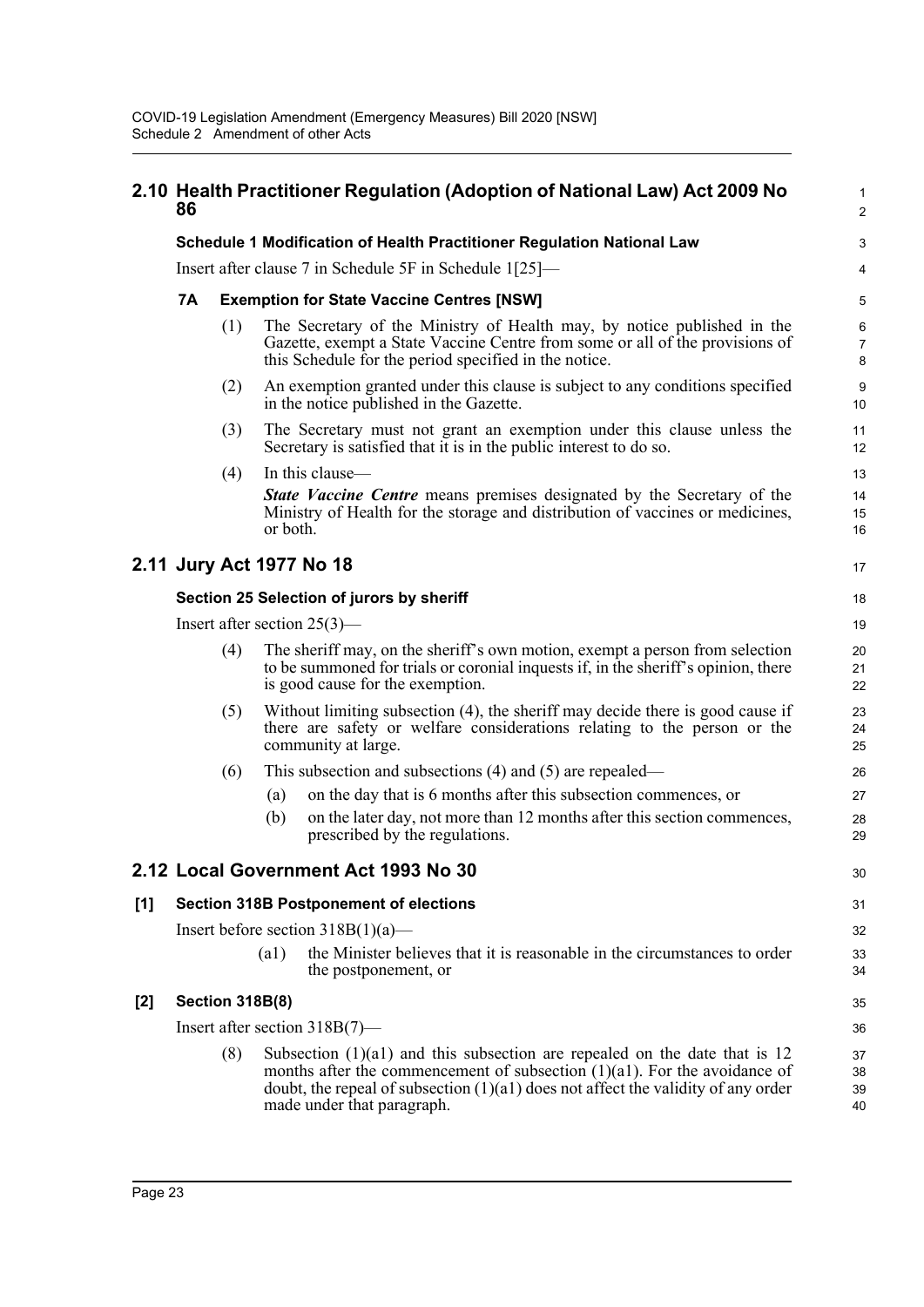| $\left[3\right]$ |      |                                             | Chapter 18, Part 1A  |                  |                                                                                                                                                                                        | $\mathbf{1}$   |  |  |
|------------------|------|---------------------------------------------|----------------------|------------------|----------------------------------------------------------------------------------------------------------------------------------------------------------------------------------------|----------------|--|--|
|                  |      |                                             | Insert after Part 1— |                  |                                                                                                                                                                                        | $\overline{2}$ |  |  |
|                  | 747A | <b>COVID-19 pandemic-special provisions</b> |                      |                  |                                                                                                                                                                                        |                |  |  |
|                  |      | (1)                                         |                      |                  | For the prescribed period—                                                                                                                                                             | 4              |  |  |
|                  |      |                                             | (a)                  |                  | a requirement in the Act or the regulations that members of a council or<br>other persons attend a meeting is satisfied if the meeting is held-                                        | 5<br>6         |  |  |
|                  |      |                                             |                      | (i)              | remotely using audio visual links, or                                                                                                                                                  | $\overline{7}$ |  |  |
|                  |      |                                             |                      | (i)              | in any other manner approved by the Minister but only if audio<br>visual links are not reasonably available, and                                                                       | 8<br>9         |  |  |
|                  |      |                                             | (b)                  |                  | a requirement in the Act or the regulations that a meeting be open to<br>members of the public is satisfied if—                                                                        | 10<br>11       |  |  |
|                  |      |                                             |                      | (i)              | a webcast of the meeting is made public, or                                                                                                                                            | 12             |  |  |
|                  |      |                                             |                      | (ii)             | members of the public are informed of what occurred at the<br>meeting in any other manner approved by the Minister but only<br>if a webcast is not practicable in the circumstances.   | 13<br>14<br>15 |  |  |
|                  |      | (2)                                         |                      |                  | The regulations may prescribe that subsection $(1)$ does not apply to-                                                                                                                 | 16             |  |  |
|                  |      |                                             | (a)                  |                  | a particular council, or                                                                                                                                                               | 17             |  |  |
|                  |      |                                             | (b)                  |                  | a particular class of meeting.                                                                                                                                                         | 18             |  |  |
|                  |      | (3)                                         |                      | In this section- |                                                                                                                                                                                        | 19             |  |  |
|                  |      |                                             |                      |                  | <i>prescribed period</i> means the period—                                                                                                                                             | 20             |  |  |
|                  |      |                                             | (a)                  |                  | starting on the commencement of this section, and                                                                                                                                      | 21             |  |  |
|                  |      |                                             | (b)                  |                  | ending on $-$                                                                                                                                                                          | 22             |  |  |
|                  |      |                                             |                      | (i)              | the day that is 6 months after the commencement, or                                                                                                                                    | 23             |  |  |
|                  |      |                                             |                      | (i)              | the later day, not more than 12 months after the commencement,<br>prescribed by the regulations.                                                                                       | 24<br>25       |  |  |
|                  | 747B |                                             |                      |                  | COVID-19 pandemic-regulation-making power                                                                                                                                              | 26             |  |  |
|                  |      | (1)                                         |                      |                  | The regulations under this Act may modify the application of this Act for the<br>purposes of responding to the public health emergency caused by the<br>COVID-19 pandemic.             | 27<br>28<br>29 |  |  |
|                  |      | (2)                                         |                      |                  | The Minister may recommend to the Governor that regulations be made under<br>this section only if-                                                                                     | 30<br>31       |  |  |
|                  |      |                                             | (a)                  |                  | Parliament is not currently sitting and is not likely to sit within 2 weeks<br>after the day the regulations are made, and                                                             | 32<br>33       |  |  |
|                  |      |                                             | (b)                  |                  | in the Minister's opinion—                                                                                                                                                             | 34             |  |  |
|                  |      |                                             |                      | (i)              | the arrangements made by the provisions of the regulations are in<br>accordance with advice issued by the Minister for Health and<br>Medical Research or the Chief Health Officer, and | 35<br>36<br>37 |  |  |
|                  |      |                                             |                      | (i)              | the regulations are reasonable to protect the health, safety and<br>welfare of persons.                                                                                                | 38<br>39       |  |  |
|                  |      | (3)                                         |                      |                  | Regulations made under this section—                                                                                                                                                   | 40             |  |  |
|                  |      |                                             | (a)                  |                  | are not limited by the regulation-making power in this Act, and                                                                                                                        | 41             |  |  |
|                  |      |                                             | (b)                  |                  | may override the provisions of this Act.                                                                                                                                               | 42             |  |  |
|                  |      | (4)                                         |                      |                  | Regulations made under this section expire on-                                                                                                                                         | 43             |  |  |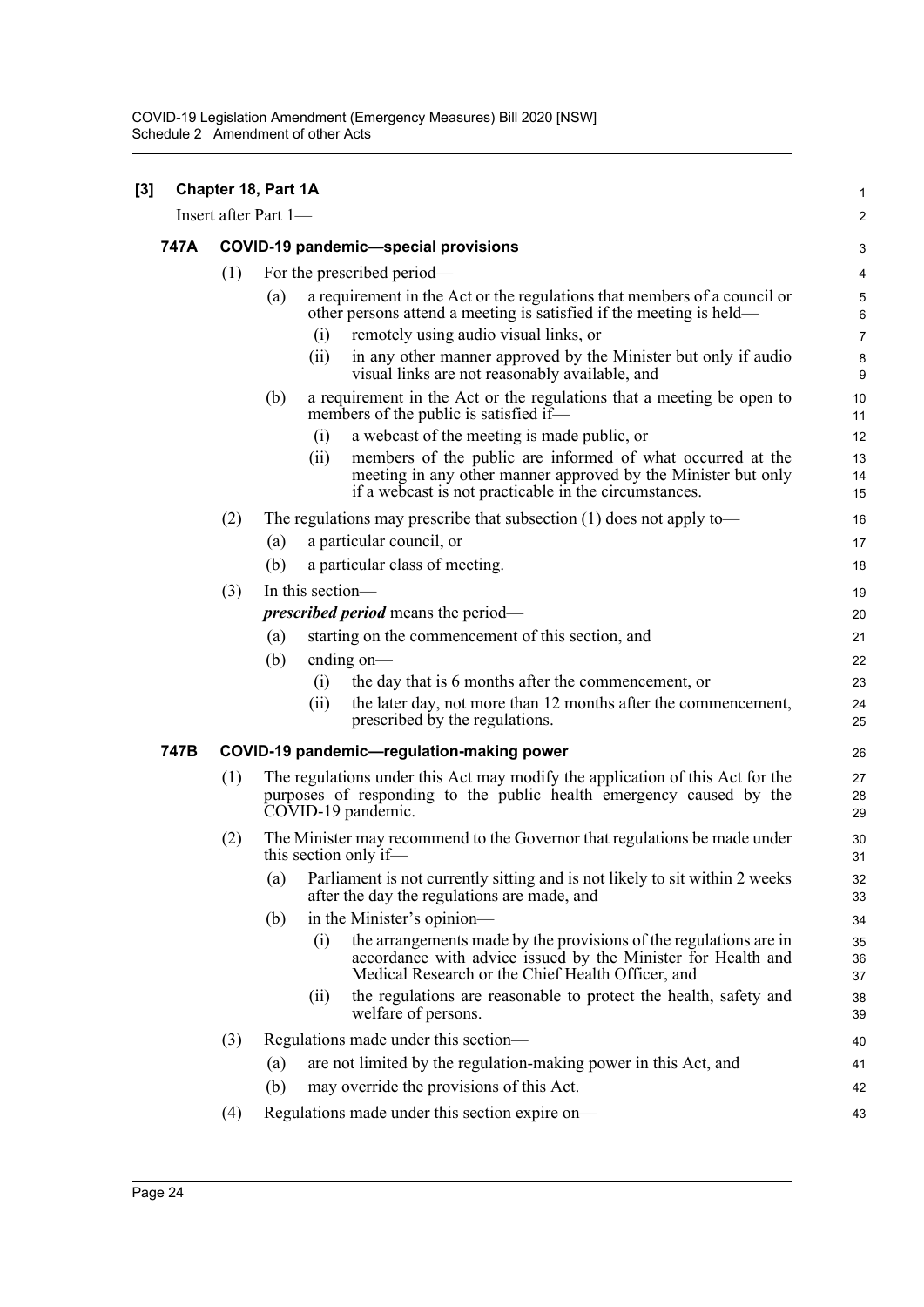|     |                    | the day that is 6 months after the day on which the regulation<br>(a)<br>commences, or                                                                                                                                                         | 1<br>$\overline{\mathbf{c}}$ |
|-----|--------------------|------------------------------------------------------------------------------------------------------------------------------------------------------------------------------------------------------------------------------------------------|------------------------------|
|     |                    | the earlier day decided by Parliament by resolution of either House of<br>(b)<br>Parliament.                                                                                                                                                   | 3<br>4                       |
|     | (5)                | This section is repealed—                                                                                                                                                                                                                      | 5                            |
|     |                    | on the day that is 6 months after its commencement, or<br>(a)                                                                                                                                                                                  | 6                            |
|     |                    | on a later day, not more than 12 months after its commencement,<br>(b)<br>prescribed by the regulations.                                                                                                                                       | $\overline{7}$<br>8          |
|     |                    | 2.13 Mental Health Act 2007 No 8                                                                                                                                                                                                               | 9                            |
|     | <b>Section 202</b> |                                                                                                                                                                                                                                                | 10                           |
|     |                    | Insert after section 201-                                                                                                                                                                                                                      | 11                           |
| 202 |                    | <b>COVID-19 pandemic-special provisions</b>                                                                                                                                                                                                    | 12                           |
|     | (1)                | This section has effect for the prescribed period and prevails to the extent of<br>any inconsistency with any other provision of this Act.                                                                                                     | 13<br>14                     |
|     | (2)                | An assessable person, or any other person, may for the purposes of a mental<br>health inquiry and with the approval of the Tribunal be brought or appear<br>before the Tribunal by way of telephone.                                           | 15<br>16<br>17               |
|     | (3)                | The Tribunal may adjourn a mental health inquiry for up to 28 days.                                                                                                                                                                            | 18                           |
|     | (4)                | The Tribunal may by order extend the period of a community treatment order<br>that is in force by a period of up to 3 months even if that results in the order<br>being in force for more than 12 months.                                      | 19<br>20<br>21               |
|     | (5)                | The Tribunal may exercise a function under this section only if the Tribunal<br>considers that it is necessary to do so because of the COVID-19 pandemic.                                                                                      | 22<br>23                     |
|     | (6)                | In this section-                                                                                                                                                                                                                               | 24                           |
|     |                    | <i>prescribed period</i> means the period—                                                                                                                                                                                                     | 25                           |
|     |                    | starting on the commencement of this section, and<br>(a)                                                                                                                                                                                       | 26                           |
|     |                    | ending on $-$<br>(b)                                                                                                                                                                                                                           | 27                           |
|     |                    | the day that is 6 months after the commencement, or<br>(i)                                                                                                                                                                                     | 28                           |
|     |                    | the later day, not more than 12 months after the commencement,<br>(ii)<br>prescribed by the regulations.                                                                                                                                       | 29<br>30                     |
|     |                    | 2.14 Motor Accident Injuries Act 2017 No 10                                                                                                                                                                                                    | 31                           |
|     |                    | Section 3.15 Requirements for evidence as to fitness for work                                                                                                                                                                                  | 32                           |
|     |                    | Omit section $3.15(3)(a)$ . Insert instead—                                                                                                                                                                                                    | 33                           |
|     |                    | for a first certificate given by the injured person to the insurer—be a<br>(a)<br>certificate given by a treating medical practitioner in accordance with<br>the Motor Accident Guidelines, and                                                | 34<br>35<br>36               |
|     |                    | for a second or subsequent certificate given by the injured person to the<br>(a1)<br>insurer—be a certificate that complies with the requirements specified<br>in the Motor Accident Guidelines, including the form of the certificate,<br>and | 37<br>38<br>39<br>40         |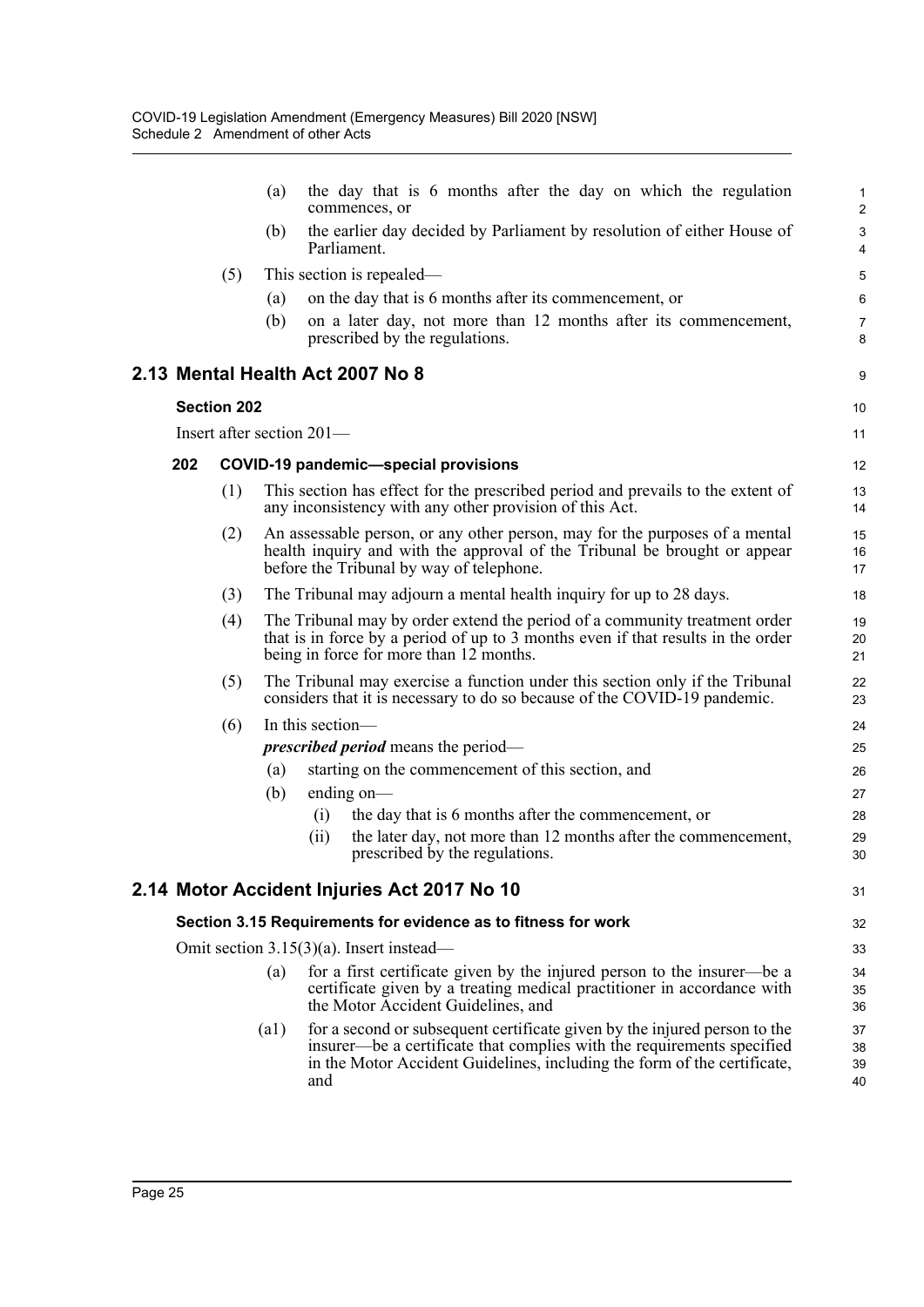|       |                                |                    | 2.15 Private Health Facilities Act 2007 No 9                                                                                                                                                                                       | $\mathbf{1}$   |  |  |
|-------|--------------------------------|--------------------|------------------------------------------------------------------------------------------------------------------------------------------------------------------------------------------------------------------------------------|----------------|--|--|
|       |                                | <b>Section 70</b>  |                                                                                                                                                                                                                                    | 2              |  |  |
|       |                                |                    | Insert after section 69-                                                                                                                                                                                                           | 3              |  |  |
|       | 70                             |                    | <b>Exemptions during COVID-19 pandemic</b>                                                                                                                                                                                         | 4              |  |  |
|       |                                | (1)                | The Secretary may, by order published in the Gazette, exempt a licensee or a<br>class of licensees from the following-                                                                                                             | 5<br>6         |  |  |
|       |                                |                    | a condition imposed under section $12(2)$ ,<br>(a)                                                                                                                                                                                 | $\overline{7}$ |  |  |
|       |                                |                    | a requirement under section 39.<br>(b)                                                                                                                                                                                             | 8              |  |  |
|       |                                | (2)                | The Secretary must not make an order under this section unless the Secretary<br>is satisfied that-                                                                                                                                 | 9<br>10        |  |  |
|       |                                |                    | it is reasonably necessary to do so because of the COVID-19 pandemic,<br>(a)<br>and                                                                                                                                                | 11<br>12       |  |  |
|       |                                |                    | patient care and safety at the private health facility or facilities are to be<br>(b)<br>properly maintained.                                                                                                                      | 13<br>14       |  |  |
|       |                                | (3)                | This section is repealed on the day that is 12 months after its commencement.                                                                                                                                                      | 15             |  |  |
|       |                                |                    | 2.16 Public Health Act 2010 No 127                                                                                                                                                                                                 | 16             |  |  |
| [1]   |                                |                    | Section 63 Duration of public health order                                                                                                                                                                                         | 17             |  |  |
|       | Insert after section $63(2)$ — |                    |                                                                                                                                                                                                                                    |                |  |  |
|       | (2A)                           |                    | Subsection (2) does not apply to a public health order based on the COVID-19<br>pandemic (including a public health order made in relation to a person referred<br>to in section $62(1)(b)$ in relation to the COVID-19 pandemic). |                |  |  |
|       |                                | (2B)               | For the avoidance of doubt, a public health order made in relation to a person<br>referred to in section $62(1)(b)$ in relation to the COVID-19 pandemic expires<br>at the end of the period specified in the order.               | 22<br>23<br>24 |  |  |
|       |                                | (2C)               | Subsections (2A) and (2B) and this subsection are repealed on the day that is<br>12 months after the commencement of subsection (2A).                                                                                              | 25<br>26       |  |  |
| $[2]$ |                                |                    | Section 64 NCAT may confirm certain public health orders                                                                                                                                                                           | 27             |  |  |
|       |                                |                    | Insert after section $64(6)$ —                                                                                                                                                                                                     | 28             |  |  |
|       |                                | (7)                | This section does not apply to a public health order made in relation to a person<br>referred to in section $62(1)(b)$ in relation to the COVID-19 pandemic.                                                                       | 29<br>30       |  |  |
|       |                                | (8)                | Subsection $(7)$ and this subsection are repealed on the day that is 12 months<br>after the commencement of subsection (7).                                                                                                        | 31<br>32       |  |  |
| [3]   |                                | <b>Section 71A</b> |                                                                                                                                                                                                                                    | 33             |  |  |
|       |                                |                    | Insert after section $71-$                                                                                                                                                                                                         | 34             |  |  |
|       | 71A                            |                    | Arrest of persons who contravene public health order relating to COVID-19<br>pandemic                                                                                                                                              |                |  |  |
|       |                                | (1)                | A police officer may arrest a person if the police officer suspects on reasonable<br>grounds that the person is contravening a public health order relating to the<br>COVID-19 pandemic.                                           | 37<br>38<br>39 |  |  |
|       |                                | (2)                | On being arrested, the person may be returned to-                                                                                                                                                                                  | 40             |  |  |
|       |                                |                    | the person's home or usual place of residence, or<br>(a)                                                                                                                                                                           | 41             |  |  |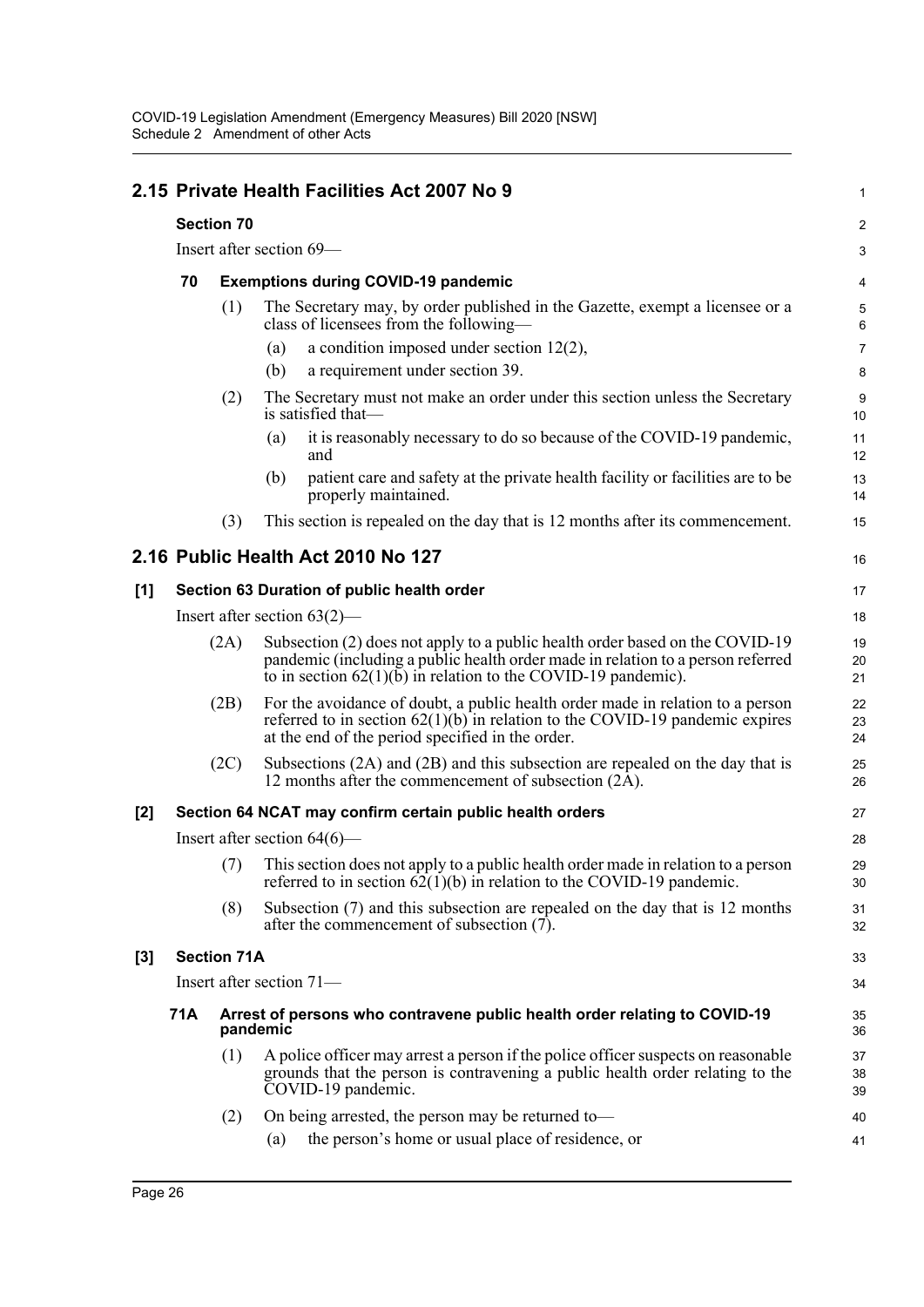|     |                   |     | if the person is a public health detainee, the person's place of detention.<br>(b)                                                                                                                                                                                            | 1                    |  |  |  |  |
|-----|-------------------|-----|-------------------------------------------------------------------------------------------------------------------------------------------------------------------------------------------------------------------------------------------------------------------------------|----------------------|--|--|--|--|
|     |                   | (3) | Nothing in this section affects the operation of section 71, 72 or 73.                                                                                                                                                                                                        | $\overline{a}$       |  |  |  |  |
|     |                   | (4) | This section is repealed on the day that is 12 months after its commencement.                                                                                                                                                                                                 | 3                    |  |  |  |  |
| [4] |                   |     | Section 112 Power of authorised officers to direct name and address to be provided                                                                                                                                                                                            | 4                    |  |  |  |  |
|     |                   |     | Insert at the end of the section-                                                                                                                                                                                                                                             | 5                    |  |  |  |  |
|     |                   | (2) | In this section, <i>authorised officer</i> includes a police officer.                                                                                                                                                                                                         | 6                    |  |  |  |  |
|     |                   | (3) | Subsection (2) and this subsection are repealed on the day that is 12 months<br>after the commencement of subsection (2).                                                                                                                                                     | 7<br>8               |  |  |  |  |
| [5] |                   |     | <b>Section 118 Penalty notices</b>                                                                                                                                                                                                                                            | 9                    |  |  |  |  |
|     |                   |     | Insert after section $118(5)$ —                                                                                                                                                                                                                                               | 10                   |  |  |  |  |
|     |                   | (6) | In this section, <i>authorised officer</i> includes a police officer.                                                                                                                                                                                                         | 11                   |  |  |  |  |
|     |                   | (7) | The Minister may, by order published on the NSW legislation website, impose<br>conditions on the exercise of any function under this section.                                                                                                                                 | 12<br>13             |  |  |  |  |
|     |                   | (8) | Subsections $(6)$ and $(7)$ and this subsection are repealed on the day that is 12<br>months after the commencement of subsection $(6)$ .                                                                                                                                     | 14<br>15             |  |  |  |  |
|     |                   |     | 2.17 Retail Trading Act 2008 No 49                                                                                                                                                                                                                                            | 16                   |  |  |  |  |
|     | <b>Section 8B</b> |     |                                                                                                                                                                                                                                                                               |                      |  |  |  |  |
|     |                   |     | Insert after section 8A-                                                                                                                                                                                                                                                      | 18                   |  |  |  |  |
|     | 8B                |     | COVID-19 pandemic-supermarkets exempt from trading restrictions on<br>certain public holidays in 2020                                                                                                                                                                         | 19<br>20             |  |  |  |  |
|     |                   | (1) | A supermarket (whether part of a chain or independent) is exempted from a<br>requirement under this Act to be kept closed at the following times—                                                                                                                             | 21<br>22             |  |  |  |  |
|     |                   |     | at all times on Good Friday 2020,<br>(a)                                                                                                                                                                                                                                      | 23                   |  |  |  |  |
|     |                   |     | at all times on Easter Sunday 2020,<br>(b)                                                                                                                                                                                                                                    | 24                   |  |  |  |  |
|     |                   |     | at all times before 1pm on Anzac Day 2020.<br>(c)                                                                                                                                                                                                                             | 25                   |  |  |  |  |
|     |                   | (2) | An exemption under subsection $(1)$ is subject to the condition that, at the times<br>concerned, the exempted supermarket is staffed only by persons who have<br>freely elected to work on that day.                                                                          | 26<br>27<br>28       |  |  |  |  |
|     |                   | (3) | This section has effect despite any other Act or law.                                                                                                                                                                                                                         | 29                   |  |  |  |  |
|     |                   | (4) | Any prohibition, condition, limitation or restriction under the <i>Environmental</i><br>Planning and Assessment Act 1979 (including under any environmental<br>planning instrument or development consent under that Act) has no effect if it<br>would prevent a supermarket— | 30<br>31<br>32<br>33 |  |  |  |  |
|     |                   |     | opening at the times specified under subsection $(1)$ , or<br>(a)                                                                                                                                                                                                             | 34                   |  |  |  |  |
|     |                   |     | receiving freight and restocking shelves at or before those times to<br>(b)<br>enable the supermarket to open and be open at those times.                                                                                                                                     | 35<br>36             |  |  |  |  |
|     |                   | (5) | In this section, <i>supermarket</i> means any retail store or market selling food and<br>other domestic goods, whether or not by self-service operation and regardless                                                                                                        | 37<br>38<br>39       |  |  |  |  |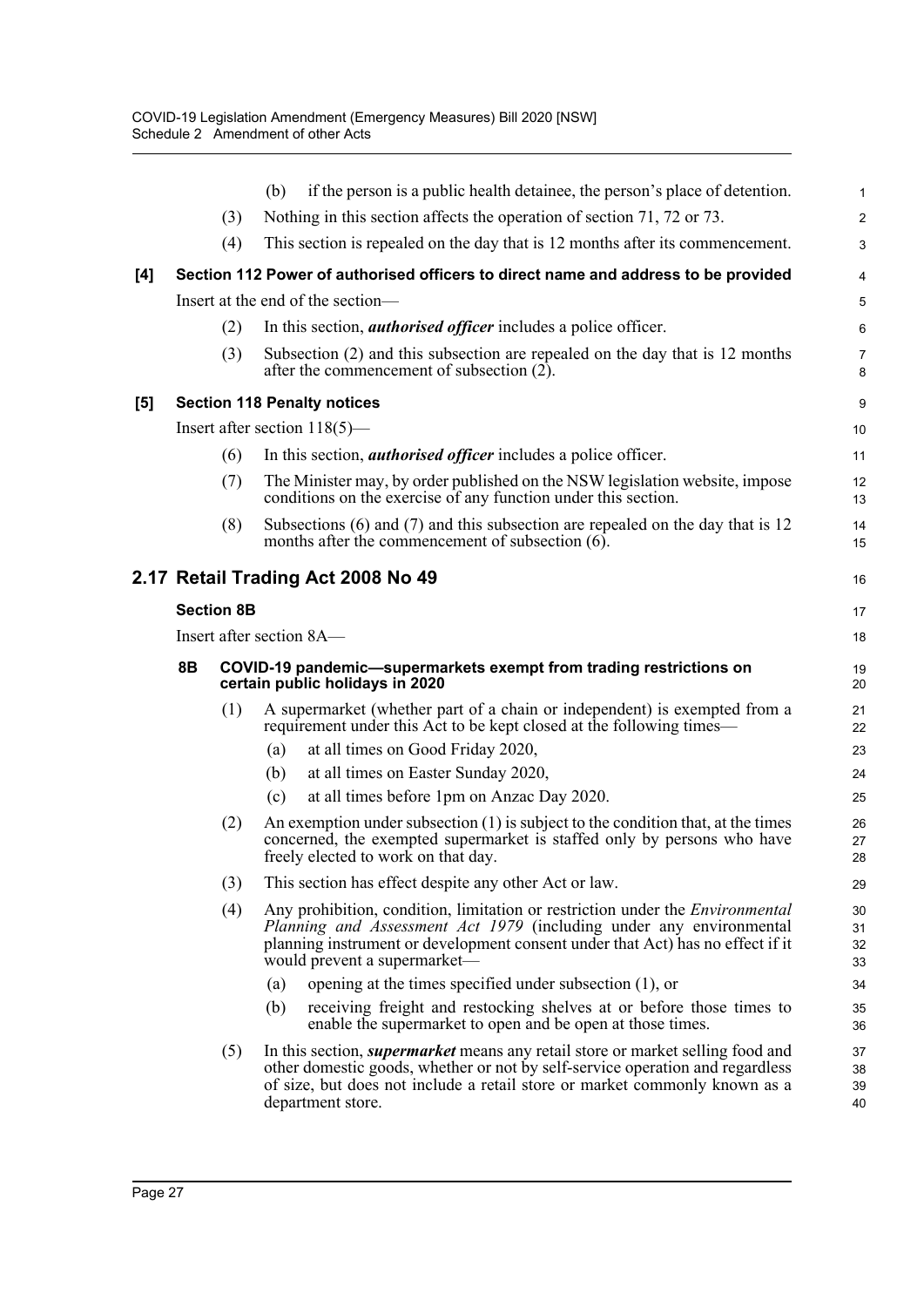|  | 2.18 Subordinate Legislation Act 1989 No 146                                           |                                                                      |                                                                                                  |                                                                                                                                                                                                                                                                                        | 1                   |
|--|----------------------------------------------------------------------------------------|----------------------------------------------------------------------|--------------------------------------------------------------------------------------------------|----------------------------------------------------------------------------------------------------------------------------------------------------------------------------------------------------------------------------------------------------------------------------------------|---------------------|
|  |                                                                                        | Schedule 5 Further postponement of repeal of certain statutory rules |                                                                                                  |                                                                                                                                                                                                                                                                                        |                     |
|  | Insert after clause 11-                                                                |                                                                      |                                                                                                  |                                                                                                                                                                                                                                                                                        | 3                   |
|  | 12                                                                                     |                                                                      |                                                                                                  | Postponement of repeal of Environmental Planning and Assessment<br><b>Regulation 2000</b>                                                                                                                                                                                              |                     |
|  |                                                                                        | (1)                                                                  |                                                                                                  | The Environmental Planning and Assessment Regulation 2000 remains in<br>force until 1 March 2021, unless sooner repealed.                                                                                                                                                              | 6<br>$\overline{7}$ |
|  |                                                                                        | (2)                                                                  |                                                                                                  | A regulation under the <i>Environmental Planning and Assessment Act 1979</i> that<br>primarily comprises or relates to matters under Part 6 or section $10.13(1)(d)$ of<br>that Act may be made without the requirements of sections 5 and 6 of this Act<br>having been complied with. | 8<br>9<br>10<br>11  |
|  |                                                                                        | (3)                                                                  |                                                                                                  | Subclause (2) is repealed on 1 March 2021.                                                                                                                                                                                                                                             | 12                  |
|  | 13                                                                                     |                                                                      |                                                                                                  | Postponement of repeal of other statutory rules due for repeal in 2020                                                                                                                                                                                                                 |                     |
|  |                                                                                        |                                                                      | The following statutory rules remain in force until 1 September 2021, unless<br>sooner repealed— |                                                                                                                                                                                                                                                                                        | 14<br>15            |
|  |                                                                                        |                                                                      | (a)                                                                                              | Animal Research Regulation 2010,                                                                                                                                                                                                                                                       | 16                  |
|  |                                                                                        |                                                                      | (b)                                                                                              | Building and Construction Industry Security of Payment Regulation<br>2008,                                                                                                                                                                                                             | 17<br>18            |
|  |                                                                                        |                                                                      | (c)                                                                                              | Coroners Regulation 2010,                                                                                                                                                                                                                                                              | 19                  |
|  |                                                                                        |                                                                      | (d)                                                                                              | Exhibited Animals Protection Regulation 2010,                                                                                                                                                                                                                                          | 20                  |
|  |                                                                                        |                                                                      | (e)                                                                                              | Local Government (General) Regulation 2005,                                                                                                                                                                                                                                            | 21                  |
|  |                                                                                        |                                                                      | (f)                                                                                              | Local Government (Manufactured Home Estates, Caravan Parks,<br>Camping Grounds and Moveable Dwellings) Regulation 2005,                                                                                                                                                                | 22<br>23            |
|  |                                                                                        |                                                                      | (g)                                                                                              | Passenger Transport (Drug and Alcohol Testing) Regulation 2010,                                                                                                                                                                                                                        | 24                  |
|  |                                                                                        |                                                                      | (h)                                                                                              | Protection of the Environment Operations (Clean Air) Regulation 2010,                                                                                                                                                                                                                  | 25                  |
|  |                                                                                        |                                                                      | (i)                                                                                              | Protection of the Environment Operations (General) Regulation 2009,                                                                                                                                                                                                                    | 26                  |
|  |                                                                                        |                                                                      | (i)                                                                                              | Tow Truck Industry Regulation 2008,                                                                                                                                                                                                                                                    | 27                  |
|  |                                                                                        |                                                                      | (k)                                                                                              | Water Industry Competition (Access to Infrastructure Services)<br>Regulation 2007,                                                                                                                                                                                                     | 28<br>29            |
|  |                                                                                        |                                                                      | (1)                                                                                              | Water Industry Competition (General) Regulation 2008.                                                                                                                                                                                                                                  | 30                  |
|  |                                                                                        |                                                                      |                                                                                                  | 2.19 Workers Compensation Act 1987 No 70                                                                                                                                                                                                                                               | 31                  |
|  | Section 44B Evidence as to work capacity<br>Omit section $44B(3)(a)$ . Insert instead— |                                                                      |                                                                                                  |                                                                                                                                                                                                                                                                                        | 32                  |
|  |                                                                                        |                                                                      |                                                                                                  |                                                                                                                                                                                                                                                                                        | 33                  |
|  |                                                                                        |                                                                      | (a)                                                                                              | for a first certificate of capacity provided by a worker to the insurer—<br>be a certificate given by a medical practitioner in a form approved by<br>the Authority, and                                                                                                               | 34<br>35<br>36      |